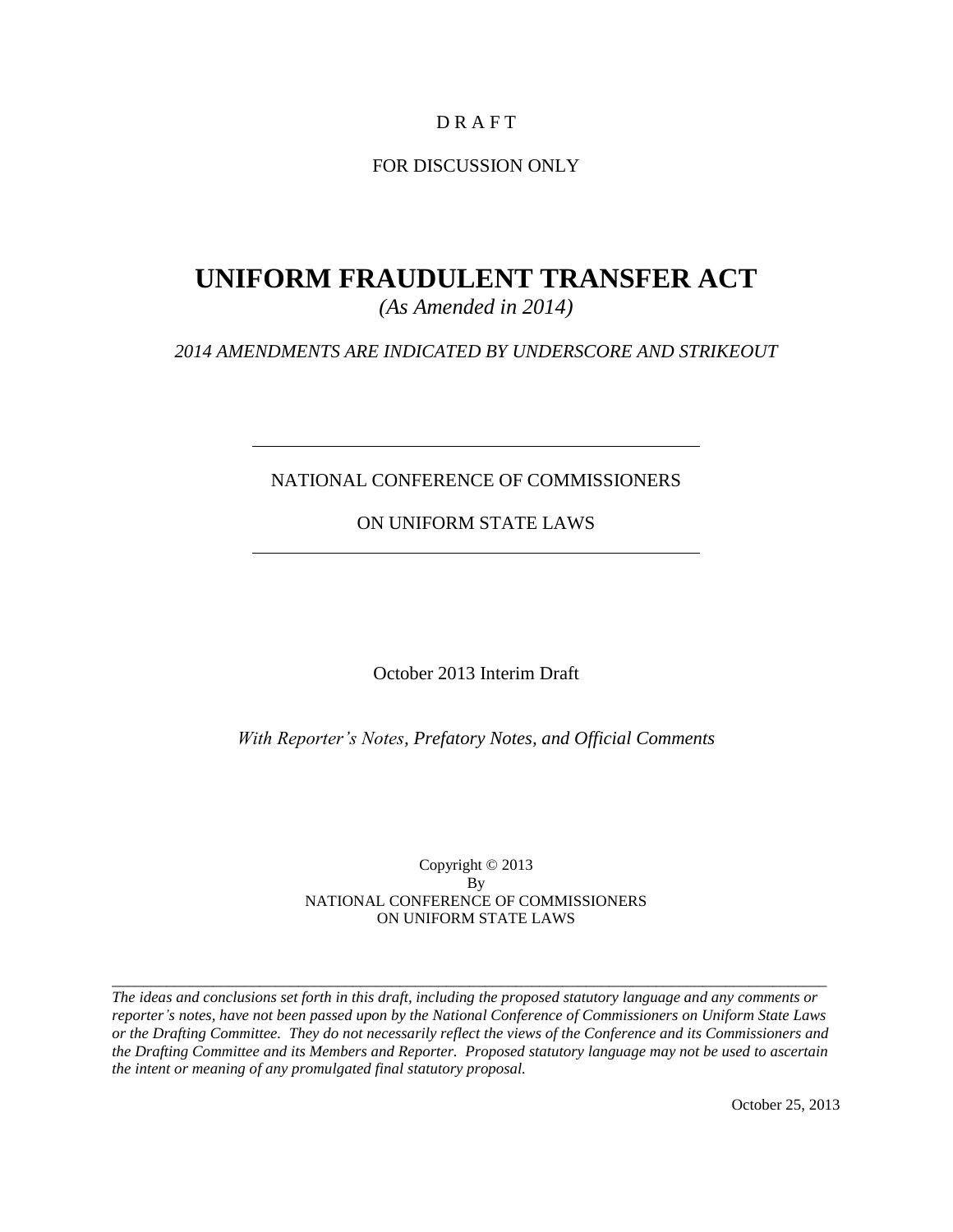#### **DRAFTING COMMITTEE ON AMENDMENTS TO UNIFORM FRAUDULENT TRANSFER ACT (2014)**

The Committee appointed by and representing the National Conference of Commissioners on Uniform State Laws in preparing this Act consists of the following individuals:

- EDWIN E. SMITH, 1 Federal St., 15th Floor, Boston, MA, 02110-1726, *Chair*
- JOHN MICHAEL BRASSY, P.O. Box 2110, Boise, ID 83701-2110
- VINCENT P. CARDI, West Virginia University College of Law, P.O. Box 6130, 101 Law Center Dr., #26506, Morgantown, WV 26506
- WILLIAM C. HILLMAN, U.S. Bankruptcy Court, John W. McCormack Post Office and Court House, 5 Post Office Sq., Suite 1150, Boston, MA 02109-3945
- LYLE W. HILLYARD, 595 S. Riverwoods Pkwy., Suite 100, Logan, UT 84321
- DIMITRI G. KARCAZES, 55 E. Monroe St., Suite 3300, Chicago, IL 60603
- ROBERT MICHAEL LLOYD, University of Tennessee College of Law, 1505 W. Cumberland Ave., Knoxville, TN 37916
- NEAL OSSEN, 500 Mountain Rd., West Hartford, CT 06117
- ANNE HARTNETT REIGLE, Court of Common Pleas, Kent County Courthouse, 38 The Green, Dover, DE 19901-3602
- GAIL RUSSELL, 9301 Dayflower St., Prospect, KY 40059
- H. CLAYTON WALKER, JR., 3321 Forest Dr., Suite 1, Columbia, SC 29204
- JAMES J. WHITE, University of Michigan Law School, 625 S. State St., Room 1035, Ann Arbor, MI 48109-1215
- KENNETH C. KETTERING, 14 Midhurst Rd., Short Hills, NJ, 07078, *Reporter*

#### **EX OFFICIO**

- MICHAEL HOUGHTON, P.O. Box 1347, 1201 N. Market St., 18th Fl., Wilmington, DE 19899, *President*
- STEVEN N. LEITESS, 10451 Mill Run Cir.*,* Suite 1000, Baltimore, MD 21117, *Division Chair* NEIL B. COHEN, Brooklyn Law School, 250 Joralemon St., Brooklyn, NY 11201-3700, *PEB for UCC, Director of Research*

#### **AMERICAN BAR ASSOCIATION ADVISORS**

- PATRICIA A. REDMOND, 150 W. Flager St., Suite 2200, Miami, FL 33130-1545, *ABA Advisor*
- JAY DAVID ADKISSON, 100 Bayview Cir., Suite 210, Newport Beach, CA 92660, *ABA Section Advisor*
- DANIEL S. KLEINBERGER, William Mitchell College of Law, 875 Summit Ave., St. Paul, MN 55105, *ABA Section Advisor*
- CHARLES D. SCHMERLER, 666 5th Ave., New York, NY 10103, *ABA Section Advisor*
- JAMES J. SCHNEIDER, 135 W. Central Blvd., Suite 1000, Orlando, FL 32801-2437, *ABA Section Advisor*

DAVID J. SLENN, 4860 San Pablo Ct., Naples, FL 34109-3383, *ABA Section Advisor*

#### **EXECUTIVE DIRECTOR**

JOHN A. SEBERT, 111 N. Wabash Ave., Suite 1010, Chicago, IL 60602, *Executive Director*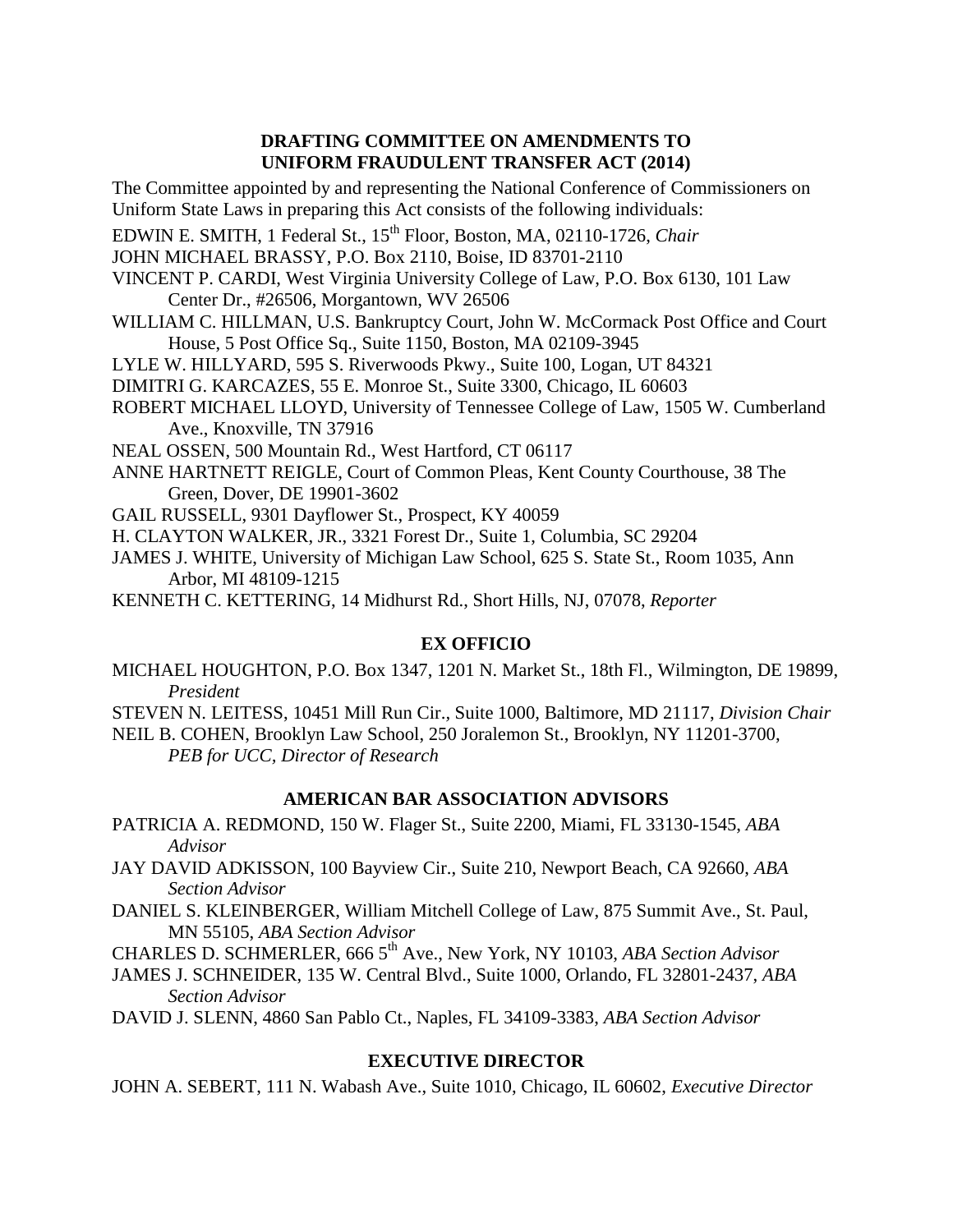Copies of this Act may be obtained from:

NATIONAL CONFERENCE OF COMMISSIONERS ON UNIFORM STATE LAWS 111 N. Wabash Ave., Suite 1010 Chicago, Illinois 60602 312/450-6600 [www.uniformlaws.org](http://www.uniformlaws.org/)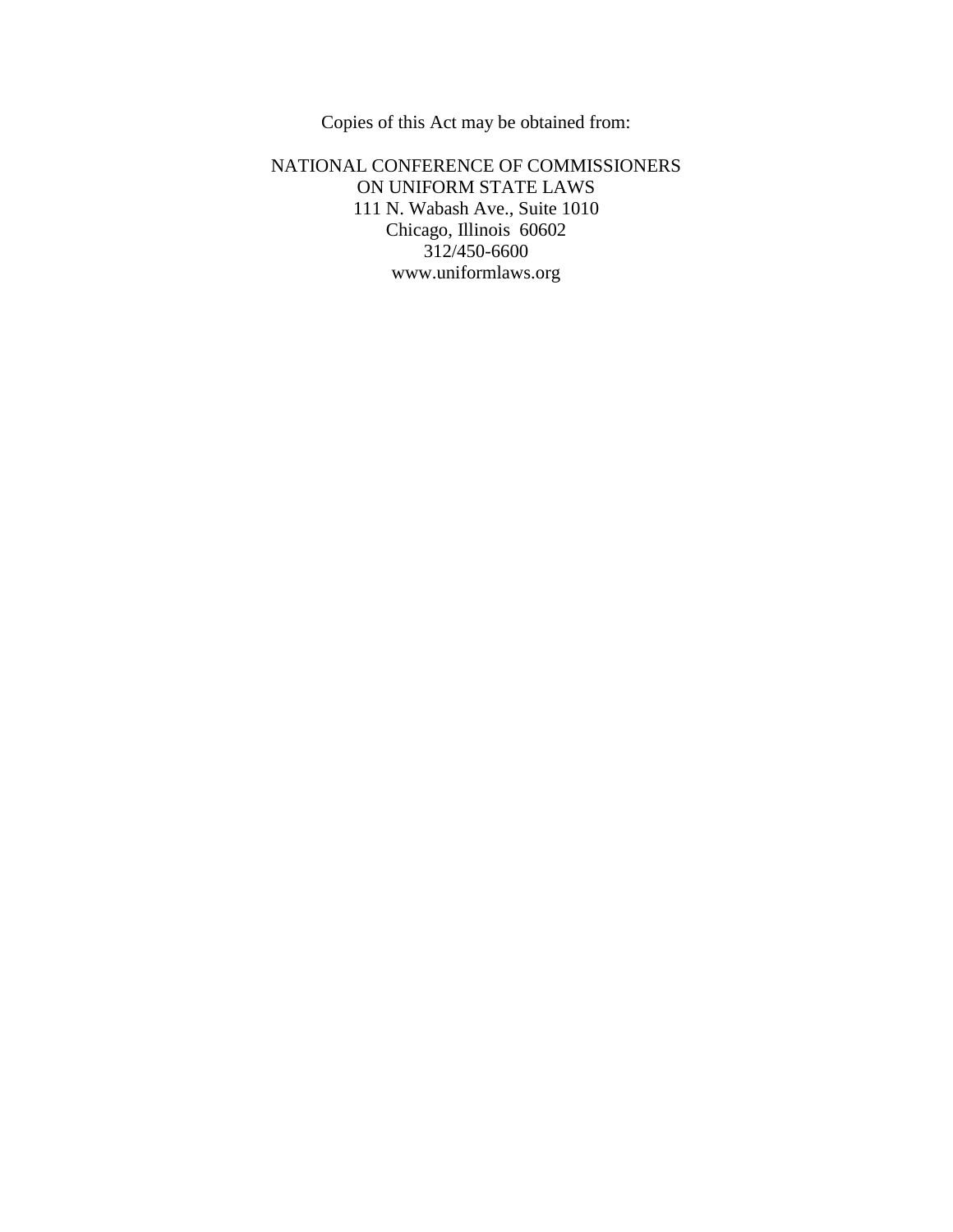### **UNIFORM FRAUDULENT TRANSFER ACT**

# **TABLE OF CONTENTS**

|                                                                   | 14 |
|-------------------------------------------------------------------|----|
| <b>SECTION 3. VALUE.</b>                                          | 17 |
| SECTION 4. TRANSFERS AND OBLIGATIONS FRAUDULENT VOIDABLE AS TO    |    |
|                                                                   | 20 |
| SECTION 5. TRANSFERS AND OBLIGATIONS FRAUDULENT VOIDABLE AS TO    |    |
|                                                                   | 31 |
| SECTION 6. WHEN TRANSFER IS MADE OR OBLIGATION IS INCURRED 33     |    |
|                                                                   |    |
| SECTION 8. DEFENSES, LIABILITY, AND PROTECTION OF TRANSFEREE OR   |    |
| OBLIGEE.                                                          | 39 |
| SECTION 9. EXTINGUISHMENT OF [CLAIM FOR RELIEF] [CAUSE OF ACTION] | 44 |
|                                                                   |    |
|                                                                   |    |
|                                                                   |    |
| SECTION 44 13. UNIFORMITY OF APPLICATION AND CONSTRUCTION 49      |    |
|                                                                   |    |
|                                                                   |    |
|                                                                   |    |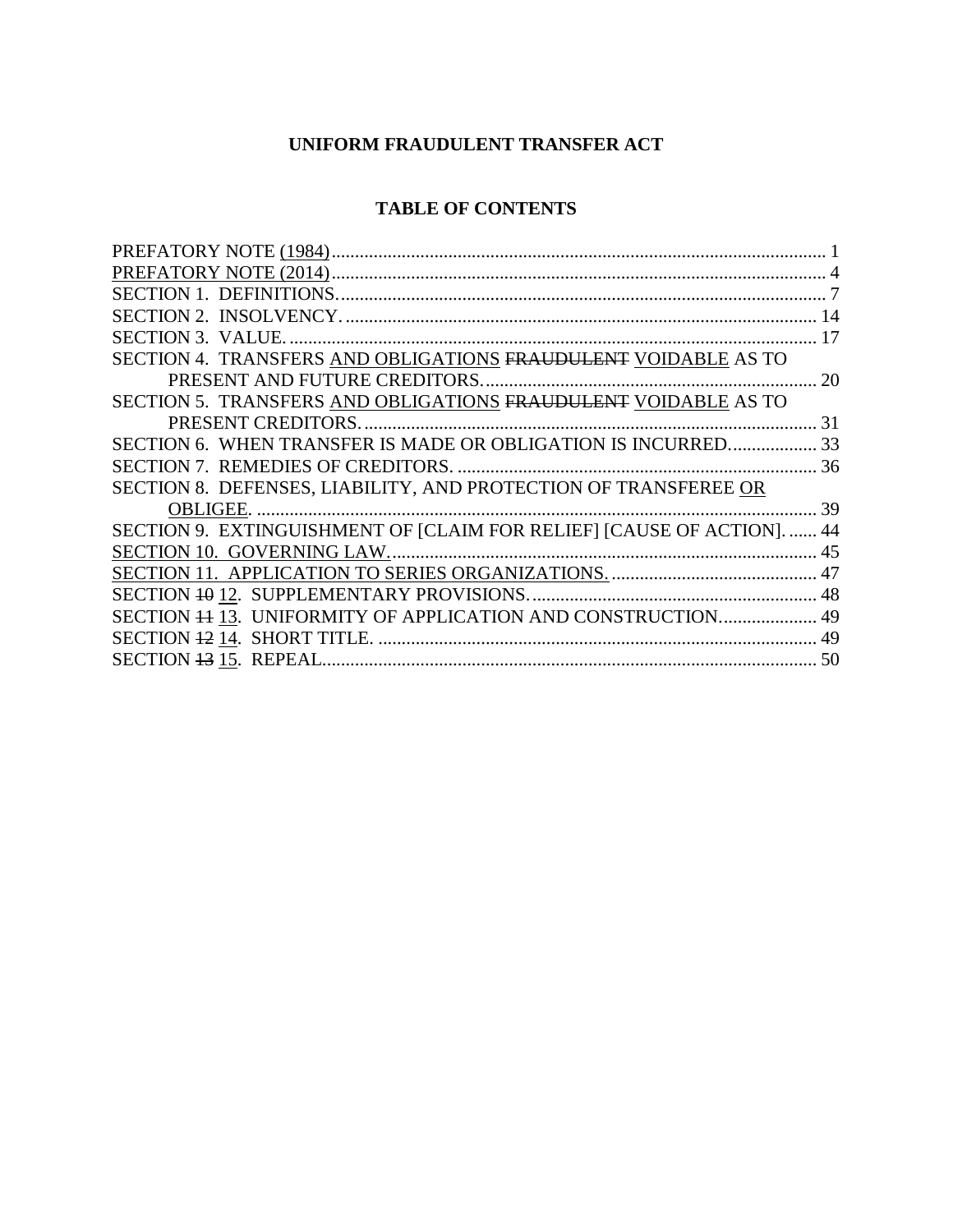#### **UNIFORM FRAUDULENT TRANSFER ACT**

#### **PREFATORY NOTE (1984)**

 The Uniform Fraudulent Conveyance Act was promulgated by the Conference of Commissioners on Uniform State Laws in 1918. The Act has been adopted in 25 jurisdictions, including the Virgin Islands. It has also been adopted in the sections of the Bankruptcy Act of 1938 and the Bankruptcy Reform Act of 1978 that deal with fraudulent transfers and obligations. The Uniform Act was a codification of the "better" decisions applying the Statute of 13 Elizabeth. See Analysis of H.R. 12339, 74th Cong., 2d Sess. 213 (1936). The English statute was enacted in some form in many states, but, whether or not so enacted, the voidability of 12 fraudulent transfer was part of the law of every American jurisdiction. Since Because the intent to hinder, delay, or defraud creditors is seldom susceptible of direct proof, courts have relied on badges of fraud. The weight given these badges varied greatly from jurisdiction to jurisdiction, and the Conference sought to minimize or eliminate the diversity by providing that proof of certain fact combinations would conclusively establish fraud. In the absence of evidence of the existence of such facts, proof of a fraudulent transfer was to depend on evidence of actual intent. An important reform effected by the Uniform Act was the elimination of any requirement that a creditor have obtained a judgment or execution returned unsatisfied before bringing an action to avoid a transfer as fraudulent. See *American Surety Co. v. Conner*, 251 N.Y. 1, 166 N.E. 783, 67 A.L.R. 244 (1929) (per C.J. Cardozo). The Conference was persuaded in 1979 to appoint a committee to undertake a study of the Uniform Act with a view to preparing the draft of a revision. The Conference was influenced by the following considerations: (1) The Bankruptcy Reform Act of 1978 has made numerous changes in the section of that Act dealing with fraudulent transfers and obligations, thereby substantially reducing the correspondence of the provisions of the federal bankruptcy law on fraudulent transfers with the Uniform Act. (2) The Committee on Corporate Laws of the Section of Corporations, Banking & Business Law of the American Bar Association, engaged in revising the Model Corporation Act, suggested that the Conference review provisions of the Uniform Act with a view to determining whether the Acts are consistent in respect to the treatment of dividend distributions. (3) The Uniform Commercial Code, enacted at least in part by all 50 states, had substantially modified related rules of law regulating transfers of personal property, notably by facilitating the making and perfection of security transfers against attack by unsecured creditors. (4) Debtors and trustees in a number of cases have avoided foreclosure of

security interests by invoking the fraudulent transfer section of the Bankruptcy Reform Act.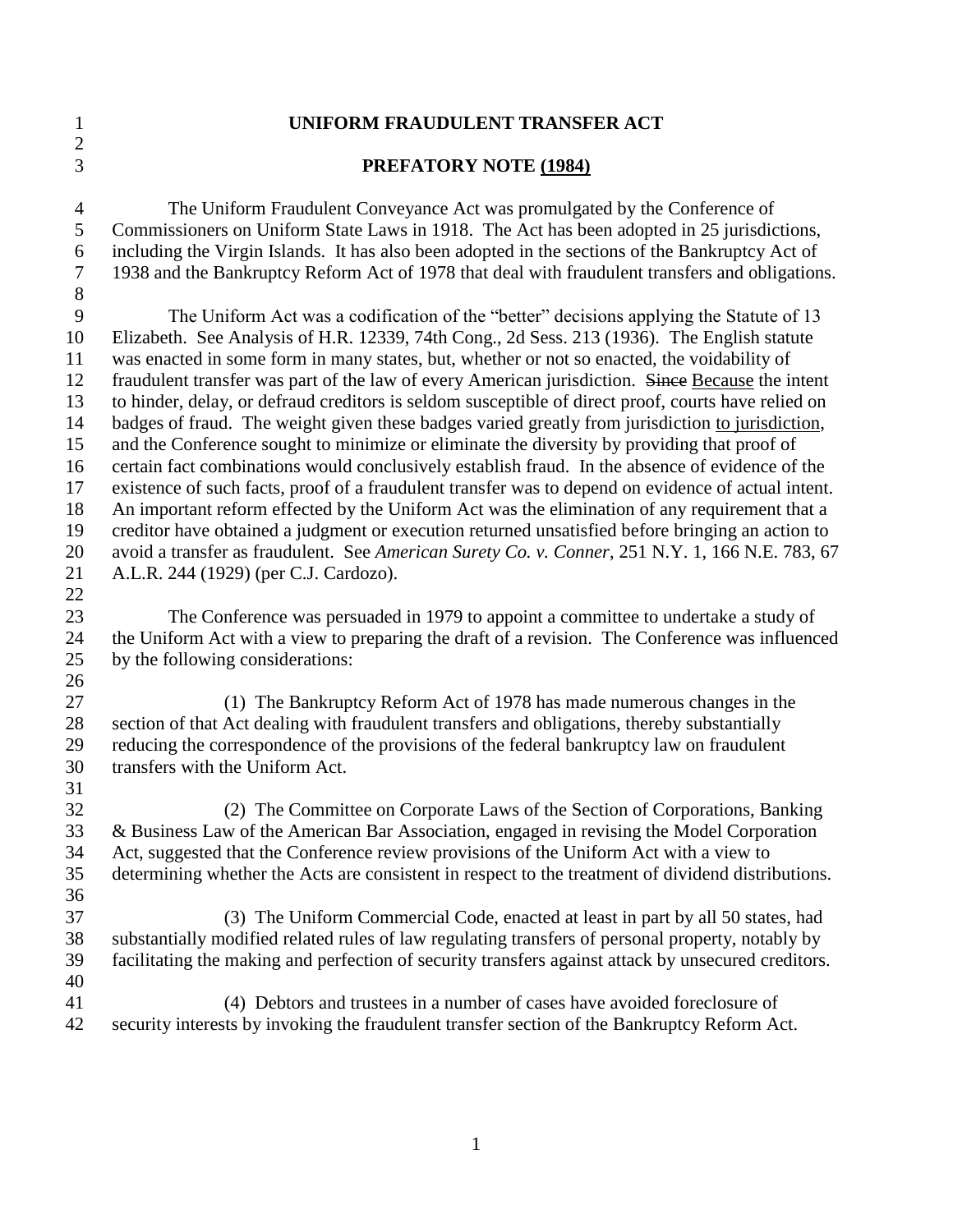| $\mathbf{1}$        | (5) The Model Rules of Professional Conduct adopted by the House of Delegates                                                                                                                   |
|---------------------|-------------------------------------------------------------------------------------------------------------------------------------------------------------------------------------------------|
| $\sqrt{2}$          | of the American Bar Association on August 2, 1983, forbid a lawyer to counsel or to assist a                                                                                                    |
| 3                   | client in conduct that the lawyer knows is fraudulent.                                                                                                                                          |
| $\overline{4}$<br>5 | The Drafting Committee appointed by the Conference held its first meeting in January of<br>1983. A first reading of a draft of the revision of the Uniform Fraudulent Conveyance Act was        |
| 6                   | had at the Conference's meeting in Boca Raton, Florida, on July 27, 1983. The Committee held                                                                                                    |
| $\boldsymbol{7}$    | four meetings in addition to a meeting held in connection with the Conference meeting in Boca                                                                                                   |
| $\,8\,$             | Raton. Meetings were also attended by the following representatives of interested organizations:                                                                                                |
| 9                   |                                                                                                                                                                                                 |
| 10                  | Robert Rosenberg, Esq., of the American Bar Association;                                                                                                                                        |
| 11                  |                                                                                                                                                                                                 |
| 12                  | Richard Cherin, Esq., of the Commercial Financial Services Committee of the                                                                                                                     |
| 13                  | Corporation, Banking and Business Law Section of the American Bar Association;                                                                                                                  |
| 14                  |                                                                                                                                                                                                 |
| 15                  | Robert Zinman, Esq., of the American College of Real Estate Lawyers;                                                                                                                            |
| 16                  |                                                                                                                                                                                                 |
| 17                  | Bruce Bernstein, Esq., of the National Commercial Finance Association;                                                                                                                          |
| 18                  |                                                                                                                                                                                                 |
| 19                  | Ernest E. Specks, Esq., of the Real Property, Probate and Trust Law Section of                                                                                                                  |
| 20                  | the American Bar Association.                                                                                                                                                                   |
| 21                  |                                                                                                                                                                                                 |
| 22                  | The Committee determined to rename the Act the Uniform Fraudulent Transfer Act in                                                                                                               |
| 23                  | recognition of its applicability to transfers of personal property as well as real property,                                                                                                    |
| 24                  | "conveyance" having a connotation restricting it to a transfer of personal property. As noted in                                                                                                |
| 25                  |                                                                                                                                                                                                 |
| 26                  | Comment (2) accompanying $\frac{2}{3}$ 1(2) $\frac{8}{3}$ 1 and Comment (8) (9) accompanying $\frac{2}{3}$ 4, however, this                                                                     |
|                     | Act, like the original Uniform Act, does not purport to cover the whole law of voidable transfers<br>and obligations. The limited scope of the original Act did not impair its effectiveness in |
| 27<br>28            |                                                                                                                                                                                                 |
| 29                  | achieving uniformity in the areas covered. See McLaughlin, Application of the Uniform<br>Fraudulent Conveyance Act, 46 Harv.L.Rev. 404, 405 (1933).                                             |
| 30                  |                                                                                                                                                                                                 |
| 31                  | The basic structure and approach of the Uniform Fraudulent Conveyance Act are                                                                                                                   |
| 32                  | preserved in the Uniform Fraudulent Transfer Act. There are two sections in the new Act                                                                                                         |
| 33                  | delineating what transfers and obligations are fraudulent. Section $4(a)$ is an adaptation of three                                                                                             |
| 34                  |                                                                                                                                                                                                 |
|                     | sections of the U.F.C.A.; $\S$ 5(a) is an adaptation of another section of the U.F.C.A.; and $\S$ 5(b) is                                                                                       |
| 35                  | new. One section of the U.F.C.A. (§ 8) is not carried forward into the new Act because deemed                                                                                                   |
| 36                  | to be redundant in part and in part susceptible of inequitable application. Both Acts declare a                                                                                                 |
| 37                  | transfer made or an obligation incurred with actual intent to hinder, delay, or defraud creditors to                                                                                            |
| 38                  | be fraudulent. Both Acts render a transfer made or obligation incurred without adequate                                                                                                         |
| 39                  | consideration to be constructively fraudulent— <i>i.e.</i> , without regard to the actual intent of the                                                                                         |
| 40                  | parties—under one of the following conditions:                                                                                                                                                  |
| 41                  |                                                                                                                                                                                                 |
| 42                  | (1) the debtor was left by the transfer or obligation with unreasonably small assets                                                                                                            |
| 43                  | for a transaction or the business in which he was engaged or was about to engage;                                                                                                               |
|                     |                                                                                                                                                                                                 |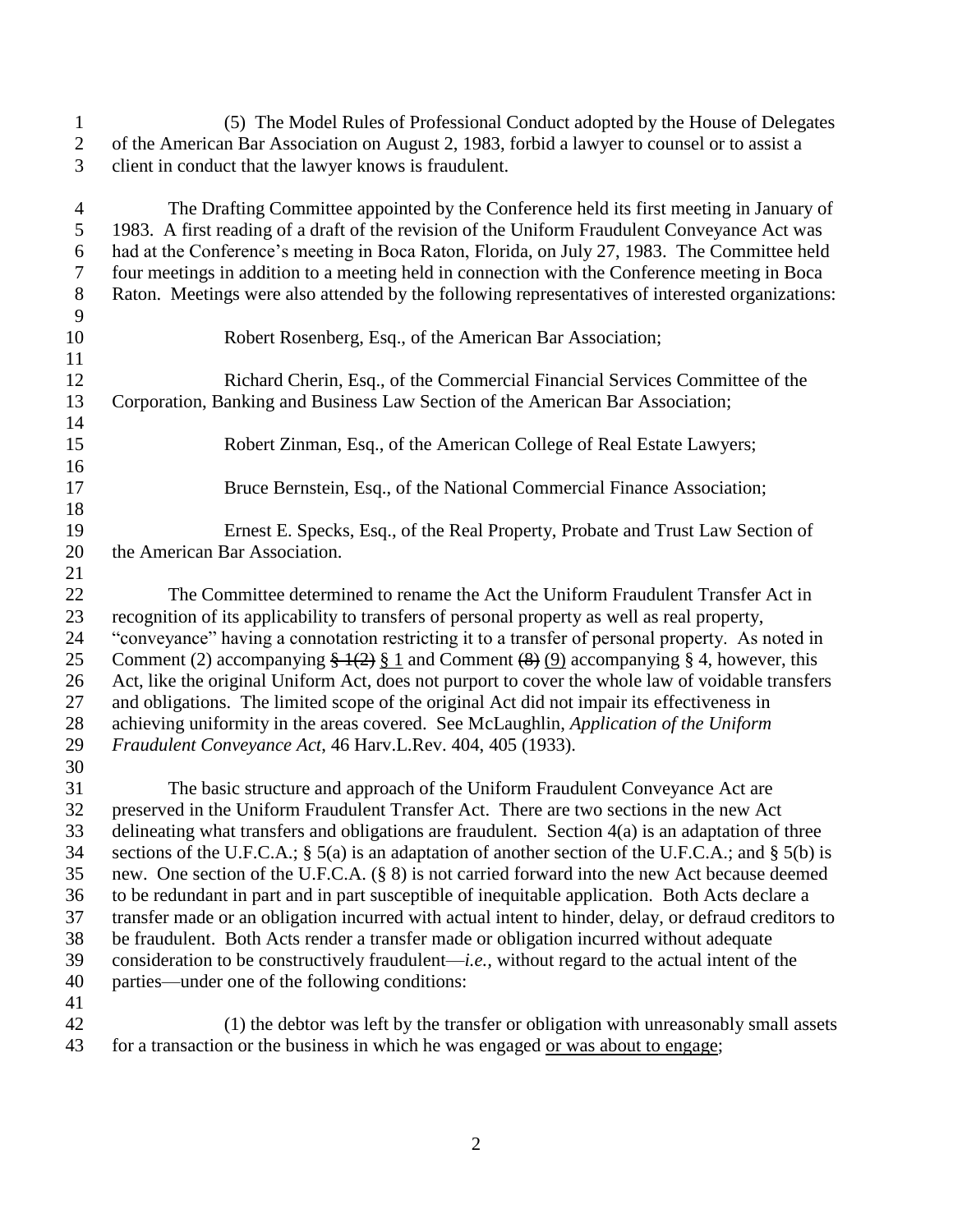- (2) the debtor intended to incur, or believed or reasonably should have believed that he would incur, more debts than he would be able to pay; or
- 

(3) the debtor was insolvent at the time or as a result of the transfer or obligation.

 As under the original Uniform Fraudulent Conveyance Act a transfer or obligation that is constructively fraudulent because insolvency concurs with or follows failure to receive adequate consideration is voidable only by a creditor in existence at the time the transfer occurs or the obligation is incurred. Either an existing or subsequent creditor may avoid a transfer or obligation for inadequate consideration when accompanied by the financial a condition specified 10 in § 4(a)(2)(i) or the mental state specified in § 4(a)(2)(ii).

 Reasonably equivalent value is required in order to constitute adequate consideration under the revised Act. The revision follows the Bankruptcy Code in eliminating good faith on the part of the transferee or obligee as an issue in the determination of whether adequate 15 consideration is given by a transferee or obligee. The new Act, like the Bankruptcy Act Code, allows the transferee or obligee to show good faith in defense after a creditor establishes that a fraudulent transfer has been made or a fraudulent obligation has been incurred. Thus a showing by a defendant that a reasonable equivalent has been given in good faith for a transfer or obligation is a complete defense although the debtor is shown to have intended to hinder, delay, 20 or defraud creditors.

22 A good-faith transferee or obligee who has given less than a reasonable equivalent is nevertheless allowed a reduction in liability to the extent of the value given. The new Act, like the Bankruptcy Code, eliminates the provision of the Uniform Fraudulent Conveyance Act that enables a creditor to attack a security transfer on the ground that the value of the property transferred is disproportionate to the debt secured. The premise of the new Act is that the value of the interest transferred for security is measured by and thus corresponds exactly to the debt secured. Foreclosure of a debtor's interest by a regularly conducted, noncollusive sale on default under a mortgage or other security agreement may not be avoided under the Act as a transfer for less than a reasonably equivalent value.

 The definition of insolvency under the Act is adapted from the definition of the term in the Bankruptcy Code. Insolvency is presumed from proof of a failure generally to pay debts as they become due.

 The new Act adds a new category of fraudulent transfer, namely, a preferential transfer by an insolvent insider to a creditor who had reasonable cause to believe the debtor to be insolvent. An insider is defined in much the same way as in the Bankruptcy Code and includes a relative, also defined as in the Bankruptcy Code, a director or officer of a corporate debtor, a partner, or a person in control of a debtor. This provision is available only to an existing creditor. Its premise is that an insolvent debtor is obliged to pay debts to creditors not related to him before paying those who are insiders.

 The new Act omits any provision directed particularly at transfers or obligations of insolvent partnership debtors. Under § 8 of the Uniform Fraudulent Conveyance Act any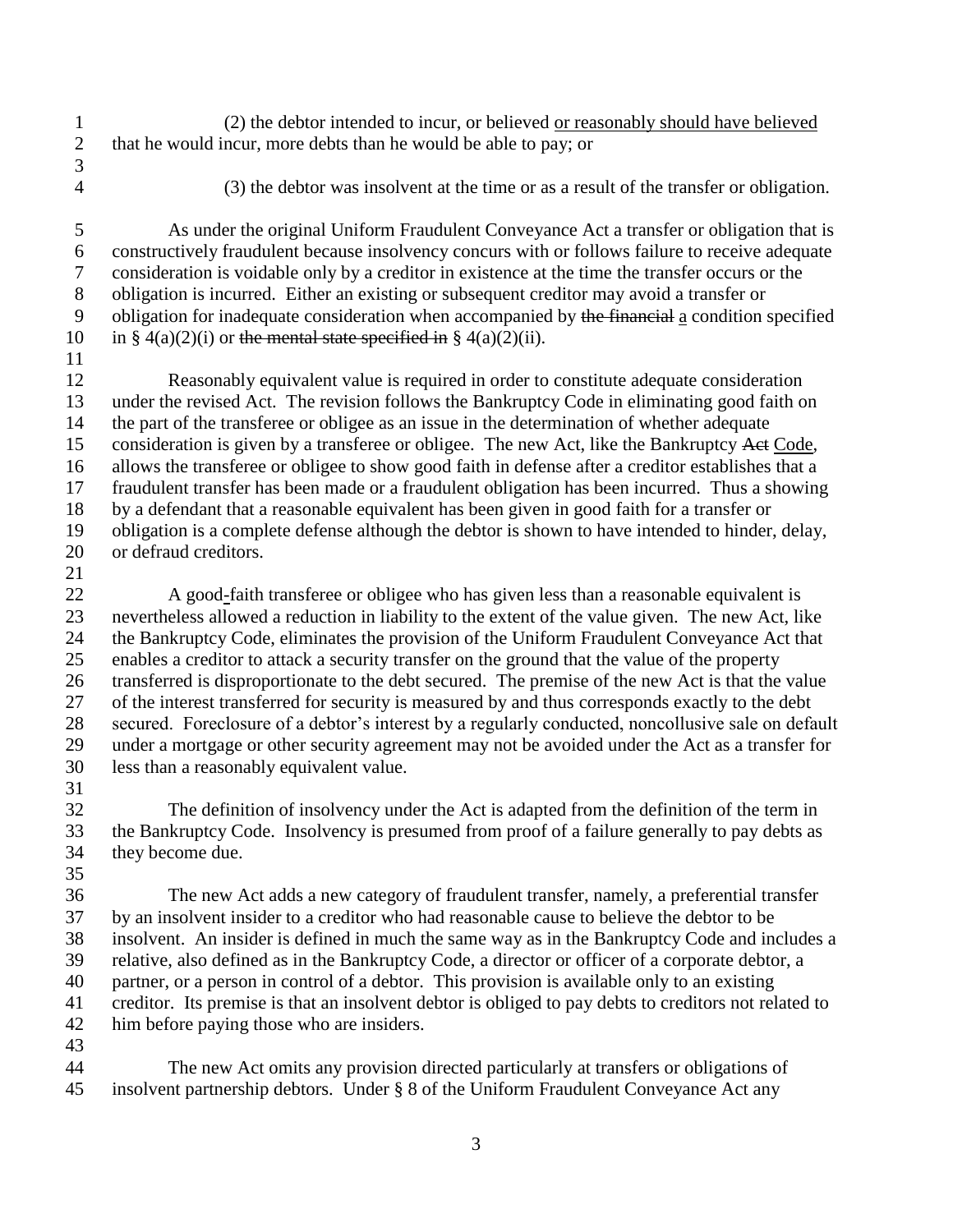transfer made or obligation incurred by an insolvent partnership to a partner is fraudulent without regard to intent or adequacy of consideration. So categorical a condemnation of a partnership transaction with a partner may unfairly prejudice the interests of a partner's separate creditors. The new Act also omits as redundant a provision in the original Act that makes fraudulent a transfer made or obligation incurred by an insolvent partnership for less than a fair consideration to the partnership.

 Section 7 lists the remedies available to creditors under the new Act. It eliminates as unnecessary and confusing a differentiation made in the original Act between the remedies available to holders of matured claims and those holding unmatured claims. Since promulgation of the Uniform Fraudulent Conveyance Act the Supreme Court has imposed restrictions on the availability and use of prejudgment remedies. As a result many states have amended their statutes and rules applicable to such remedies, and it is frequently unclear whether a state's procedures include a prejudgment remedy against a fraudulent transfer or obligation. A bracketed paragraph is included in Section 7 for adoption by those states that elect to make such a remedy available.

 Section 8 prescribes the measure of liability of a transferee or obligee under the Act and enumerates defenses. Defenses against avoidance of a preferential transfer to an insider under 20 § 5(b) include an adaptation of defenses available under § 547(c)(2) and (4) of the Bankruptcy Code when such a transfer is sought to be avoided as a preference by the trustee in bankruptcy. In addition a preferential transfer may be justified when shown to be made pursuant to a good- faith effort to stave off forced liquidation and rehabilitate the debtor. Section 8 also precludes avoidance, as a constructively fraudulent transfer, of the termination of a lease on default or the enforcement of a security interest in compliance with Article 9 of the Uniform Commercial Code.

 The new Act includes a new section specifying when a transfer is made or an obligation is incurred. The section specifying the time when a transfer occurs is adapted from Section 548(d) of the Bankruptcy Code. Its premise is that if the law prescribes a mode for making the transfer a matter of public record or notice, it is not deemed to be made for any purpose under the Act until it has become such a matter of record or notice.

 The new Act also includes a statute of limitations that bars the right rather than the remedy on expiration of the statutory periods prescribed. The law governing limitations on actions to avoid fraudulent transfers among the states is unclear and full of diversity. The Act recognizes that laches and estoppel may operate to preclude a particular creditor from pursuing a remedy against a fraudulent transfer or obligation even though the statutory period of limitations has not run.

- 
- 

## **PREFATORY NOTE (2014)**

 In 2014 the Uniform Law Commission approved a set of amendments to the Uniform Fraudulent Transfer Act, which retitled it the Uniform Voidable Transactions Act. The amendment project was instituted to address a small number of narrowly-defined issues, and was not a comprehensive revision. The principal features of the amendments are listed below.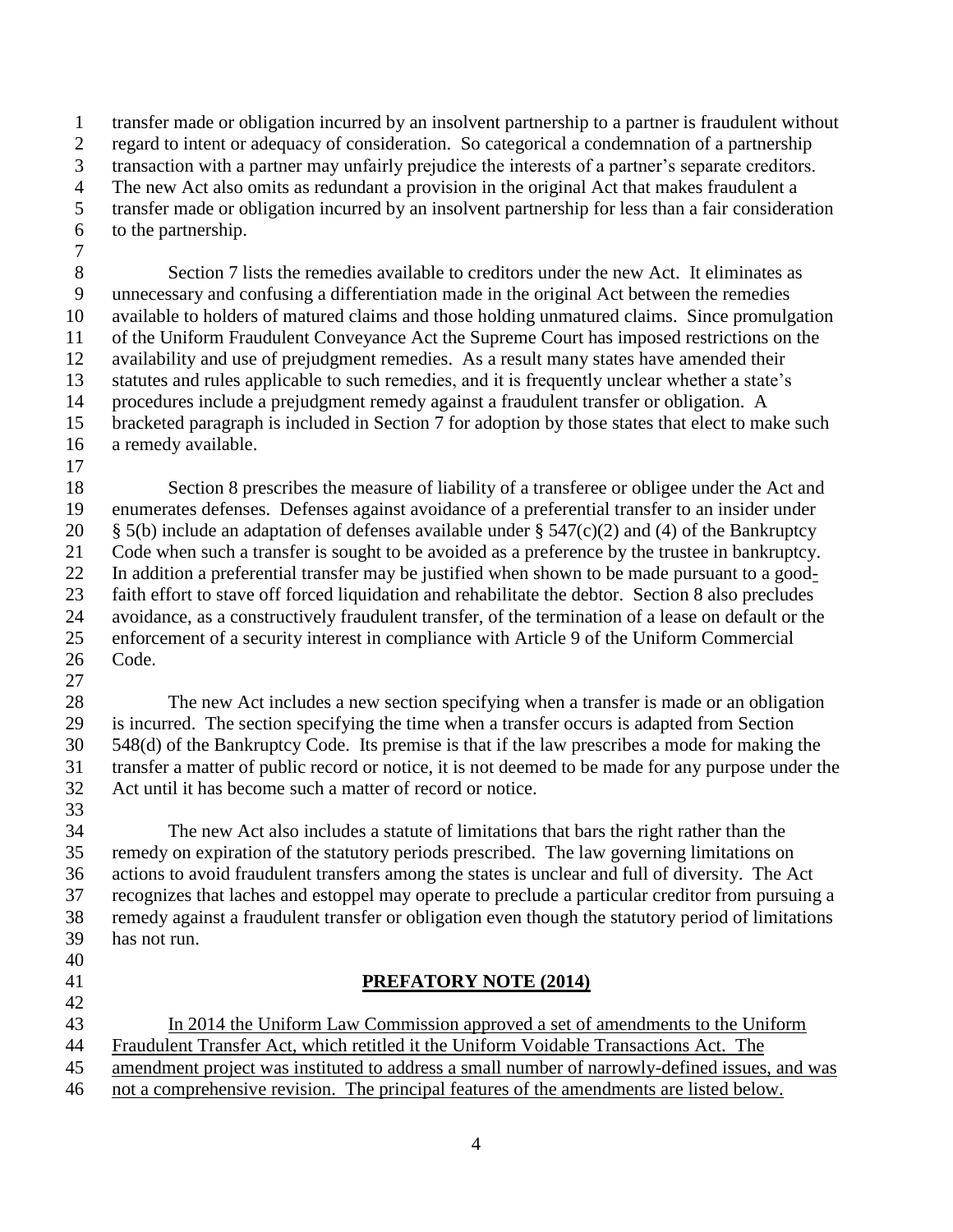Further explanation of provisions added or revised by the amendments may be found in the comments to those provisions. *Choice of Law*. The amendments add a new Section 10, which sets forth a choice of law rule for claims of the nature governed by the Act. *Evidentiary Matters.* New Sections 4(c), 5(c), 8(g), and 8(h) add uniform rules allocating the burden of proof and defining the standard of proof with respect to claims and defenses under the Act. Language in the former comments to Section 2 defining the effect of the presumption of insolvency created by Section 2(b) has been moved to the text of that provision, the better to assure its uniform application. *Deletion of the Special Definition of "Insolvency" for Partnerships.* Section 2(c) of the original Act set forth a special definition of "insolvency" applicable to partnerships. The amendments delete original Section 2(c), with the result that the general definition of "insolvency" in Section 2(a) now applies to partnerships. One reason for this change is that original Section 2(c) gave a partnership full credit for the net worth of each of its general partners. That makes sense only if each general partner is liable for all debts of the partnership, but such is not the case under modern partnership statutes. A more fundamental reason is that the general definition of "insolvency" in Section 2(a) does not credit a non-partnership debtor with any part of the net worth of its guarantors. To the extent that a general partner is liable for the debts of the partnership, that liability is analogous to that of a guarantor. There is no good reason to define "insolvency" more generously for a partnership debtor than for a non- partnership debtor some of whose debts are guaranteed by contract. *Defenses*. The amendments refine in relatively minor respects several provisions relating 26 to defenses available to a transferee or obligee, as follows: (i) As originally written, Section 8(a) creates a complete defense to an action under 29 Section  $4(a)(1)$  (which renders voidable a transfer made or obligation incurred with actual intent to hinder, delay, or defraud any creditor of the debtor) if the transferee or obligee takes in good faith and for a reasonably equivalent value. The amendments add to Section 8(a) the further requirement that the reasonably equivalent value must be given the debtor. (ii) To the extent that a transfer is avoidable under the Act, Section 8(b) creates a defense for a subsequent transferee (that is, a transferee other than the first transferee or a person for whose benefit the first transfer was made) that takes in good faith and for value, and for any subsequent transferee from such a person. As originally written, this defense literally applied only to an action for a money judgment. The amendments make clear that the defense also applies to recovery of or from the transferred property or its proceeds, by levy or otherwise, This clarification parallels Bankruptcy Code §§ 550(a), (b) (2014). (iii) Section 8(e)(2) as originally written creates a defense to an action under Section 4(a)(2) or Section 5 to avoid a transfer if the transfer results from enforcement of a security interest in compliance with Article 9 of the Uniform Commercial Code. The amendments exclude from that defense acceptance of collateral in full or partial satisfaction of the obligations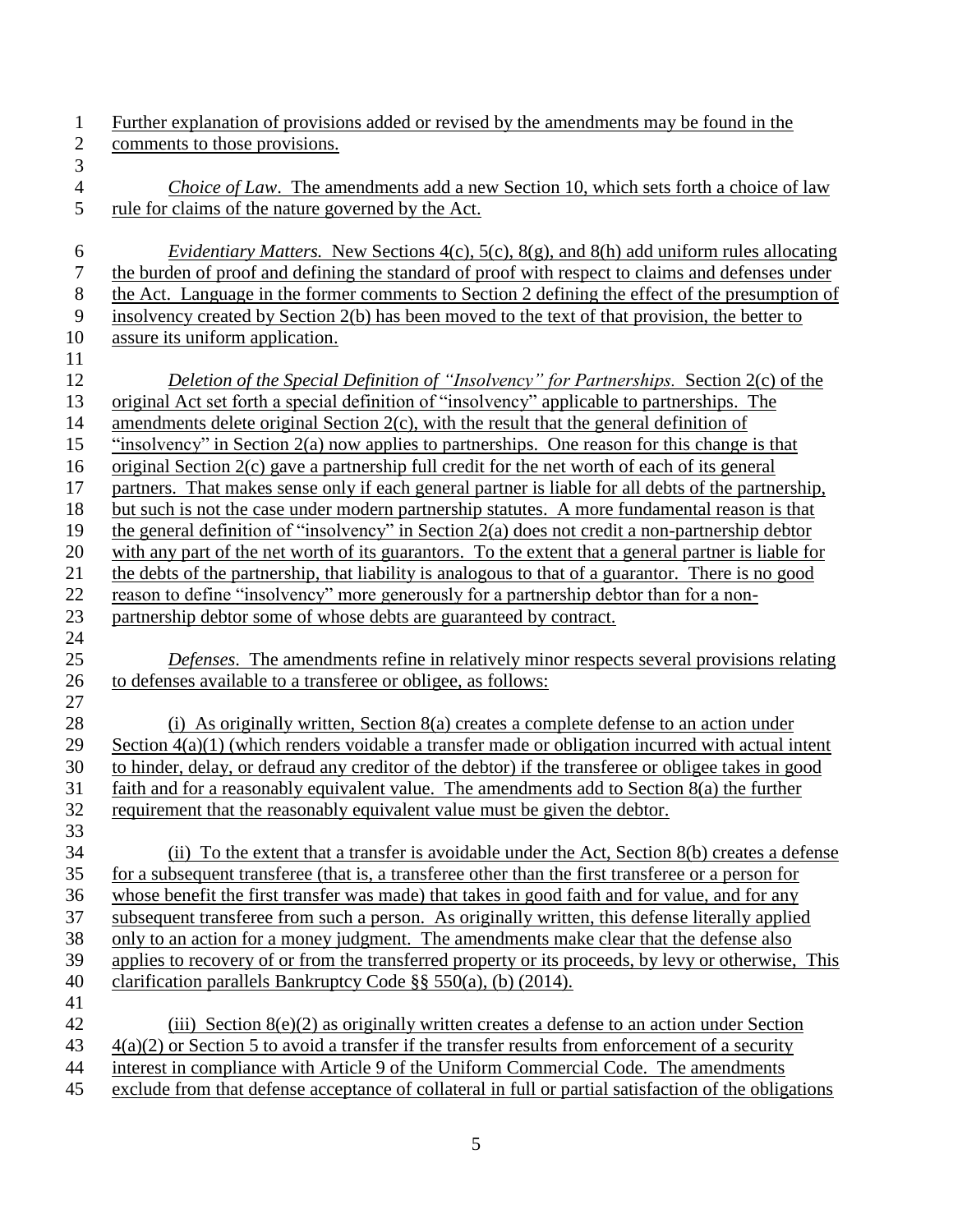|    | it secures (a so-called "strict foreclosure").                                                     |
|----|----------------------------------------------------------------------------------------------------|
| 2  |                                                                                                    |
| 3  | Series Organizations. A new Section 11 provides that each "protected series" of a "series"         |
| 4  | organization" is to be treated as a person for purposes of the Act, even if it is not treated as a |
| 5  | legal entity for other purposes. This change responds to the emergence of the "series"             |
| 6  | organization" as a significant form of business organization.                                      |
|    |                                                                                                    |
| 8  | <i>Medium Neutrality.</i> In order to accommodate modern storage media, references in the          |
| 9  | Act to a "writing" have been replaced with "record," and related changes made.                     |
| 10 |                                                                                                    |
| 11 | <i>"Voidable."</i> As amended, the Act consistently uses the word "voidable" to denote a           |
| 12 | transfer or obligation for which the Act provides a remedy. As originally written the Act          |
| 13 | sometimes inconsistently used "fraudulent." No change in meaning is intended.                      |
| 14 |                                                                                                    |
| 15 | <i>Official Comments.</i> Comments were added explaining the provisions added by the               |
| 16 | amendments, and the original comments and Prefatory Note were supplemented and otherwise           |
| 17 | refreshed.                                                                                         |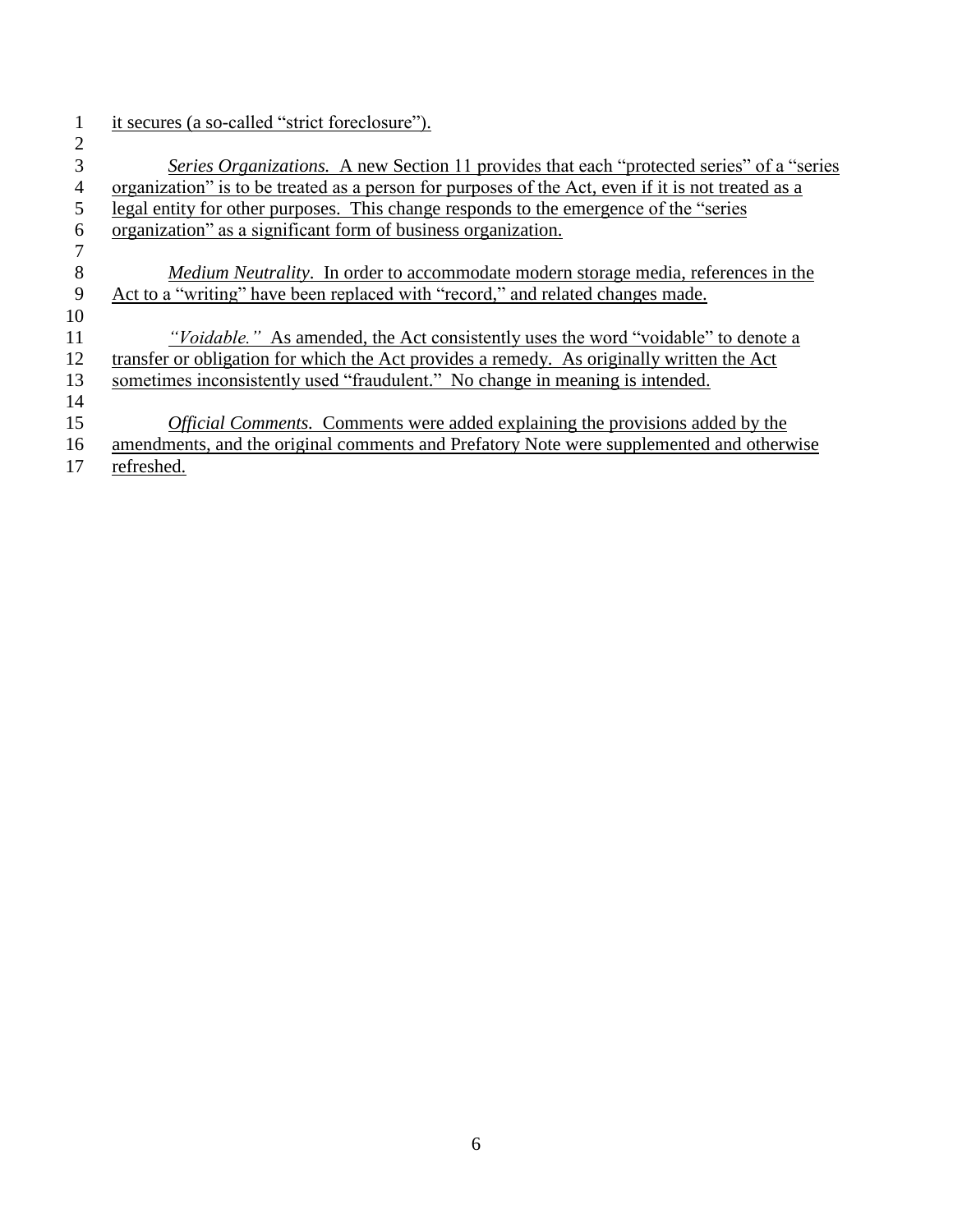| $\mathbf{1}$   | UNIFORM FRAUDULENT TRANSFER ACT                                                                     |
|----------------|-----------------------------------------------------------------------------------------------------|
| $\overline{c}$ | <b>SECTION 1. DEFINITIONS.</b> As used in this [Act]:                                               |
| 3              | (1) "Affiliate" means:                                                                              |
| $\overline{4}$ | (i) a person who that directly or indirectly owns, controls, or holds with power to                 |
| 5              | vote, 20 percent or more of the outstanding voting securities of the debtor, other than a person    |
| 6              | who that holds the securities,                                                                      |
| 7              | (A) as a fiduciary or agent without sole discretionary power to vote the                            |
| 8              | securities; or                                                                                      |
| 9              | (B) solely to secure a debt, if the person has not in fact exercised the                            |
| 10             | power to vote;                                                                                      |
| 11             | (ii) a corporation 20 percent or more of whose outstanding voting securities are                    |
| 12             | directly or indirectly owned, controlled, or held with power to vote, by the debtor or a person     |
| 13             | who that directly or indirectly owns, controls, or holds, with power to vote, 20 percent or more of |
| 14             | the outstanding voting securities of the debtor, other than a person who that holds the securities, |
| 15             | (A) as a fiduciary or agent without sole discretionary power to vote the                            |
| 16             | securities; or                                                                                      |
| 17             | (B) solely to secure a debt, if the person has not in fact exercised the                            |
| 18             | power to vote;                                                                                      |
| 19             | (iii) a person whose business is operated by the debtor under a lease or other                      |
| 20             | agreement, or a person substantially all of whose assets are controlled by the debtor; or           |
| 21             | (iv) a person who that operates the debtor's business under a lease or other                        |
| 22             | agreement or controls substantially all of the debtor's assets.                                     |
| 23             | (2) "Asset" means property of a debtor, but the term does not include:                              |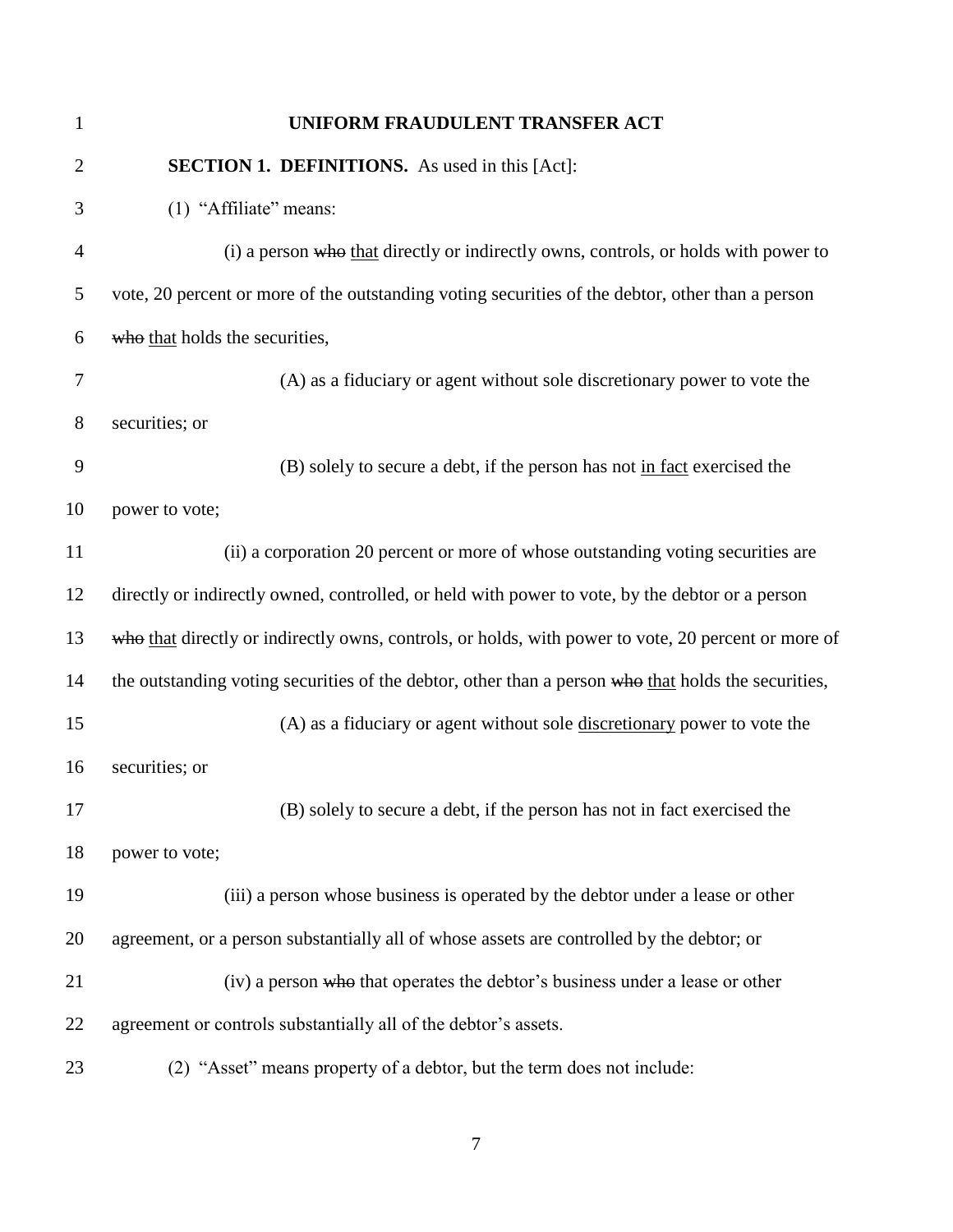| $\mathbf{1}$   | (i) property to the extent it is encumbered by a valid lien;                                  |
|----------------|-----------------------------------------------------------------------------------------------|
| $\mathbf{2}$   | (ii) property to the extent it is generally exempt under nonbankruptcy law; or                |
| 3              | (iii) an interest in property held in tenancy by the entireties to the extent it is not       |
| $\overline{4}$ | subject to process by a creditor holding a claim against only one tenant.                     |
| 5              | (3) "Claim" means a right to payment, whether or not the right is reduced to judgment,        |
| 6              | liquidated, unliquidated, fixed, contingent, matured, unmatured, disputed, undisputed, legal, |
| $\tau$         | equitable, secured, or unsecured.                                                             |
| $8\,$          | (4) "Creditor" means a person who that has a claim.                                           |
| 9              | (5) "Debt" means liability on a claim.                                                        |
| 10             | (6) "Debtor" means a person who that is liable on a claim.                                    |
| 11             | (7) "Electronic" means relating to technology having electrical, digital, magnetic,           |
| 12             | wireless, optical, electromagnetic, or similar capabilities.                                  |
| 13             | $(7)$ $(8)$ "Insider" includes:                                                               |
| 14             | (i) if the debtor is an individual,                                                           |
| 15             | (A) a relative of the debtor or of a general partner of the debtor;                           |
| 16             | (B) a partnership in which the debtor is a general partner;                                   |
| 17             | (C) a general partner in a partnership described in clause (B); or                            |
| 18             | (D) a corporation of which the debtor is a director, officer, or person in                    |
| 19             | control;                                                                                      |
| 20             | (ii) if the debtor is a corporation,                                                          |
| 21             | (A) a director of the debtor;                                                                 |
| 22             | (B) an officer of the debtor;                                                                 |
| 23             | (C) a person in control of the debtor;                                                        |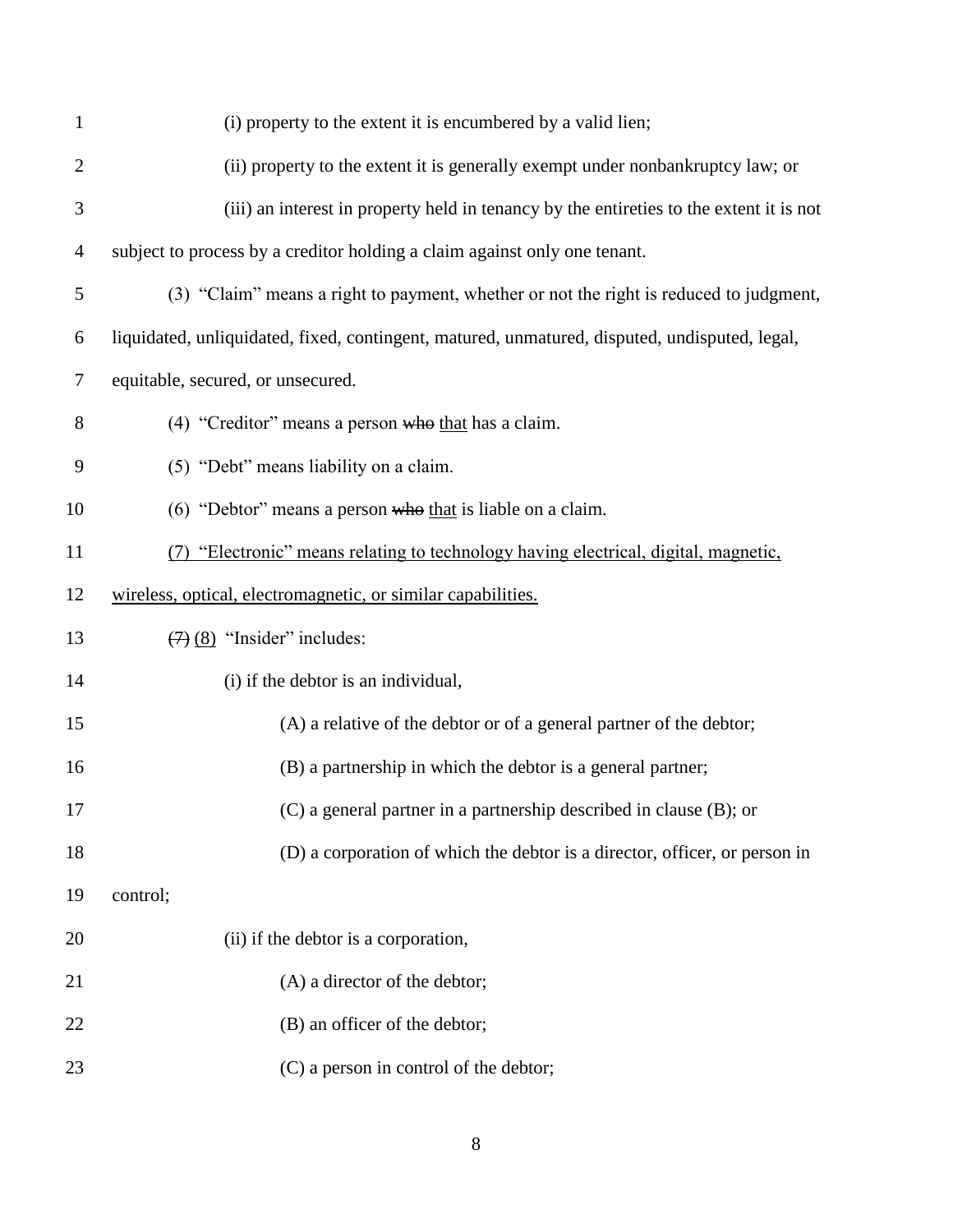| 1              | (D) a partnership in which the debtor is a general partner;                                     |
|----------------|-------------------------------------------------------------------------------------------------|
| $\overline{2}$ | (E) a general partner in a partnership described in clause (D); or                              |
| 3              | (F) a relative of a general partner, director, officer, or person in control of                 |
| 4              | the debtor;                                                                                     |
| 5              | (iii) if the debtor is a partnership,                                                           |
| 6              | (A) a general partner in the debtor;                                                            |
| 7              | (B) a relative of a general partner in, a general partner of, or a person in                    |
| $8\,$          | control of the debtor;                                                                          |
| 9              | (C) another partnership in which the debtor is a general partner;                               |
| 10             | (D) a general partner in a partnership described in clause (C); or                              |
| 11             | (E) a person in control of the debtor;                                                          |
| 12             | (iv) an affiliate, or an insider of an affiliate as if the affiliate were the debtor; and       |
| 13             | (v) a managing agent of the debtor.                                                             |
| 14             | $(8)$ (9) "Lien" means a charge against or an interest in property to secure payment of a       |
| 15             | debt or performance of an obligation, and includes a security interest created by agreement, a  |
| 16             | judicial lien obtained by legal or equitable process or proceedings, a common-law lien, or a    |
| 17             | statutory lien.                                                                                 |
| 18             | (9) "Person" means an individual, partnership, corporation, association, organization,          |
| 19             | government or governmental subdivision or agency, business trust, estate, trust, or any other   |
| 20             | legal or commercial entity.                                                                     |
| 21             | (10) "Organization" means a person other than an individual.                                    |
| 22             | (11) "Person" means an individual, estate, business or nonprofit entity, public                 |
| 23             | corporation, government or governmental subdivision, agency, or instrumentality, or other legal |
|                |                                                                                                 |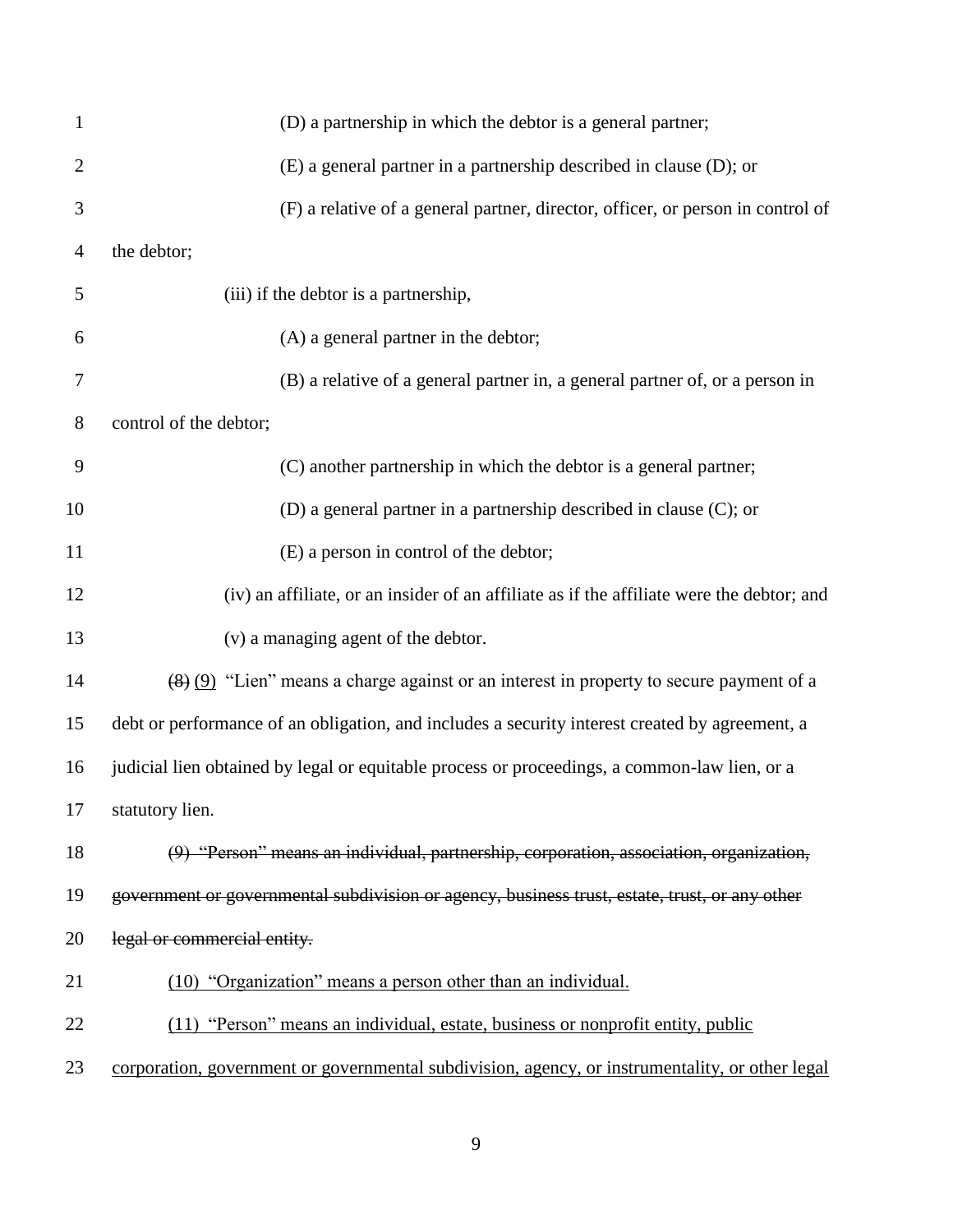entity.

| $\overline{2}$ | $(10)$ $(12)$ "Property" means anything that may be the subject of ownership.                                                                                                                     |
|----------------|---------------------------------------------------------------------------------------------------------------------------------------------------------------------------------------------------|
| 3              | (13) "Record" means information that is inscribed on a tangible medium or that is stored                                                                                                          |
| 4              | in an electronic or other medium and is retrievable in perceivable form.                                                                                                                          |
| 5              | $(11)$ (14) "Relative" means an individual related by consanguinity within the third                                                                                                              |
| 6              | degree as determined by the common law, a spouse, or an individual related to a spouse within                                                                                                     |
| $\tau$         | the third degree as so determined, and includes an individual in an adoptive relationship within                                                                                                  |
| $8\,$          | the third degree.                                                                                                                                                                                 |
| 9              | (15) "Sign" means, with present intent to authenticate or adopt a record:                                                                                                                         |
| 10             | (i) to execute or adopt a tangible symbol; or                                                                                                                                                     |
| 11             | (ii) to attach to or logically associate with the record an electronic symbol, sound,                                                                                                             |
| 12             | or process.                                                                                                                                                                                       |
| 13             | (12) (16) "Transfer" means every mode, direct or indirect, absolute or conditional,                                                                                                               |
| 14             | voluntary or involuntary, of disposing of or parting with an asset or an interest in an asset, and                                                                                                |
| 15             | includes payment of money, release, lease, and creation of a lien or other encumbrance.                                                                                                           |
| 16             | $(13)$ (17) "Valid lien" means a lien that is effective against the holder of a judicial lien                                                                                                     |
| 17             | subsequently obtained by legal or equitable process or proceedings.                                                                                                                               |
| 18             | <b>Official Comment</b>                                                                                                                                                                           |
| 19             |                                                                                                                                                                                                   |
| 20             | (1) The definition of "affiliate" is derived from <b>Bankruptcy Code</b> § 101(2) $(1984)$ . of the                                                                                               |
| 21<br>22       | <b>Bankruptey Code.</b>                                                                                                                                                                           |
| 23             | (2) The definition of "asset" is substantially to the same effect as the definition of                                                                                                            |
| 24             | "assets" in § 1 of the Uniform Fraudulent Conveyance Act. The definition in this Act, unlike                                                                                                      |
| 25             | that in the earlier Act, does not, however, require a determination that the property is liable for                                                                                               |
| 26             | the debts of the debtor. Thus, an unliquidated claim for damages resulting from personal injury                                                                                                   |
| 27<br>28       | or a contingent claim of a surety for reimbursement, subrogation, restitution, contribution, or the<br>like, or subrogation may be counted as an asset for the purpose of determining whether the |
| 29             | holder of the claim is solvent as a debtor under § 2 of this Act, although applicable law may not                                                                                                 |
|                |                                                                                                                                                                                                   |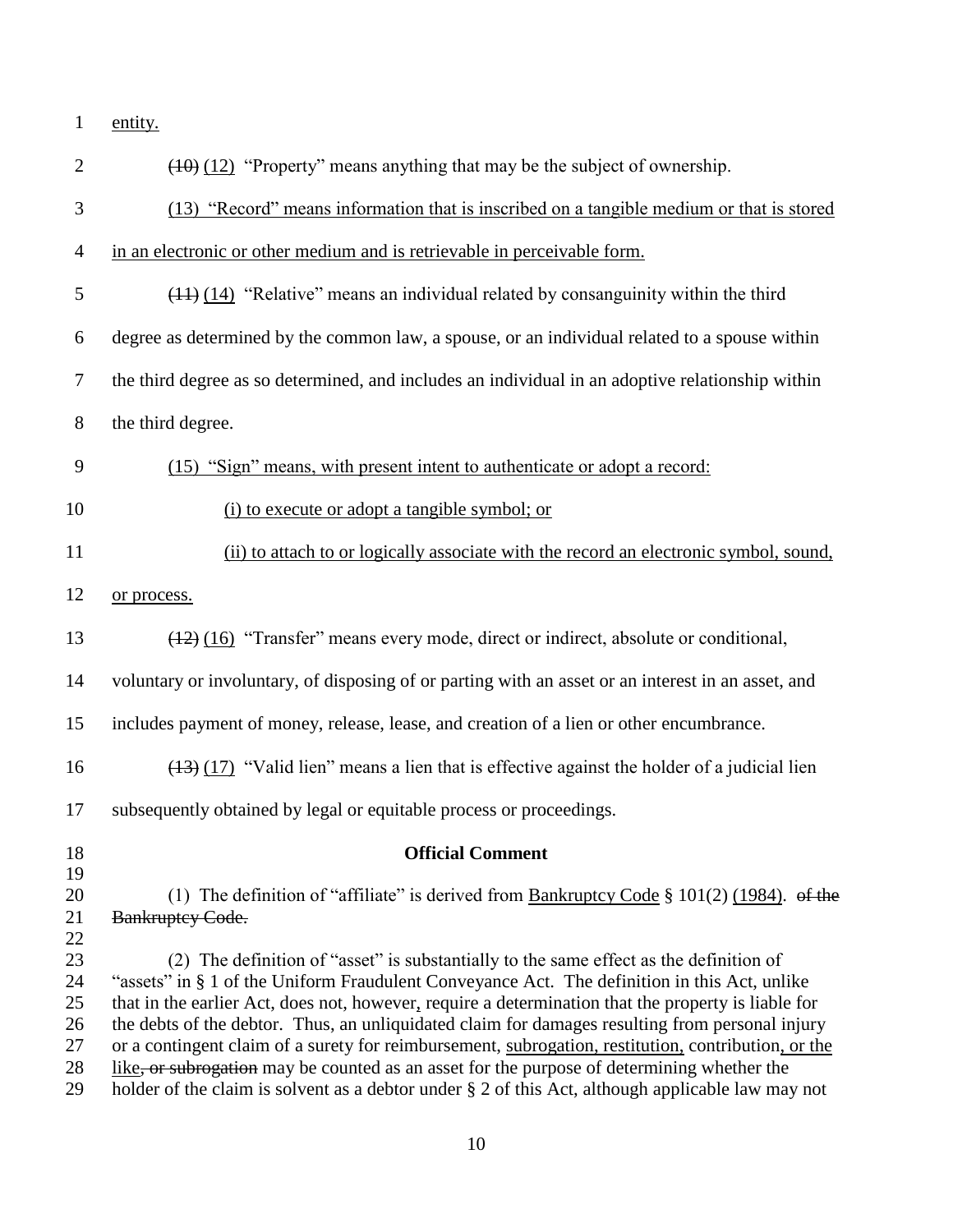allow such an asset to be levied on and sold by a creditor. *Cf. Manufacturers & Traders Trust* 

- *Co. v. Goldman (In re Ollag Construction Equipment Corp.),* 578 F.2d 904, 907-09 (2d Cir. 1978).
- 

 Subparagraphs (i), (ii), and (iii) provide clarification by excluding from the term not only generally exempt property but also an interest in a tenancy by the entirety in many states and an interest that is generally beyond reach by unsecured creditors because subject to a valid lien. 8 This Act, like its predecessor the Uniform Fraudulent Conveyance Act and the Statute of 13 Elizabeth, declares rights and provides remedies for unsecured creditors against transfers that impede them in the collection of their claims. The laws protecting valid liens against impairment by levying creditors, exemption statutes, and the rules restricting levyability of interest in entireties property are limitations on the rights and remedies of unsecured creditors, and it is therefore appropriate to exclude property interests that are beyond the reach of unsecured creditors from the definition of "asset" for the purposes of this Act.

 A creditor of a joint tenant or tenant in common may ordinarily collect a judgment by process against the tenant's interest, and in some states a creditor of a tenant by the entirety may likewise collect a judgment by process against the tenant's interest. See 2 American Law of Property 10, 22, 28-32 (1952); Craig, *An Analysis of Estates by the Entirety in Bankruptcy*, 48 Am.Bankr.L.J. 255, 258-59 (1974). The levyable interest of such a tenant is included as an asset under this Act. 

 The definition of "assets" in the Uniform Fraudulent Conveyance Act excluded property that is exempt from liability for debts. The definition did not, however, exclude all property that cannot be reached by a creditor through judicial proceedings to collect a debt. Thus, it included the interest of a tenant by the entirety although in nearly half the states such an interest cannot be subjected to liability for a debt unless it is an obligation owed jointly by the debtor with his or her cotenant by the entirety. See 2 American Law of Property 29 (1952); Craig, *An Analysis of Estates by the Entirety in Bankruptcy*, 48 Am.Bankr.L.J. 255, 258 (1974). The definition in this Act requires exclusion of interests in property held by tenants by the entirety that are not subject to collection process by a creditor without a right to proceed against both tenants by the entirety as joint debtors.

 The reference to "generally exempt" property in § 1(2)(ii) recognizes that all exemptions are subject to exceptions. Creditors having special rights against generally exempt property typically include claimants for alimony, taxes, wages, the purchase price of the property, and labor or materials that improve the property. See Uniform Exemptions Act § 10 (1979) and the accompanying Comment. The fact that a particular creditor may reach generally exempt property by resorting to judicial process does not warrant its inclusion as an asset in determining whether the debtor is insolvent.

 Since Because this Act is not an exclusive law on the subject of voidable transfers and obligations (see Comment (8) (9) to § 4 *infra*), it does not preclude the holder of a claim that may be collected by process against property generally exempt as to other creditors from obtaining relief from a transfer of such property that hinders, delays, or defrauds the holder of such a claim. Likewise the holder of an unsecured claim enforceable against tenants by the entirety is not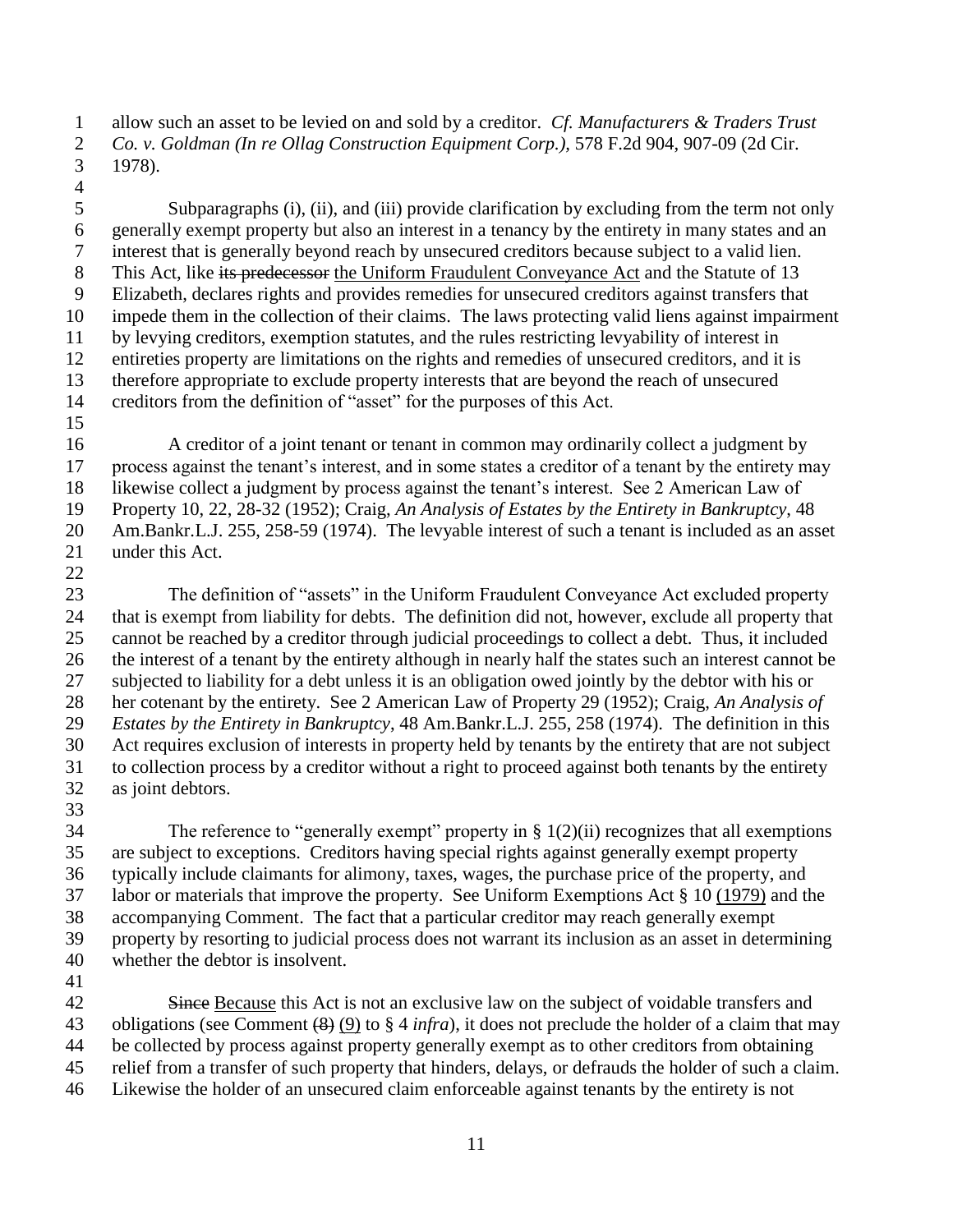precluded by the Act from pursuing a remedy against a transfer of property held by the entirety that hinders, delays, or defrauds the holder of such a claim. 

- Nonbankruptcy law is the law of a state or federal law that is not part of the Bankruptcy Code, Title 11 of the United States Code. The definition of an "asset" thus does not include property that would be subject to administration for the benefit of creditors under the Bankruptcy Code unless it is subject under other applicable law, state or federal, to process for the collection of a creditor's claim against a single debtor.
- 10 (3) The definition of "claim" is derived from Bankruptcy Code § 101(4) (1984). of the 11 Bankruptcy Code. Since Because the purpose of this Act is primarily to protect unsecured creditors against transfers and obligations injurious to their rights, the words "claim" and "debt" as used in the Act generally have reference to an unsecured claim and debt. As the context may indicate, however, usage of the terms is not so restricted. See, *e.g.,* §§ (1)(i)(B) and 1(8) 15 §§  $1(1)(i)(B)$  and  $1(9)$ .
- (4) The definition of "creditor" in combination with the definition of "claim" has substantially the same effect as the definition of "creditor" under § 1 of the Uniform Fraudulent Conveyance Act. As under that Act, the holder of an unliquidated tort claim or a contingent claim may be a creditor protected by this Act.
- 22 (5) The definition of "debt" is derived from Bankruptcy Code § 101(11) (1984). of the 23 Bankruptcy Code.
- (6) The definition of "debtor" is new.

- (7) The definition of "electronic" is the standard definition of that term used in acts prepared by the Uniform Law Commission as of 2014.
- 30  $(7)$  (8) The definition of "insider" is derived from Bankruptcy Code § 101(28) (1984). 31 of the Bankruptcy Code. In this Act, as in the Bankruptcy Code, the definition states that the 32 term "includes" certain listed persons; it does not state that the term "means" the listed persons. Hence the definition is not exclusive, and the statutory list is merely exemplary. See also Bankruptcy Code § 102(3) (1984). Accordingly, a person may be an "insider" of a debtor that is an individual, corporation or partnership even though the person is not designated as such by the statutory list. Thus, for example, a trust may be found to be an "insider" of a beneficiary. Similarly, a court may find a person living with an individual debtor for an extended time in the same household or as a permanent companion to have the kind of close relationship intended to be covered by the term "insider." See also, *e.g., Browning Interests v. Allison (In re Holloway),* 955 F.2d 1008 (5th Cir.1992) (former spouse of debtor was an "insider" because of their continued personal relationship, even though they had long ago divorced and remarried others). Likewise, a person may be an "insider" of a debtor that is not an individual, corporation or partnership. See, *e.g., In re Longview Aluminum, L.L.C.*, 657 F.3d 507 (7th Cir. 2011) (holding an "insider" of a limited liability company an individual on its Board of Managers and having a 12% membership interest, when its organic documents vested management authority "in the Board of Managers and the Members").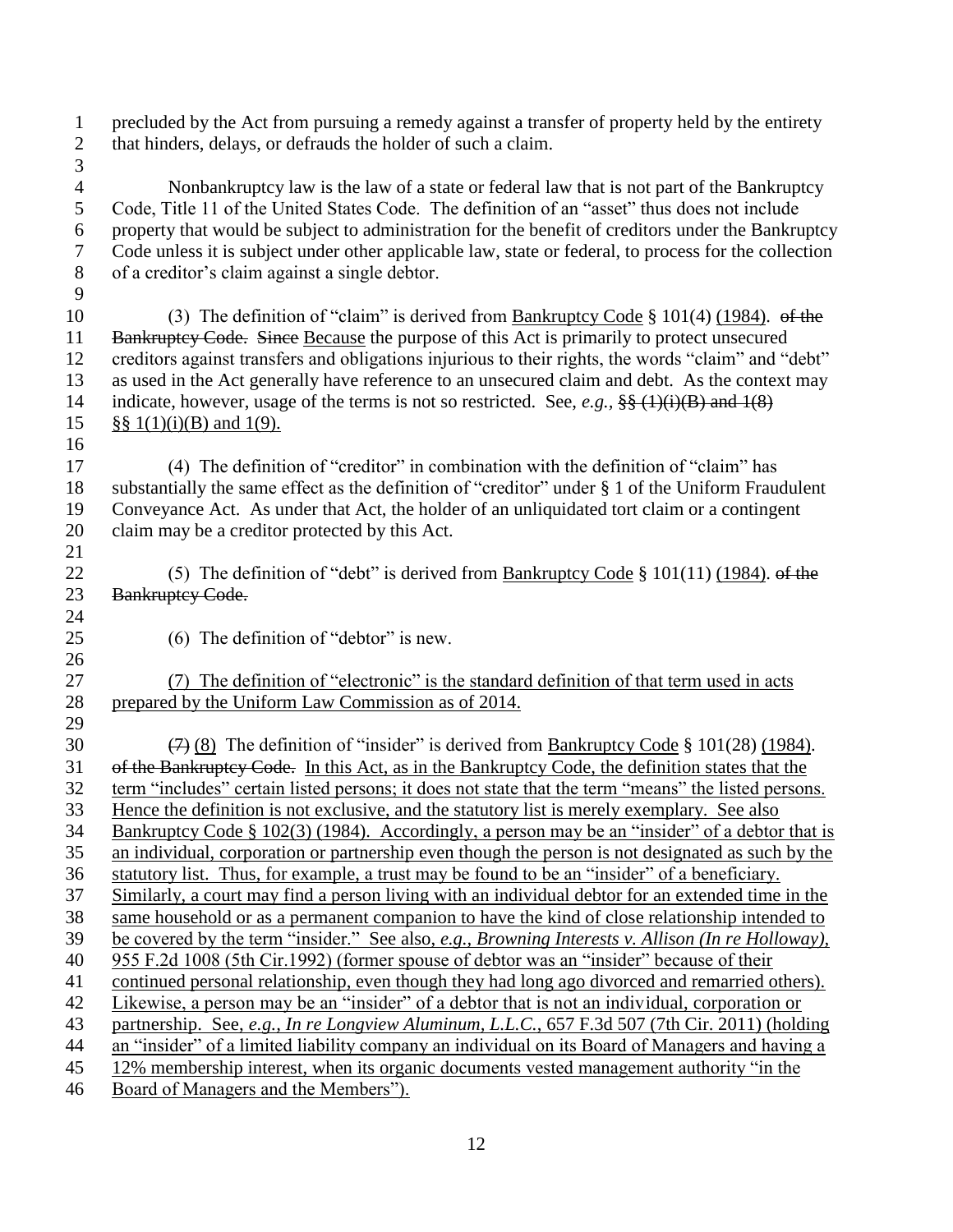The differences between the definition in this Act and that in the Bankruptcy Code are 2 slight. In this Act, the The definition has been restricted in clauses (i)(C), (ii)(E), and (iii)(D) to make clear that a partner is not an insider of an individual, corporation, or partnership if any of these latter three persons is only a limited partner. The definition of "insider" in the Bankruptcy Code does not purport to make a limited partner an insider of the partners or of the partnership with which the limited partner is associated, but it is susceptible of a contrary interpretation and one which would extend unduly the scope of the defined relationship when the limited partner is not a person in control of the partnership. The definition of "insider" in this Act also differs 9 from the definition in the Bankruptcy Code in omitting the reference in  $11 \text{ U.S. C. }$  § 101(28)(D) 10 to an elected official or relative of such an official as an insider of a municipality. As in the 11 Bankruptcy Code (see 11 U.S.C. § 102(3)), the word "includes" is not limiting, however. Thus, a court may find a person living with an individual for an extended time in the same household or as a permanent companion to have the kind of close relationship intended to be covered by the term "insider." Likewise, a trust may be found to be an insider of a beneficiary. 16 (8) (9) The definition of "lien" is derived from paragraphs  $(30)$ ,  $(31)$ ,  $(43)$ , and  $(45)$  of 17 Bankruptcy Code § 101 (1984), of the Bankruptcy Code, which define "judicial lien," "lien," "security interest," and "statutory lien" respectively. (9) The definition of "person" is adapted from paragraphs (28) and (30) of § 1-201 of the Uniform Commercial Code, defining "organization" and "person" respectively. (10) The definition of "organization" is derived from Uniform Commercial Code § 1-201(b)(25) (2014). (11) The definition of "person" is the standard definition of that term used in acts prepared by the Uniform Law Commission as of 2014. Section 11 may have the effect of rendering a "protected series" of a "series organization" a "person" for purposes of this Act, even though it may not otherwise qualify as such.  $\left(10\right)\left(12\right)$  The definition of "property" is derived from Uniform Probate Code § 1-201(33) (1969). of the Uniform Probate Code. Property includes both real and personal property, whether tangible or intangible, and any interest in property, whether legal or equitable. 35 (13) The definition of "record" is the standard definition of that term used in acts prepared by the Uniform Law Commission as of 2014.  $(11)$  (14) The definition of "relative" is derived from Bankruptcy Code § 101(37) (1984) of the Bankruptcy Code but is explicit in its references to the spouse of a debtor in view of uncertainty as to whether the common law determines degrees of relationship by affinity. (15) The definition of "sign" is the standard definition of that term used in acts prepared by the Uniform Law Commission as of 2014. (12) (16) The definition of "transfer" is derived principally from Bankruptcy Code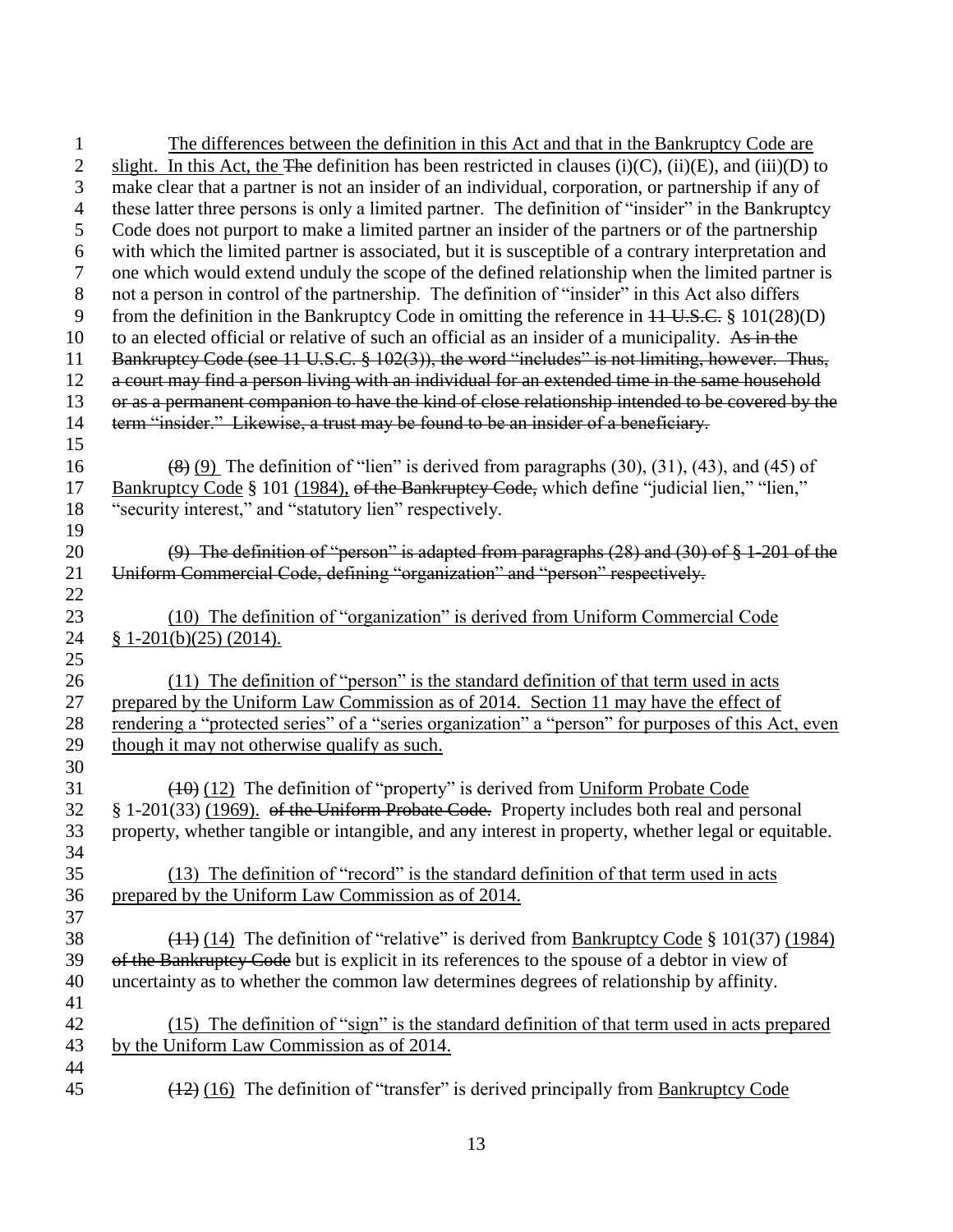| $\mathbf{1}$<br>$\mathbf{2}$<br>3<br>$\overline{4}$<br>5<br>$6\,$<br>$\tau$<br>$8\,$<br>$\overline{9}$<br>10<br>11<br>12<br>13<br>14<br>15<br>16<br>17 | § 101(48) (1984), of the Bankruptcy Code. The definition of "conveyance" in § 1 of the<br>Uniform Fraudulent Conveyance Act was similarly comprehensive, and the references in this<br>Act to "payment of money, release, lease, and the creation of a lien or incumbrance" are derived<br>from the Uniform Fraudulent Conveyance Act. While the definition in the Uniform Fraudulent<br>Conveyance Act did not explicitly refer to an involuntary transfer, the decisions under that Act<br>were generally consistent with an interpretation that covered such a transfer. See, e.g., Hearn 45<br>St. Corp. v. Jano, 283 N.Y. 139, 27 N.E.2d 814, 128 A.L.R. 1285 (1940) (execution and<br>foreclosure sales); Lefkowitz v. Finkelstein Trading Corp., 14 F.Supp. 898, 899 (S.D.N.Y. 1936)<br>(execution sale); Langan v. First Trust & Deposit Co., 277 App.Div. 1090, 101 N.Y.S.2d 36 (4th<br>Dept. 1950), aff'd, 302 N.Y. 932, 100 N.E.2d 189 (1951) (mortgage foreclosure); Catabene v.<br>Wallner, 16 N.J.Super. 597, 602, 85 A.2d 300, 302 (1951) (mortgage foreclosure).<br>$(13)$ (17) The definition of "valid lien" is new. A valid lien includes an equitable lien<br>that may not be defeated by a judicial lien creditor. See, e.g., Pearlman v. Reliance Insurance<br>Co., 371 U.S. 132, 136 (1962) (upholding a surety's equitable lien in respect to a fund owing a<br>bankrupt contractor). |
|--------------------------------------------------------------------------------------------------------------------------------------------------------|---------------------------------------------------------------------------------------------------------------------------------------------------------------------------------------------------------------------------------------------------------------------------------------------------------------------------------------------------------------------------------------------------------------------------------------------------------------------------------------------------------------------------------------------------------------------------------------------------------------------------------------------------------------------------------------------------------------------------------------------------------------------------------------------------------------------------------------------------------------------------------------------------------------------------------------------------------------------------------------------------------------------------------------------------------------------------------------------------------------------------------------------------------------------------------------------------------------------------------------------------------------------------------------------------------------------------------------------------------------------------------------------------------------|
| 18                                                                                                                                                     | <b>SECTION 2. INSOLVENCY.</b>                                                                                                                                                                                                                                                                                                                                                                                                                                                                                                                                                                                                                                                                                                                                                                                                                                                                                                                                                                                                                                                                                                                                                                                                                                                                                                                                                                                 |
| 19                                                                                                                                                     | (a) A debtor is insolvent if, at fair valuations, the sum of the debtor's debts is greater                                                                                                                                                                                                                                                                                                                                                                                                                                                                                                                                                                                                                                                                                                                                                                                                                                                                                                                                                                                                                                                                                                                                                                                                                                                                                                                    |
| 20                                                                                                                                                     | than all of the debtor's assets at a fair valuation.                                                                                                                                                                                                                                                                                                                                                                                                                                                                                                                                                                                                                                                                                                                                                                                                                                                                                                                                                                                                                                                                                                                                                                                                                                                                                                                                                          |
| 21                                                                                                                                                     | (b) A debtor who that is generally not paying his for here the debtor's debts as they                                                                                                                                                                                                                                                                                                                                                                                                                                                                                                                                                                                                                                                                                                                                                                                                                                                                                                                                                                                                                                                                                                                                                                                                                                                                                                                         |
| 22                                                                                                                                                     | become due is presumed to be insolvent. The presumption imposes on the party against whom                                                                                                                                                                                                                                                                                                                                                                                                                                                                                                                                                                                                                                                                                                                                                                                                                                                                                                                                                                                                                                                                                                                                                                                                                                                                                                                     |
| 23                                                                                                                                                     | the presumption is directed the burden of proving that the nonexistence of insolvency is more                                                                                                                                                                                                                                                                                                                                                                                                                                                                                                                                                                                                                                                                                                                                                                                                                                                                                                                                                                                                                                                                                                                                                                                                                                                                                                                 |
| 24                                                                                                                                                     | probable than its existence.                                                                                                                                                                                                                                                                                                                                                                                                                                                                                                                                                                                                                                                                                                                                                                                                                                                                                                                                                                                                                                                                                                                                                                                                                                                                                                                                                                                  |
| 25                                                                                                                                                     | (c) A partnership is insolvent under subsection (a) if the sum of the partnership's debts is                                                                                                                                                                                                                                                                                                                                                                                                                                                                                                                                                                                                                                                                                                                                                                                                                                                                                                                                                                                                                                                                                                                                                                                                                                                                                                                  |
| 26                                                                                                                                                     | greater than the aggregate, at a fair valuation, of all of the partnership's assets and the sum of the                                                                                                                                                                                                                                                                                                                                                                                                                                                                                                                                                                                                                                                                                                                                                                                                                                                                                                                                                                                                                                                                                                                                                                                                                                                                                                        |
| 27                                                                                                                                                     | excess of the value of each general partner's nonpartnership assets over the partner's                                                                                                                                                                                                                                                                                                                                                                                                                                                                                                                                                                                                                                                                                                                                                                                                                                                                                                                                                                                                                                                                                                                                                                                                                                                                                                                        |
| 28                                                                                                                                                     | nonpartnership debts.                                                                                                                                                                                                                                                                                                                                                                                                                                                                                                                                                                                                                                                                                                                                                                                                                                                                                                                                                                                                                                                                                                                                                                                                                                                                                                                                                                                         |
| 29                                                                                                                                                     | $(d)$ (c) Assets under this section do not include property that has been transferred,                                                                                                                                                                                                                                                                                                                                                                                                                                                                                                                                                                                                                                                                                                                                                                                                                                                                                                                                                                                                                                                                                                                                                                                                                                                                                                                        |
| 30                                                                                                                                                     | concealed, or removed with intent to hinder, delay, or defraud creditors or that has been                                                                                                                                                                                                                                                                                                                                                                                                                                                                                                                                                                                                                                                                                                                                                                                                                                                                                                                                                                                                                                                                                                                                                                                                                                                                                                                     |
| 31                                                                                                                                                     | transferred in a manner making the transfer voidable under this [Act].                                                                                                                                                                                                                                                                                                                                                                                                                                                                                                                                                                                                                                                                                                                                                                                                                                                                                                                                                                                                                                                                                                                                                                                                                                                                                                                                        |
| 32                                                                                                                                                     | $\overline{(e)}$ (d) Debts under this section do not include an obligation to the extent it is secured by                                                                                                                                                                                                                                                                                                                                                                                                                                                                                                                                                                                                                                                                                                                                                                                                                                                                                                                                                                                                                                                                                                                                                                                                                                                                                                     |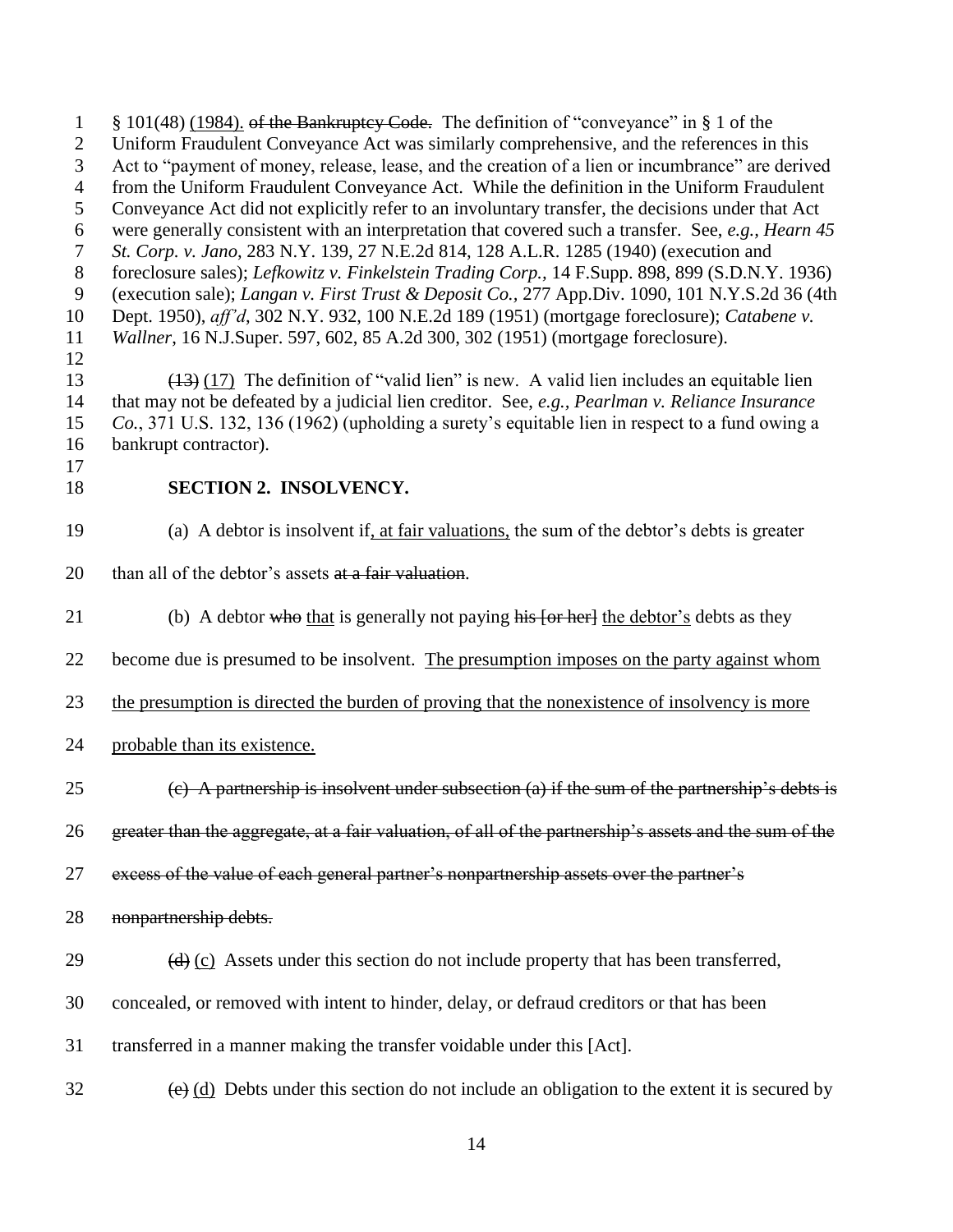a valid lien on property of the debtor not included as an asset.

#### **Reporter's Note**

 Comment (1) states that the "fair valuation" referred to in subsection (a) applies to the debts as well as the assets of the debtor. At the Drafting Committee's meeting in Minneapolis it was observed that the text of subsection (a) is opaque on that point. The change to subsection (a) makes the point more lucidly.

 The sentence added to subsection (b) that defines the effect of the presumption created therein is not new language, but rather elevates to the statutory text language that appears in Comment (2) of the original UFTA. That language belongs in the text because there is a long and continuing difference in the authorities as to the effect that should be given to a presumption as a general matter. Some authorities opt for the burden-shifting effect stated in subsection (b) while others opt for the "bursting bubble" approach, under which the presumption evaporates if evidence is presented to rebut it. At least some states follow the Federal Rules of Evidence in following the "bursting bubble" approach as a default matter (i.e., unless the statute that creates the presumption provides otherwise). E.g., Mississippi Rules of Evidence 301; Ohio Rules of Evidence 301. It is not clear that a mere comment would be respected by such jurisdictions. At least two states have already placed the language of Comment (2) into their enactments of UFTA 20 § 2(b). Some uniform laws define the effect of a presumption created by that law as per the "bursting bubble" approach, e.g., U.C.C. § 1-206; Uniform Residential Landlord and Tenant Act 22 § 5.101, while others adopt the "burden-shifting" approach, e.g., Uniform Land Transactions Act § 1-201; Uniform Marital Property Act § 1. It is notable that all of the foregoing uniform laws state the desired effect, whatever it may be, in the statutory text.

 New Section 5(c) allocates to the plaintiff creditor the burden of proving all elements of a claim under Section 5, which includes the debtor's insolvency. The foregoing change to Section 2(b) makes obvious the need to qualify Section 5(c) by making that allocation subject to Section 2(b). This point was overlooked in previous drafts. 

- **Official Comment**
- (1) Subsection (a) is derived from the definition of "insolvent" in Bankruptcy Code  $34 \frac{\sqrt{3}}{101(29)(A)}$  (1984). of the Bankruptcy Code. The definition in subsection (a) and the correlated definition of partnership insolvency in subsection (c) contemplate contemplates a fair valuation of the debts as well as the assets of the debtor. As under the definition of the same term in § 2 of the Uniform Fraudulent Conveyance Act exempt property is excluded from the computation of the value of the assets. See § 1(2) *supra*. For similar reasons interests in valid spendthrift trusts and interests in tenancies by the entireties that cannot be severed by a creditor of only one tenant are not included. See the Comment to § 1(2) Comment (2) to § 1 *supra*. Since Because a valid lien also precludes an unsecured creditor from collecting the creditor's claim from the encumbered interest in a debtor's property, both the encumbered interest and the debt secured thereby are excluded from the computation of insolvency under this Act. See § 1(2) 44 *supra* and subsection  $\left(\frac{e}{e}\right)$  (d) of this section.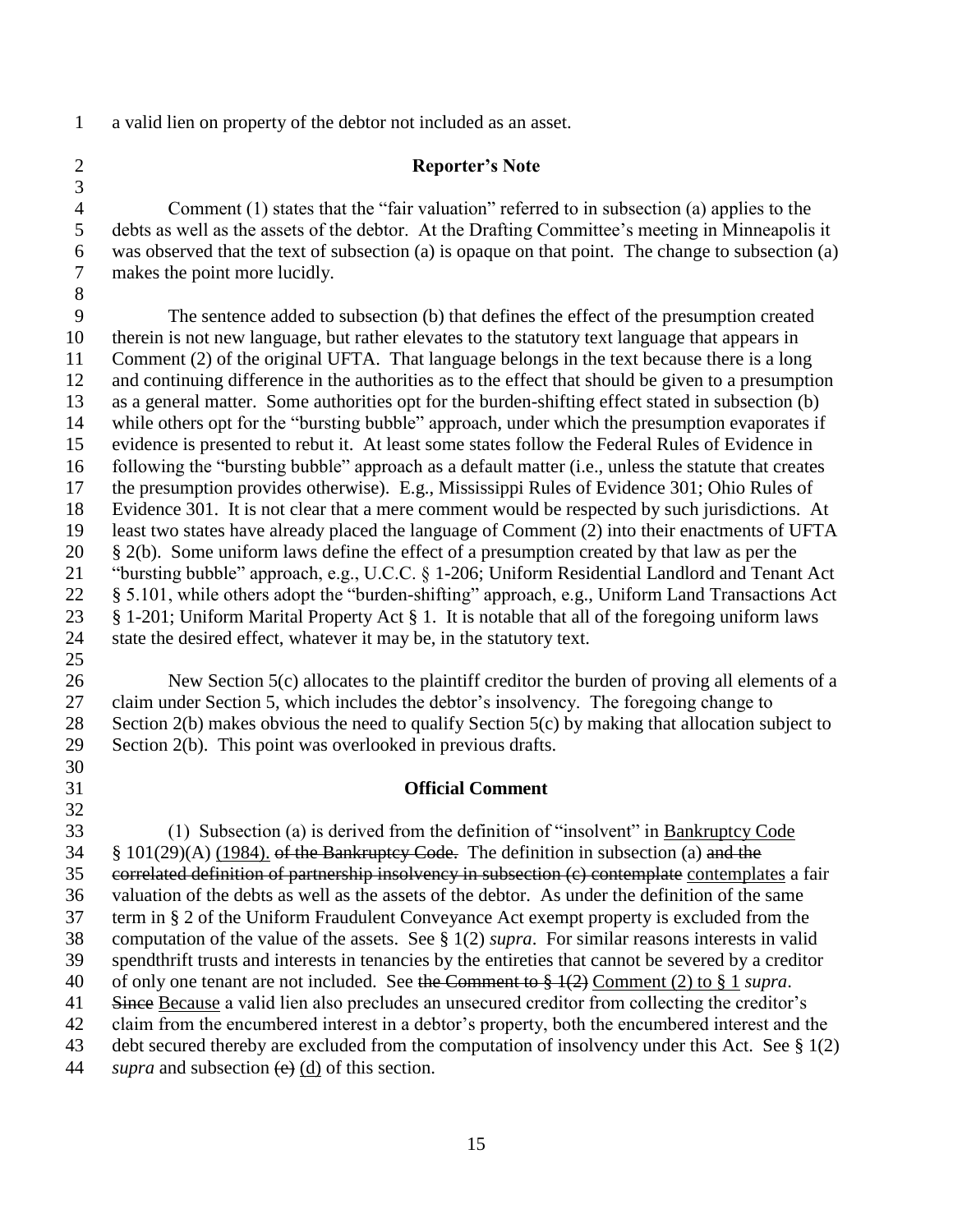(2) Section 2(b) Subsection (b) establishes a rebuttable presumption of insolvency from the fact of general nonpayment of debts as they become due. Such general nonpayment is a ground for the filing of an involuntary petition under Bankruptcy Code § 303(h)(1) (1984). of 4 the Bankruptcy Code. See also U.C.C. § 1-201(23), which declares a person to be "insolvent" who "has ceased to pay his debts in the ordinary course of business." See also U.C.C. § 1-201(b)(23) (2014), which defines "insolvency" to include "having generally ceased to pay debts in the ordinary course of business other than as a result of bona fide dispute." The presumption imposes on the party against whom the presumption is directed the burden of 9 proving that the nonexistence of insolvency as defined in  $\S 2(a)$  is more probable than its existence. See Uniform Rules of Evidence (1974 Act), Rule 301(a). Subsection (b) defines the effect of the presumption to be (in paraphrase) that the burden of persuasion on the issue of insolvency shifts to the defendant. That conforms to the default definition of the effect of a presumption in civil cases set forth in Uniform Rules of Evidence (1974 Act), Rule 301(a) (later Rule 302(a) (1999 Act as amended 2005)). It also The 1974 Uniform Rule 301(a) conforms to the Final Draft of Federal Rule 301 as submitted to the United States Supreme Court by the Advisory Committee on Federal Rules of Evidence in 1973. "The so-called 'bursting bubble' theory, under which a presumption vanishes upon the introduction of evidence which would support a finding of the nonexistence of the presumed fact, even though not believed, is rejected as according presumptions too 'slight and evanescent' an effect." Advisory Committee's Note to Rule 301, 56 F.R.D. 183, 208 (1973). See also 1 J. Weinstein & 22 M. Berger, Evidence ¶ 301 [01] (1982). It should be noted that the Federal Rule of Evidence as finally enacted gave by default a different effect to presumptions in civil cases, in effect adopting the "bursting bubble" definition. See Fed. R. Evid. 301 (1975) (carried forward in the 2011 revision).

 The presumption is established in recognition of the difficulties typically imposed on a creditor in proving insolvency in the bankruptcy sense, as provided in subsection (a). See generally Levit, *The Archaic Concept of Balance-Sheet Insolvency*, 47 Am.Bankr.L.J. 215 (1973). Not only is the relevant information in the possession of a noncooperative debtor who is 31 apt to be noncooperative, but the debtor's records are more often than not apt to be incomplete and inaccurate. As a practical matter, insolvency is most cogently evidenced by a general cessation of payment of debts, as has long been recognized by the laws of other countries and is now reflected in the Bankruptcy Code. See Honsberger, *Failure to Pay One's Debts Generally as They Become Due: The Experience of France and Canada*, 54 Am.Bankr.L.J. 153 (1980); J. MacLachlan, Bankruptcy 13, 63-64, 436 (1956). In determining whether a debtor is paying its debts generally as they become due, the court should look at more than the amount and due dates of the indebtedness. The court should also take into account such factors as the number of the debtor's debts, the proportion of those debts not being paid, the duration of the nonpayment, and the existence of bona fide disputes or other special circumstances alleged to constitute an explanation for the stoppage of payments. The court's determination may be affected by a consideration of the debtor's payment practices prior to the period of alleged nonpayment and the payment practices of the trade or industry in which the debtor is engaged. The case law that 44 has developed under Bankruptcy Code § 303(h)(1) (1984) of the Bankruptcy Code has not required a showing that a debtor has failed or refused to pay a majority in number and amount of his or her debts in order to prove general nonpayment of debts as they become due. See, *e.g.,*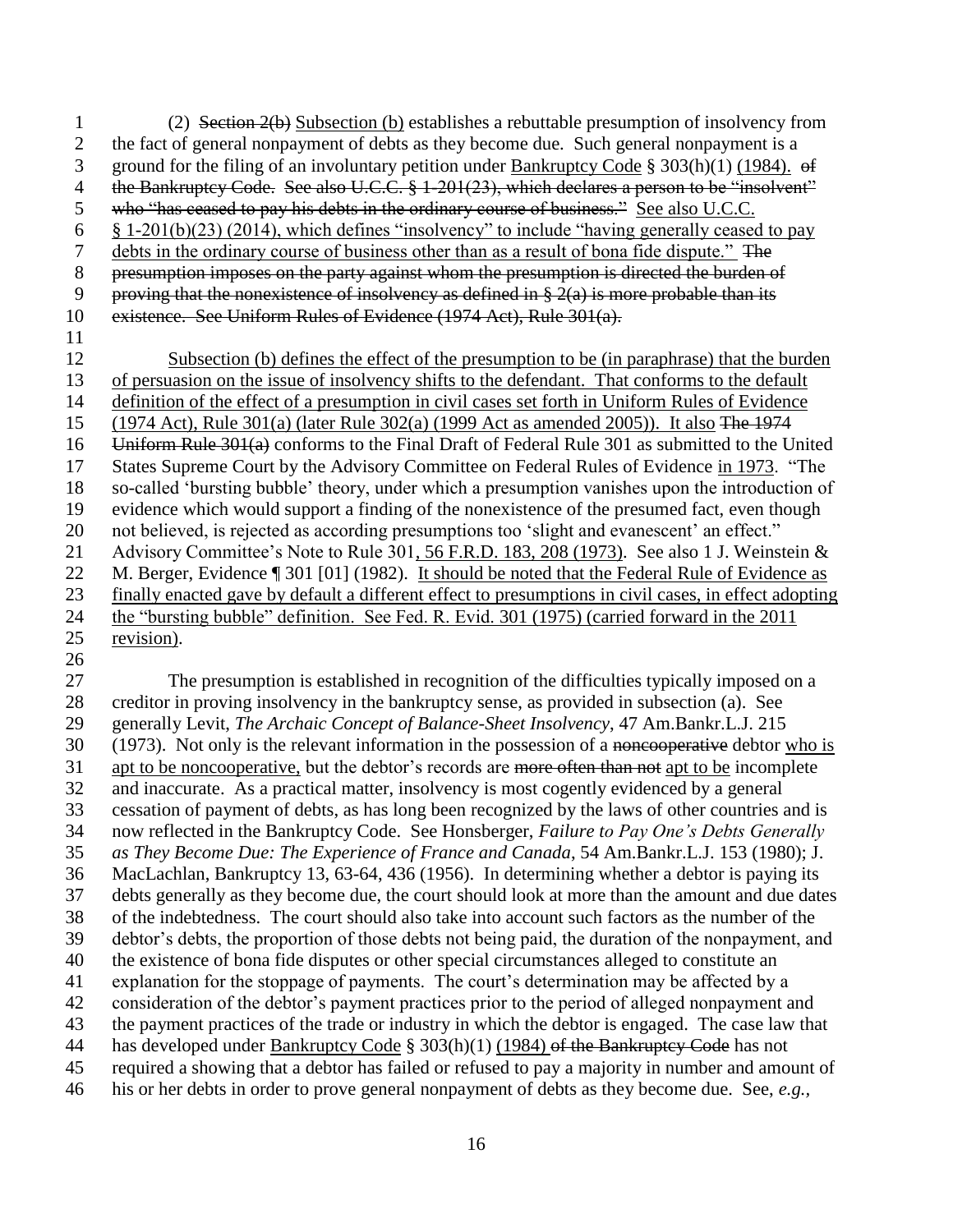*Hill v. Cargill, Inc. (In re Hill),* 8 B.R. 779, 3 C.B.C.2d 920 (Bankr. D.Minn. 1981) (nonpayment of three largest debts held to constitute general nonpayment, although small debts were being paid); *In re All Media Properties, Inc.,* 5 B.R. 126, 6 B.C.D. 586, 2 C.B.C.2d 449 (Bankr. S.D.Tex. 1980) (missing significant number of payments or regularly missing payments significant in amount said to constitute general nonpayment; missing payments on more than 50% of aggregate of claims said not to be required to show general nonpayment; nonpayment for more than 30 days after billing held to establish nonpayment of a debt when it is due); *In re Kreidler Import Corp.,* 4 B.R. 256, 6 B.C.D. 608, 2 C.B.C.2d 159 (Bankr. D.Md. 1980) (nonpayment of one debt constituting 97% of debtor's total indebtedness held to constitute general nonpayment). A presumption of insolvency does not arise from nonpayment of a debt as to which there is a genuine bona fide dispute, even though the debt is a substantial part of the debtor's indebtedness. *Cf.* 11 U.S.C. § 303(h)(1), as amended by § 426(b) of Public Law No. 98- 13 882, the Bankruptcy Amendments and Federal Judgeship Act of 1984. Bankruptcy Code § 303(h)(1) (as amended in 1984) (making this point explicitly). (3) Subsection (c) is derived from the definition of partnership insolvency in § 101(29)(B) of the Bankruptcy Code. The definition conforms generally to the definition of the same term in § 2(2) of the Uniform Fraudulent Conveyance Act. 20 (4) (3) Subsection (d) (c) follows the approach of the definition of "insolvency" in 21 Bankruptcy Code § 101(29) (1984) of the Bankruptcy Code by excluding from the computation of the value of the debtor's assets any value that can be realized only by avoiding a transfer of an interest formerly held by the debtor or by discovery or pursuit of property that has been fraudulently concealed or removed with intent to hinder, delay, or defraud creditors. 26 (5) (4) Subsection (e) (d) is new. It makes clear the purpose not to render that a person is not rendered insolvent under this section by counting as a debt an obligation secured by property of the debtor that is not counted as an asset. See also Comments to §§ 1(2) and 2(a) *supra* Comment (2) to § 1 and Comment (1) to § 2 *supra*. **SECTION 3. VALUE.** (a) Value is given for a transfer or an obligation if, in exchange for the transfer or obligation, property is transferred or an antecedent debt is secured or satisfied, but value does not include an unperformed promise made otherwise than in the ordinary course of the promisor's business to furnish support to the debtor or another person. 36 (b) For the purposes of Sections  $4(a)(2)$  and 5, a person gives a reasonably equivalent value if the person acquires an interest of the debtor in an asset pursuant to a regularly conducted, noncollusive foreclosure sale or execution of a power of sale for the acquisition or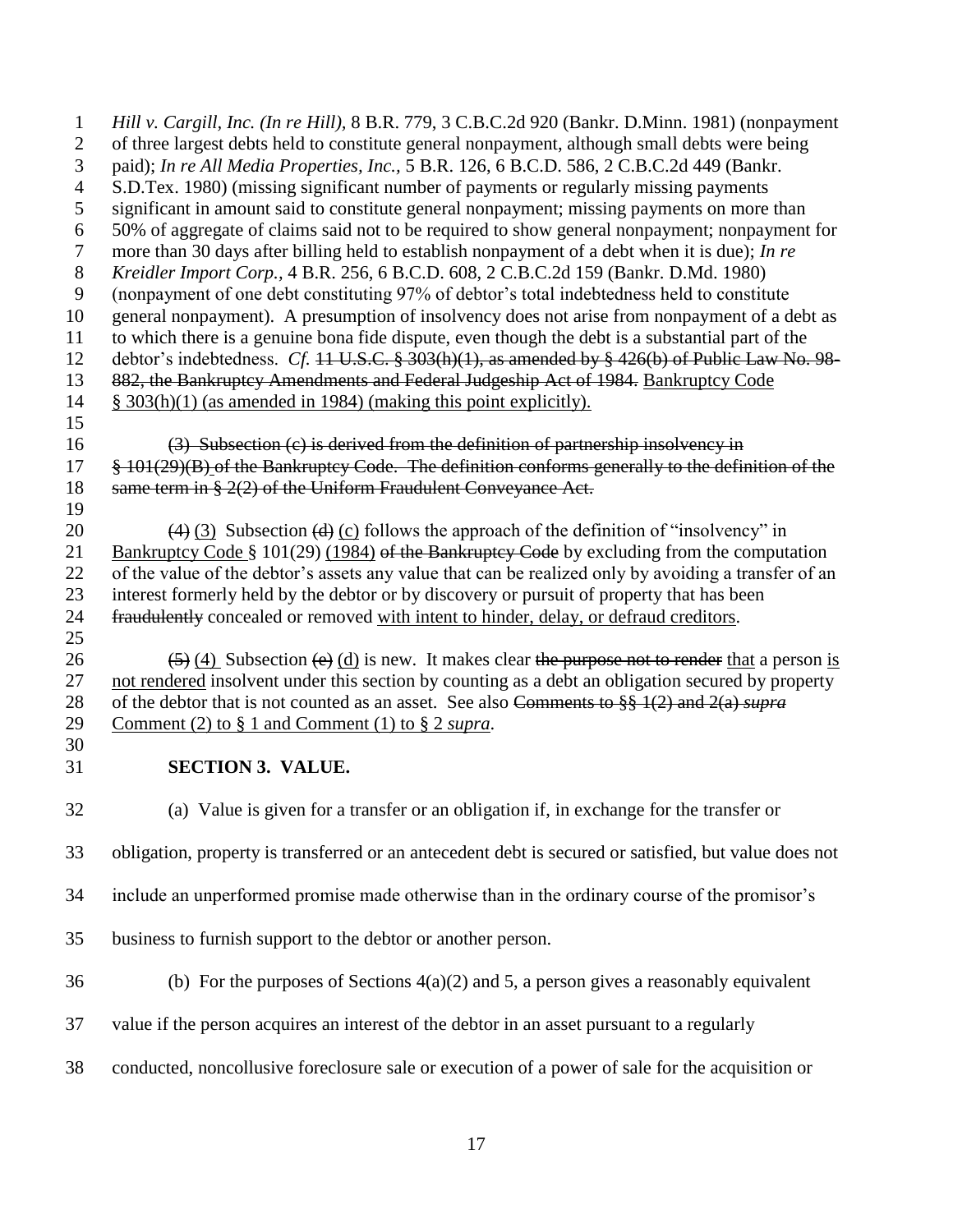| $\mathbf{1}$                                 | disposition of the interest of the debtor upon default under a mortgage, deed of trust, or security                                                                                                                                                                                                                                                                                                                                                                                                                                                                                                                                                                                                  |
|----------------------------------------------|------------------------------------------------------------------------------------------------------------------------------------------------------------------------------------------------------------------------------------------------------------------------------------------------------------------------------------------------------------------------------------------------------------------------------------------------------------------------------------------------------------------------------------------------------------------------------------------------------------------------------------------------------------------------------------------------------|
| 2                                            | agreement.                                                                                                                                                                                                                                                                                                                                                                                                                                                                                                                                                                                                                                                                                           |
| 3                                            | (c) A transfer is made for present value if the exchange between the debtor and the                                                                                                                                                                                                                                                                                                                                                                                                                                                                                                                                                                                                                  |
| 4                                            | transferee is intended by them to be contemporaneous and is in fact substantially                                                                                                                                                                                                                                                                                                                                                                                                                                                                                                                                                                                                                    |
| 5                                            | contemporaneous.                                                                                                                                                                                                                                                                                                                                                                                                                                                                                                                                                                                                                                                                                     |
| 6<br>$\boldsymbol{7}$                        | <b>Official Comment</b>                                                                                                                                                                                                                                                                                                                                                                                                                                                                                                                                                                                                                                                                              |
| $8\,$<br>9<br>10                             | (1) This section defines "value" as used in various contexts in this Act, frequently with a<br>qualifying adjective. The word appears in the following sections:                                                                                                                                                                                                                                                                                                                                                                                                                                                                                                                                     |
| 11<br>12<br>13<br>14                         | 4(a)(2) ("reasonably equivalent value");<br>$4(b)(8)$ ("value  reasonably equivalent");<br>5(a) ("reasonably equivalent value");<br>5(b) ("present, reasonably equivalent value");                                                                                                                                                                                                                                                                                                                                                                                                                                                                                                                   |
| 15<br>16<br>17<br>18                         | 8(a) ("reasonably equivalent value");<br>$8(b)$ , (e), (d), and (e) ("value");<br>$8(f)(1)$ ("new value"); and<br>$8(f)(3)$ ("present value").                                                                                                                                                                                                                                                                                                                                                                                                                                                                                                                                                       |
| 19<br>20<br>21<br>22                         | (1) This section defines when "value" is given for a transfer or an obligation. "Value" is<br>used in that sense in various contexts in this Act, frequently with a qualifying adjective. Used in<br>that sense the word appears in the following provisions:                                                                                                                                                                                                                                                                                                                                                                                                                                        |
| 23<br>24<br>25<br>26<br>27<br>28<br>29       | $4(a)(2)$ ("reasonably equivalent value");<br>$4(b)(8)$ ("value  reasonably equivalent");<br><u>5(a)</u> ("reasonably equivalent value");<br>8(a) ("reasonably equivalent value");<br>$8(b)(1)(ii)$ and (d) ("value");<br>$8(f)(1)$ ("new value"); and                                                                                                                                                                                                                                                                                                                                                                                                                                               |
| 30<br>31<br>32<br>33                         | $8(f)(3)$ ("present value").<br>"Value" is also used in other senses in this Act, to which this section is not relevant. See, e.g.,<br>$\S\S 8(6)(1)$ , $8(c)$ ("value" in the sense of the value of an asset voidably transferred).                                                                                                                                                                                                                                                                                                                                                                                                                                                                 |
| 34<br>35<br>36<br>37<br>38<br>39<br>40<br>41 | (2) Section 3(a) is adapted from Bankruptcy Code § $548(d)(2)(A)$ (1984). of the<br>Bankruptcy Code. See also $\S 3(a)$ of the Uniform Fraudulent Conveyance Act. The definition in<br>Section 3 is not exclusive. "Value" is to be determined in light of the purpose of the Act to<br>protect a debtor's estate from being depleted to the prejudice of the debtor's unsecured creditors.<br>Consideration having no utility from a creditor's viewpoint does not satisfy the statutory<br>definition. The definition does not specify all the kinds of consideration that do not constitute<br>value for the purposes of this Act-e.g., love and affection. See, e.g., United States v. West, 299 |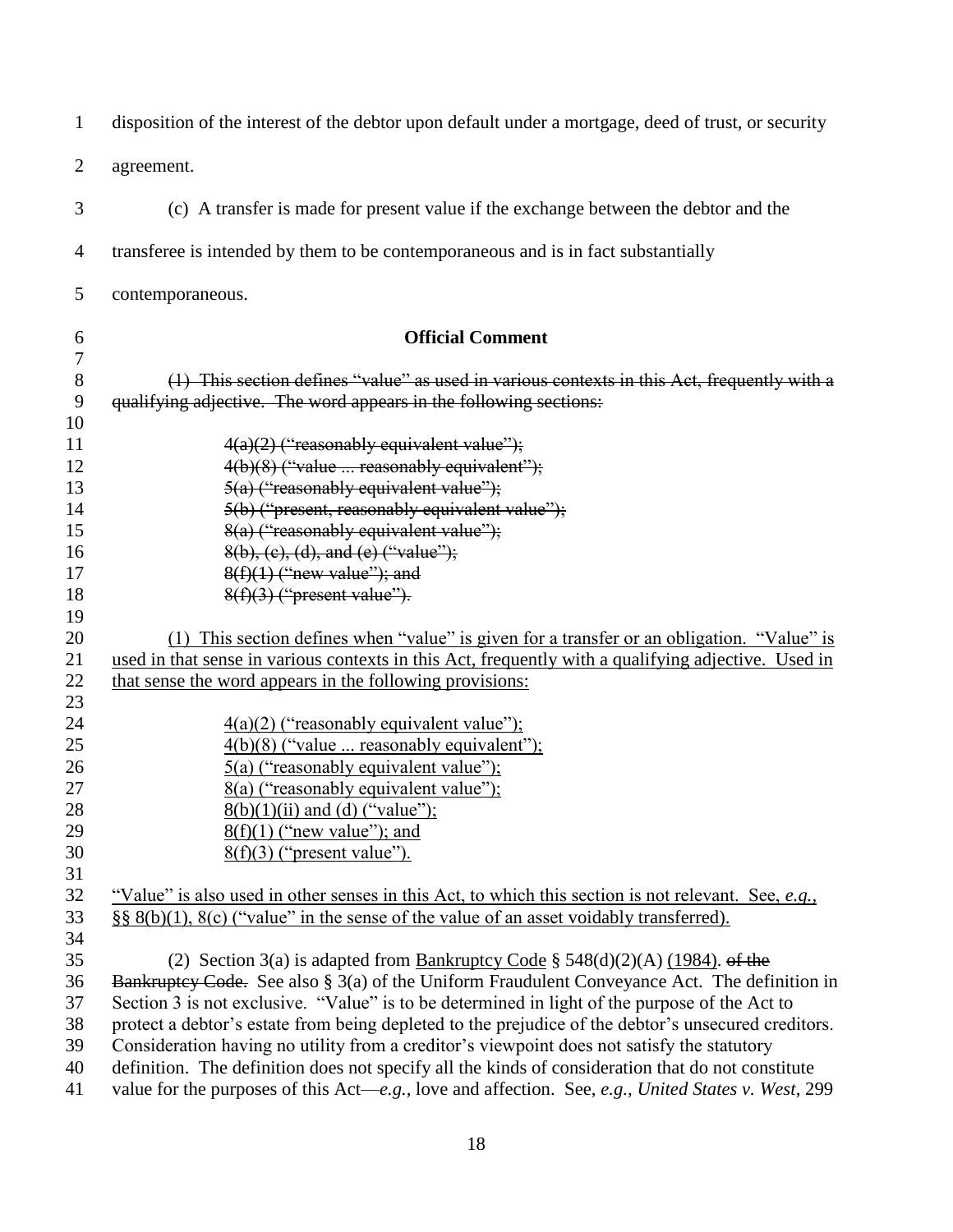- F.Supp. 661, 666 (D.Del. 1969).
- 

 (3) Section 3(a) does not indicate what is "reasonably equivalent value" for a transfer or 4 obligation. Under this Act, as under Bankruptcy Code  $\S$  548(a)(2) (1984), of the Bankruptcy 5 Code, a transfer for security is ordinarily for a reasonably equivalent value notwithstanding a discrepancy between the value of the asset transferred and the debt secured, since because the amount of the debt is the measure of the value of the interest in the asset that is transferred. See, *e.g., Peoples-Pittsburgh Trust Co. v. Holy Family Polish Nat'l Catholic Church, Carnegie, Pa.*, 341 Pa. 390, 19 A.2d 360 (1941). If, however, a transfer purports to secure more than the debt actually incurred or to be incurred, it may be found to be for less than a reasonably equivalent value. See, *e.g., In re Peoria Braumeister Co.*, 138 F.2d 520, 523 (7th Cir. 1943) (chattel mortgage securing a \$3,000 note held to be fraudulent voidable when the debt secured was only \$2,500); *Hartford Acc. & Indemnity Co. v. Jirasek*, 254 Mich. 131, 140, 235 N.W. 836, 839 (1931) (quitclaim deed given as mortgage held to be fraudulent voidable to the extent the value 15 of the property transferred exceeded the indebtedness secured). If the debt is a fraudulent voidable obligation under this Act, a transfer to secure it as well as the obligation would be 17 vulnerable to attack as fraudulent voidable. A transfer to satisfy or secure an antecedent debt owed an insider is also subject to avoidance under the conditions specified in Section 5(b). (4) Section 3(a) of the Uniform Fraudulent Conveyance Act has been thought not to

 recognize that an unperformed promise could constitute fair consideration. See McLaughlin, *Application of the Uniform Fraudulent Conveyance Act*, 46 Harv.L.Rev. 404, 414 (1933). Courts construing these provisions of the prior law nevertheless have held unperformed promises to constitute value in a variety of circumstances. See, *e.g., Harper v. Lloyd's Factors, Inc.,* 214 F.2d 662 (2d Cir. 1954) (transfer of money for promise of factor to discount transferor's purchase-money notes given to fur dealer); *Schlecht v. Schlecht*, 168 Minn. 168, 176-77, 209 N.W. 883, 886-87 (1926) (transfer for promise to make repairs and improvements on transferor's homestead); *Farmer's Exchange Bank v. Oneida Motor Truck Co.*, 202 Wis. 266, 232 N.W. 536 (1930) (transfer in consideration of assumption of certain of transferor's liabilities); see also *Hummel v. Cernocky*, 161 F.2d 685 (7th Cir. 1947) (transfer in consideration of cash, assumption of a mortgage, payment of certain debts, and agreement to pay other debts). Likewise a transfer in consideration of a negotiable note discountable at a commercial bank, or the purchase from an established, solvent institution of an insurance policy, annuity, or contract to provide care and accommodations clearly appears to be for value. On the other hand, a transfer for an unperformed promise by an individual to support a parent or other transferor has generally been held voidable as a fraud on creditors of the transferor. See, *e.g., Springfield Ins. Co. v. Fry,* 267 F.Supp. 693 (N.D.Okla. 1967); *Sandler v. Parlapiano*, 236 App.Div. 70, 258 N.Y.Supp. 88 (1st Dep't 1932); *Warwick Municipal Employees Credit Union v. Higham*, 106 R.I. 363, 259 A.2d 852 (1969); *Hulsether v. Sanders*, 54 S.D. 412, 223 N.W. 335 (1929); *Cooper v. Cooper*, 22 Tenn.App. 473, 477, 124 S.W.2d 264, 267 (1939); Note, *Rights of Creditors in Property Conveyed in Consideration of Future Support*, 45 Iowa L.Rev. 546, 550-62 (1960). This Act adopts the view taken in the cases cited in determining whether an unperformed promise is value. (5) Subsection (b) rejects the rule of such cases as *Durrett v. Washington Nat. Ins. Co.,* 621 F.2d 201 (5th Cir. 1980) (nonjudicial foreclosure of a mortgage avoided as a fraudulent

voidable transfer when the property of an insolvent mortgagor was sold for less than 70% of its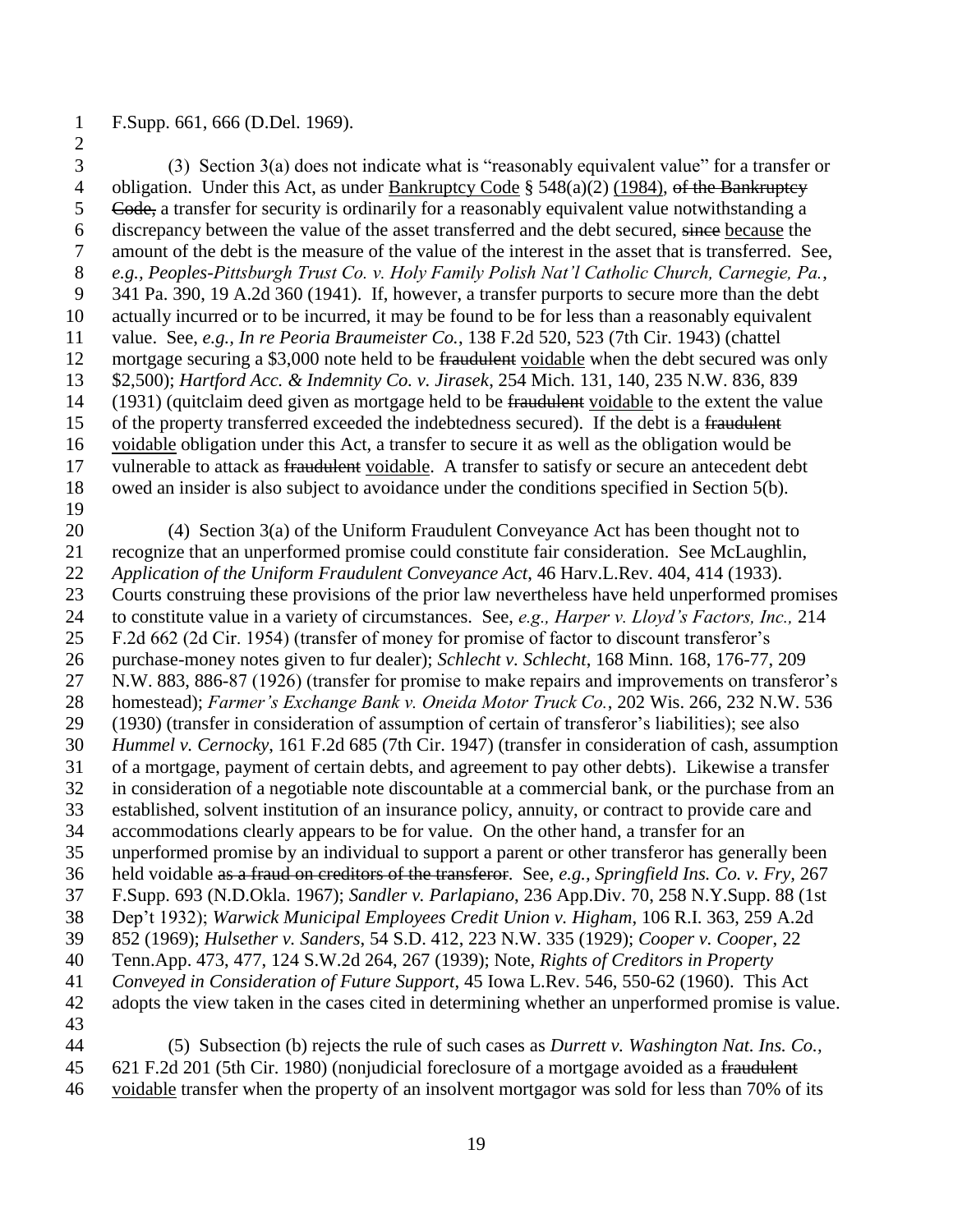fair value); and *Abramson v. Lakewood Bank & Trust Co.,* 647 F.2d 547 (5th Cir. 1981), *cert. denied*, 454 U.S. 1164 (1982) (nonjudicial foreclosure held to be fraudulent voidable transfer if made without fair consideration). Subsection (b) adopts the view taken in *Lawyers Title Ins. Corp. v. Madrid (In re Madrid)*, 21 B.R. 424 (B.A.P. 9th Cir. 1982), *aff'd on another ground*, 5 725 F.2d 1197 (9th Cir. 1984), that the price bid at a public regularly conducted and noncollusive foreclosure sale determines the fair value of the property sold. See also *BFP v. Resolution Trust Corp*., 511 U.S. 531, 537 n.3 (1994) (similarly construing Bankruptcy Code § 548; opinion expressly limited to foreclosure of real estate mortgages). Subsection (b) prescribes the effect of a sale meeting its requirements, whether the asset sold is personal or real property. Subsection (b) applies only to a sale under a mortgage, deed of trust, or security agreement. Subsection (b) thus does not apply to a sale foreclosing a 13 nonconsensual lien, such as a tax lien. However, the subsection does apply The rule of this subsection applies to a foreclosure by sale of the interest of a vendee under an installment land contract in accordance with applicable law that requires or permits the foreclosure to be effected by a sale in the same manner as the foreclosure of a mortgage. See G. Osborne, G. Nelson, & D. 17 Whitman, Real Estate Finance Law 83-84, 95-97 (1979). The premise of the subsection is that 18 "a sale of the collateral by the secured party as the normal consequence of default . . . [is] the 19 safest way of establishing the fair value of the collateral . . .." 2 G. Gilmore, Security Interests in Personal Property 1227 (1965). If a lien given an insider for a present consideration is not perfected as against a subsequent bona fide purchaser or is so perfected after a delay following an extension of credit secured by the lien, foreclosure of the lien may result in a transfer for an antecedent debt that is voidable under Section 5(b) *infra*. Subsection (b) does not apply to an action under Section 4(a)(1) to avoid a transfer or obligation because made or incurred with actual intent to hinder, delay, or defraud any creditor. 29 (6) Subsection (c) is an adaptation of Bankruptcy Code  $\S$  547(c)(1) (1984). of the Bankruptcy Code. A transfer to an insider for an antecedent debt may be voidable under § 5(b) *infra*. **SECTION 4. TRANSFERS AND OBLIGATIONS FRAUDULENT VOIDABLE AS TO PRESENT AND FUTURE CREDITORS.** 35 (a) A transfer made or obligation incurred by a debtor is fraudulent voidable as to a creditor, whether the creditor's claim arose before or after the transfer was made or the obligation was incurred, if the debtor made the transfer or incurred the obligation: (1) with actual intent to hinder, delay, or defraud any creditor of the debtor; or (2) without receiving a reasonably equivalent value in exchange for the transfer or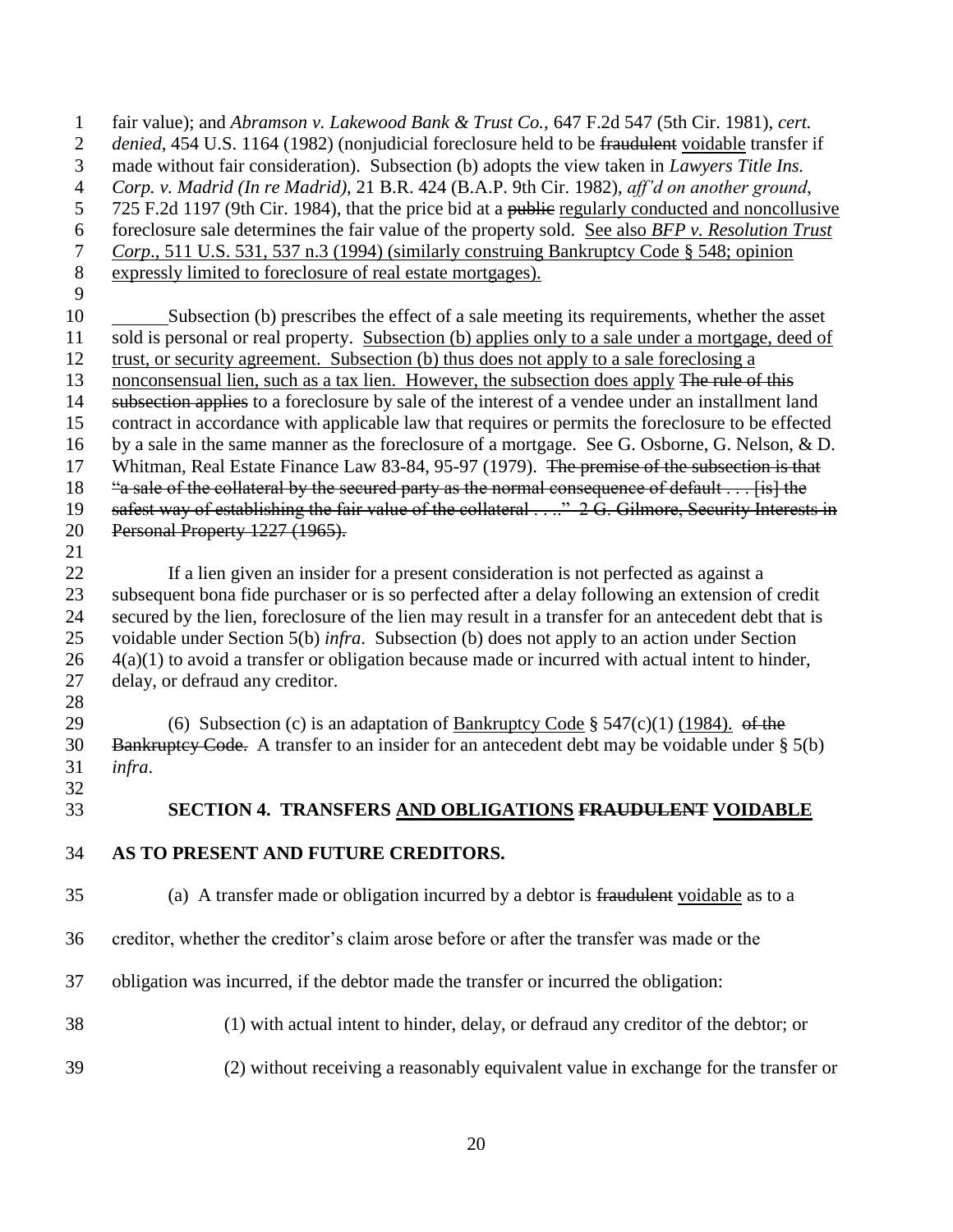| 1 | obligation, and the debtor: |  |  |  |
|---|-----------------------------|--|--|--|
|---|-----------------------------|--|--|--|

| $\overline{2}$ | (i) was engaged or was about to engage in a business or a transaction for                         |
|----------------|---------------------------------------------------------------------------------------------------|
| 3              | which the remaining assets of the debtor were unreasonably small in relation to the business or   |
| $\overline{4}$ | transaction; or                                                                                   |
| 5              | (ii) intended to incur, or believed or reasonably should have believed that                       |
| 6              | he [or she] the debtor would incur, debts beyond his [or her] the debtor's ability to pay as they |
| 7              | became due.                                                                                       |
| $8\phantom{.}$ | (b) In determining actual intent under subsection $(a)(1)$ , consideration may be given,          |
| 9              | among other factors, to whether:                                                                  |
| 10             | (1) the transfer or obligation was to an insider;                                                 |
| 11             | (2) the debtor retained possession or control of the property transferred after the               |
| 12             | transfer;                                                                                         |
| 13             | (3) the transfer or obligation was disclosed or concealed;                                        |
| 14             | (4) before the transfer was made or obligation was incurred, the debtor had been                  |
| 15             | sued or threatened with suit;                                                                     |
| 16             | (5) the transfer was of substantially all the debtor's assets;                                    |
| 17             | (6) the debtor absconded;                                                                         |
| 18             | (7) the debtor removed or concealed assets;                                                       |
| 19             | (8) the value of the consideration received by the debtor was reasonably                          |
| 20             | equivalent to the value of the asset transferred or the amount of the obligation incurred;        |
| 21             | (9) the debtor was insolvent or became insolvent shortly after the transfer was                   |
| 22             | made or the obligation was incurred;                                                              |
| 23             | (10) the transfer occurred shortly before or shortly after a substantial debt was                 |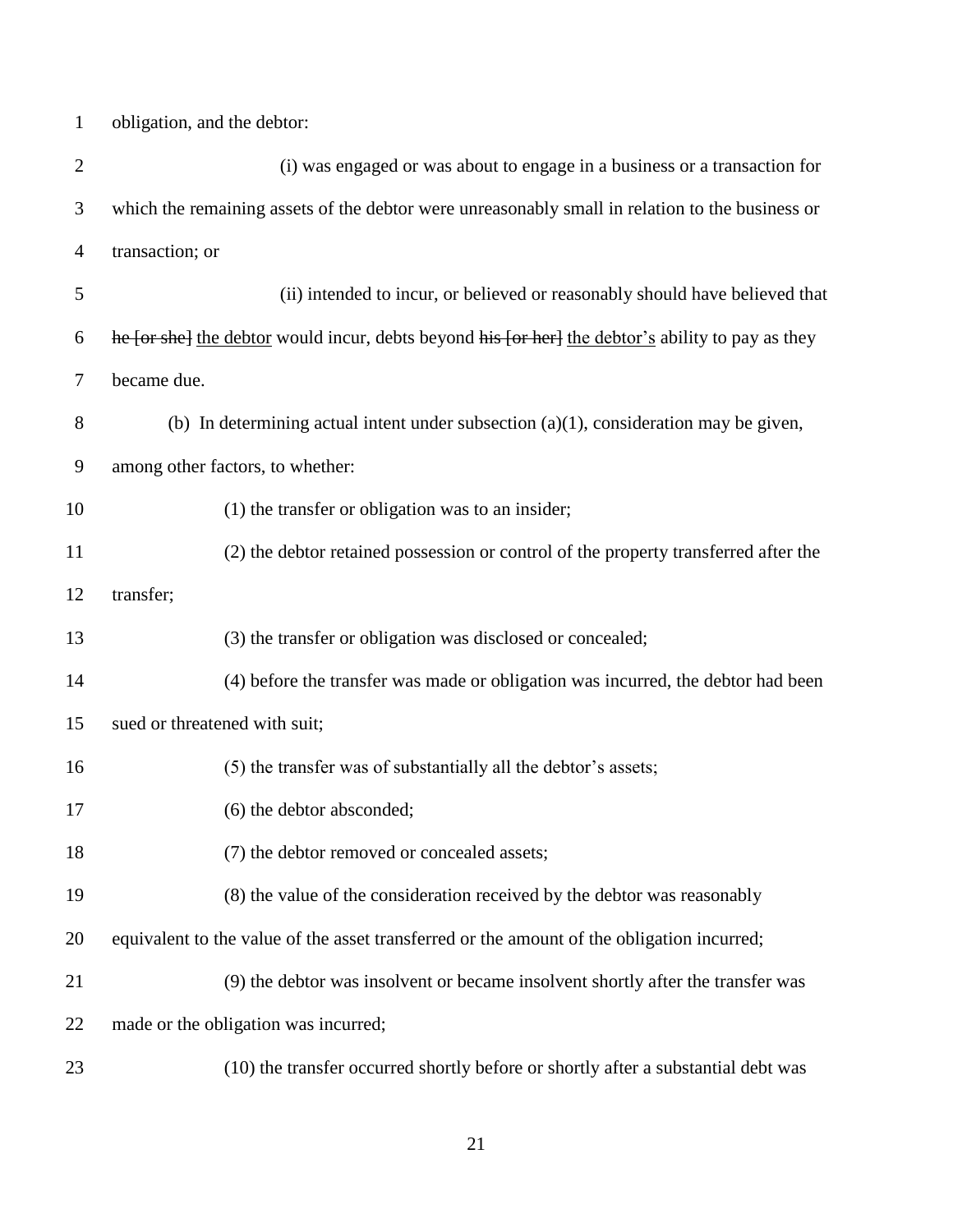| $\mathbf{1}$                               | incurred; and                                                                                                                                                                                                                                                                                                                                                                                                                                                                                                                                                                                                                                    |
|--------------------------------------------|--------------------------------------------------------------------------------------------------------------------------------------------------------------------------------------------------------------------------------------------------------------------------------------------------------------------------------------------------------------------------------------------------------------------------------------------------------------------------------------------------------------------------------------------------------------------------------------------------------------------------------------------------|
| $\overline{2}$                             | $(11)$ the debtor transferred the essential assets of the business to a lienor who that                                                                                                                                                                                                                                                                                                                                                                                                                                                                                                                                                          |
| 3                                          | transferred the assets to an insider of the debtor.                                                                                                                                                                                                                                                                                                                                                                                                                                                                                                                                                                                              |
| $\overline{4}$                             | (c) A creditor making a claim under subsection (a) has the burden of proving the                                                                                                                                                                                                                                                                                                                                                                                                                                                                                                                                                                 |
| 5                                          | elements of the claim by a preponderance of the evidence.                                                                                                                                                                                                                                                                                                                                                                                                                                                                                                                                                                                        |
| 6<br>$\boldsymbol{7}$                      | <b>Reporter's Note</b>                                                                                                                                                                                                                                                                                                                                                                                                                                                                                                                                                                                                                           |
| 8<br>9<br>10<br>11<br>12<br>13<br>14<br>15 | The comments to Section 4 were numbered up to $(12)$ in the Annual Meeting Draft and<br>are numbered only up to $(11)$ in this draft. None was deleted. The reason for the difference is<br>that the comment that was numbered (8) in the Annual Meeting Draft has been redesignated<br>$(7(k))$ in this draft, and the succeeding comments renumbered. That comment glosses the badge<br>of fraud stated in Section $4(b)(11)$ , and (notwithstanding the inexplicable decision of the 1984)<br>drafters to do otherwise) it belongs in Comment (7) along with the other comments that gloss the<br>badges of fraud enumerated in Section 4(b). |
| 16                                         | <b>Official Comment</b>                                                                                                                                                                                                                                                                                                                                                                                                                                                                                                                                                                                                                          |
| 17<br>18<br>19<br>20                       | (1) Section $4(a)(1)$ is derived from § 7 of the Uniform Fraudulent Conveyance Act,<br>which in turn was derived from the Statute of 13 Elizabeth, c. 5 (1571). Factors appropriate for<br>consideration in determining actual intent under paragraph (1) are specified in subsection (b).                                                                                                                                                                                                                                                                                                                                                       |
| 21<br>22<br>23<br>24<br>25                 | (2) Section 4, unlike $\S$ 5, protects creditors of a debtor whose claims arise after as well as<br>before the debtor made or incurred the challenged transfer or obligation. Similarly, there is no<br>requirement in $\S 4(a)(1)$ that the intent referred to be directed at a creditor existing or identified                                                                                                                                                                                                                                                                                                                                 |
| 26<br>27<br>28<br>29                       | at the time of transfer or incurrence. For example, promptly after the invention in Pennsylvania<br>of the spendthrift trust, the assets and beneficial interest of which are immune from attachment<br>by the beneficiary's creditors, courts held that a debtor's establishment of a spendthrift trust for<br>his own benefit is a voidable transfer per se under the Statute of 13 Elizabeth. Mackason's<br>Appeal, 42 Pa. 330, 338-39 (1862); see also Ghormley v. Smith, 139 Pa. 584, 591-94 (1891);                                                                                                                                        |
| 30<br>31                                   | <i>Patrick v. Smith, 2 Pa. Super.</i> 113, 119 (1896). Likewise, for centuries $\S$ 4(a)(1) and its<br>predecessors have been employed to invalidate nonpossessory property interests that are thought                                                                                                                                                                                                                                                                                                                                                                                                                                           |
| 32<br>33                                   | to be potentially deceptive, without regard to whether the deception is directed at an existing or<br>identified creditor. See, e.g., McGann v. Capital Sav. Bank & Trust Co., 89 A.2d 123, 183-84                                                                                                                                                                                                                                                                                                                                                                                                                                               |
| 34<br>35                                   | (Vt. 1952) (seller's retention of possession of goods after sale held voidable <i>per se</i> as to creditors<br>of the seller); Superior Partners v. Prof'l Educ. Network, Inc., 485 N.E.2d 1218, 1221 (Ill. App.                                                                                                                                                                                                                                                                                                                                                                                                                                |
| 36<br>37<br>38                             | Ct. 1985) (similar); Clow v. Woods, 5 Serg. & Rawle 275 (Pa. 1819) (holding, in the absence of a<br>public notice system, that a nonpossessory chattel mortgage is voidable <i>per se</i> ).                                                                                                                                                                                                                                                                                                                                                                                                                                                     |
| 39<br>40                                   | $\left(\frac{2}{2}\right)$ (3) Section 4(a)(2) is derived from §§ 5 and 6 of the Uniform Fraudulent Conveyance<br>Act but substitutes "reasonably equivalent value" for "fair consideration." The transferee's good                                                                                                                                                                                                                                                                                                                                                                                                                              |

faith was an element of "fair consideration" as defined in § 3 of the Uniform Fraudulent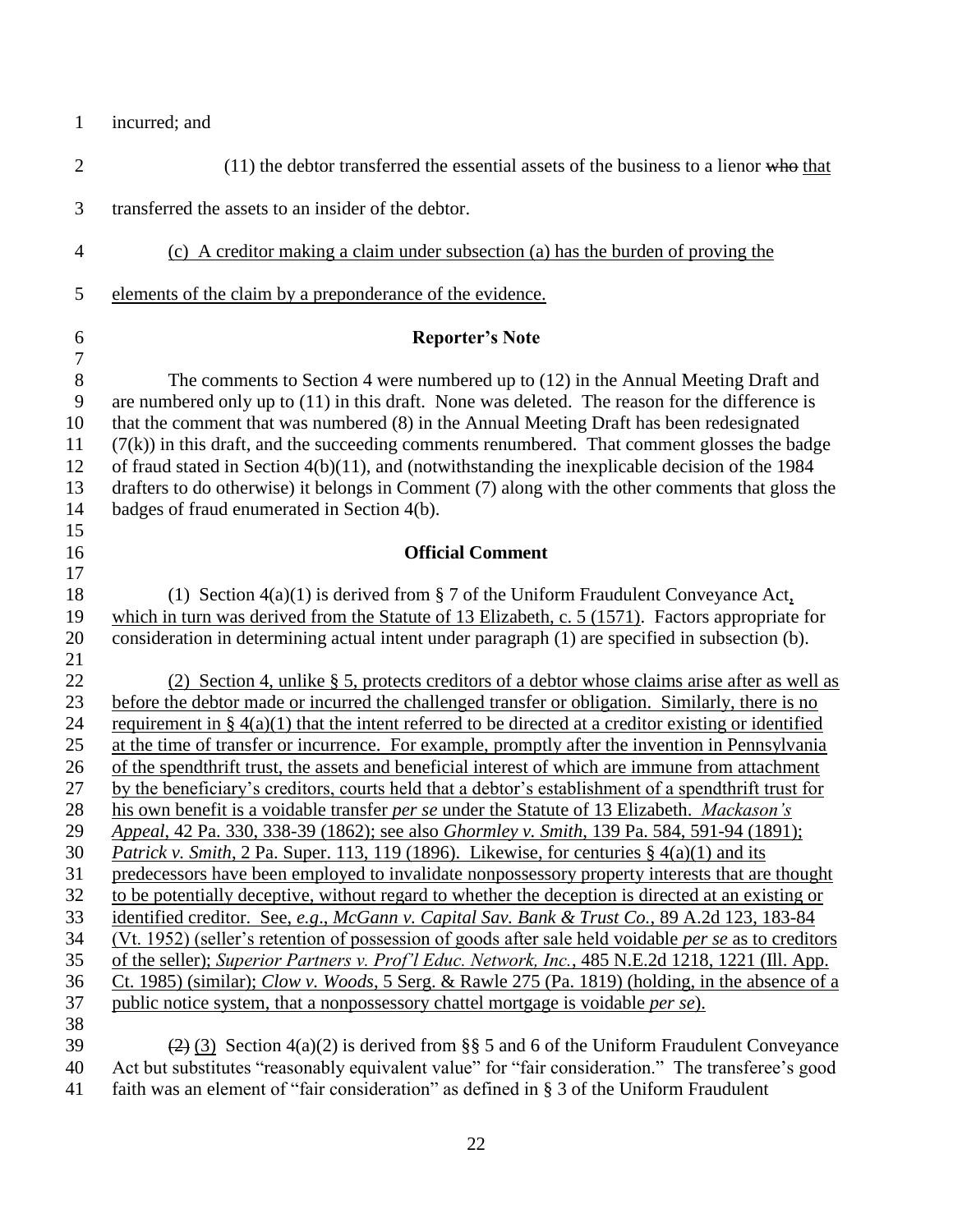Conveyance Act, and lack of fair consideration was one of the elements of a fraudulent transfer as defined in four sections of the Uniform Act. The transferee's good faith is irrelevant to a determination of the adequacy of the consideration under this Act, but lack of good faith may be a basis for withholding protection of a transferee or obligee under § 8 *infra*.

 $(3)$  (4) Unlike the Uniform Fraudulent Conveyance Act, as originally promulgated, this 7 Act does not prescribe different tests when a transfer for voidability of a transfer that is made for 8 the purpose of security and when it a transfer that is intended to be absolute. The premise of this Act is that when a transfer is for security only, the equity or value of the asset that exceeds the amount of the debt secured remains available to unsecured creditors and thus cannot be regarded as the subject of a voidable transfer merely because of the encumbrance resulting from an otherwise valid security transfer. Disproportion between the value of the asset securing the debt and the size of the debt secured does not, in the absence of circumstances indicating a purpose to hinder, delay, or defraud creditors, constitute an impermissible hindrance to the enforcement of other creditors' rights against the debtor-transferor. *Cf.* U.C.C. § 9-311. U.C.C. § 9-401 (2014) (providing that a debtor's interest in collateral subject to a security interest is transferable notwithstanding an agreement with the secured party prohibiting transfer, thereby rendering the debtor's equity in the collateral available to other creditors unless a special rule of Article 9 or other law renders the debtor's interest inalienable).

21 (4) (5) Subparagraph (i) of  $\S 4(a)(2)$  is an adaptation of  $\S 5$  of the Uniform Fraudulent Conveyance Act but substitutes "unreasonably small [assets] in relation to the business or transaction" for "unreasonably small capital." The reference to "capital" in the Uniform Fraudulent Conveyance Act is ambiguous in that it may refer to net worth or to the par value of stock or to the consideration received for stock issued. The special meanings of "capital" in 26 corporation law have no relevance in the law of fraudulent voidable transfers. The subparagraph focuses attention on whether the amount of all the assets retained by the debtor was inadequate, *i.e.,* unreasonably small, in light of the needs of the business or transaction in which the debtor was engaged or about to engage.

  $\overline{(5)}$  (6) Subsection (b) is a nonexclusive catalogue of factors appropriate for consideration by the court in determining whether the debtor had an actual intent to hinder, delay, or defraud one or more creditors. Proof of the existence of any one or more of the factors enumerated in subsection (b) may be relevant evidence as to the debtor's actual intent but does 35 not create a presumption that the debtor has made a fraudulent voidable transfer or incurred a fraudulent voidable obligation. The list of factors includes most of the so-called "badges of fraud" that have been recognized by the courts in construing and applying the Statute of 13 Elizabeth and § 7 of the Uniform Fraudulent Conveyance Act. Proof of the presence of certain badges in combination establishes fraud voidability conclusively—*i.e.*, without regard to the 40 actual intent of the parties—when they concur as provided in  $\S 4(a)(2)$  or in  $\S 5$ . The fact that a transfer has been made to a relative or to an affiliated corporation has not been regarded as a badge of fraud sufficient to warrant avoidance when unaccompanied by any other evidence of 43 fraud intent to hinder, delay, or defraud creditors. The courts have uniformly recognized, however, that a transfer to a closely related person warrants close scrutiny of the other circumstances, including the nature and extent of the consideration exchanged. See 1 G. Glenn, Fraudulent Conveyances and Preferences § 307 (Rev. ed. 1940). The second, third, fourth, and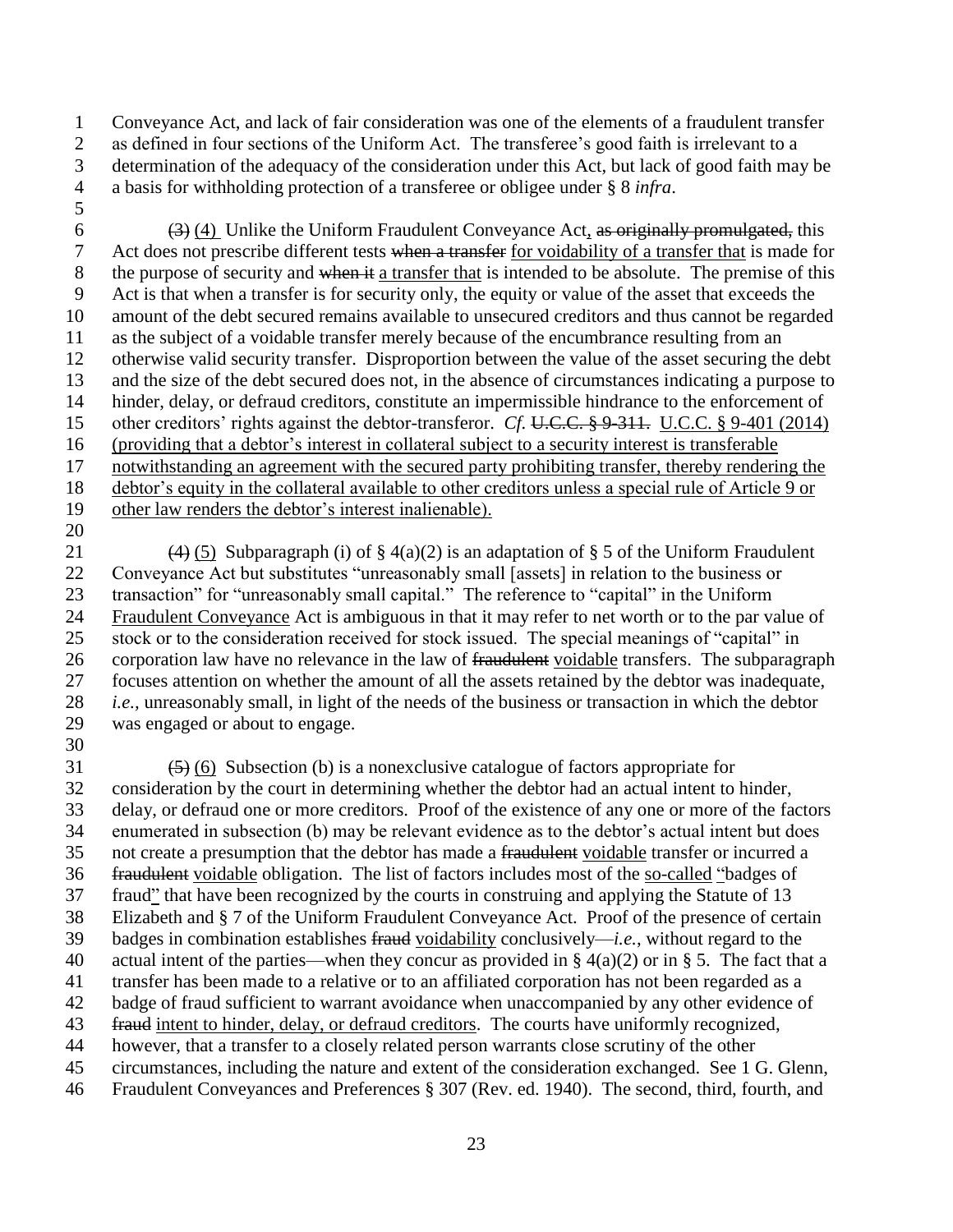fifth factors listed are all adapted from the classic catalogue of badges of fraud provided by Lord

- Coke in *Twyne's Case*, 3 Coke 80b, 76 Eng.Rep. 809 (Star Chamber 1601). Lord Coke also
- included the use of a trust and the recitation in the instrument of transfer that it "was made
- 4 honestly, truly, and bona fide," but the use of the trust is fraudulent voidable only when
- accompanied by elements or badges specified in this Act, and recitals of "good faith" can no
- longer be regarded as significant evidence of a fraudulent intent to hinder, delay, or defraud creditors.
- 

9 (6) (7) In considering the factors listed in  $\S$  4(b) a court should evaluate all the relevant circumstances involving a challenged transfer or obligation. Thus the court may appropriately 11 take into account all indicia negativing as well as those suggesting fraud intent to hinder, delay, or defraud creditors, as illustrated in the following reported cases: 

 (a) Whether the transfer or obligation was to an insider: *Salomon v. Kaiser (In re Kaiser)*, 722 F.2d 1574, 1582-83 (2d Cir. 1983) (insolvent debtor's purchase of two residences in the name of his spouse and the creation of a dummy corporation for the 17 purpose of concealing assets held to evidence fraudulent intent to hinder, delay, or defraud creditors); *Banner Construction Corp. v. Arnold*, 128 So.2d 893 (Fla.Dist.App. 1961) (assignment by one corporation to another having identical directors and stockholders constituted a badge of fraud); *Travelers Indemnity Co. v. Cormaney*, 258 Iowa 237, 138 N.W.2d 50 (1965) (transfer between spouses said to be a circumstance that shed suspicion on the transfer and that with other circumstances warranted avoidance); *Hatheway v. Hanson*, 230 Iowa 386, 297 N.W. 824 (1941) (transfer from parent to child said to require a critical examination of surrounding circumstances, which, together with other indicia of fraud intent to hinder, delay, or defraud creditors, warranted avoidance); *Lumpkins v. McPhee,* 59 N.M. 442, 286 P.2d 299 (1955) (transfer from daughter to mother said to be 27 indicative of fraud intent to hinder, delay, or defraud creditors, but transfer held not to be fraudulent voidable due to adequacy of consideration and delivery of possession by transferor). 

 (b) Whether the transferor retained possession or control of the property after the transfer: *Harris v. Shaw*, 224 Ark. 150, 272 S.W.2d 53 (1954) (retention of property by transferor said to be a badge of fraud and, together with other badges, to warrant avoidance of transfer); *Stephens v. Reginstein*, 89 Ala. 561, 8 So. 68 (1890) (transferor's retention of control and management of property and business after transfer held material in determining transfer to be fraudulent voidable); *Allen v. Massey*, 84 U.S. (17 Wall.) 351 (1872) (joint possession of furniture by transferor and transferee considered in holding transfer to be fraudulent); *Warner v. Norton*, 61 U.S. (20 How.) 448 (1857) (surrender of possession by 39 transferor deemed to negate allegations of fraud intent to hinder, delay, or defraud creditors). 

 (c) Whether the transfer or obligation was concealed or disclosed: *Walton v. First National Bank*, 13 Colo. 265, 22 P. 440 (1889) (agreement between parties to conceal the transfer from the public said to be one of the strongest badges of fraud); *Warner v. Norton*, 61 U.S. (20 How.) 448 (1857) (although secrecy said to be a circumstance from which, 45 when coupled with other badges, fraud intent to hinder, delay, or defraud creditors may be inferred, transfer was held not to be fraudulent voidable when made in good faith and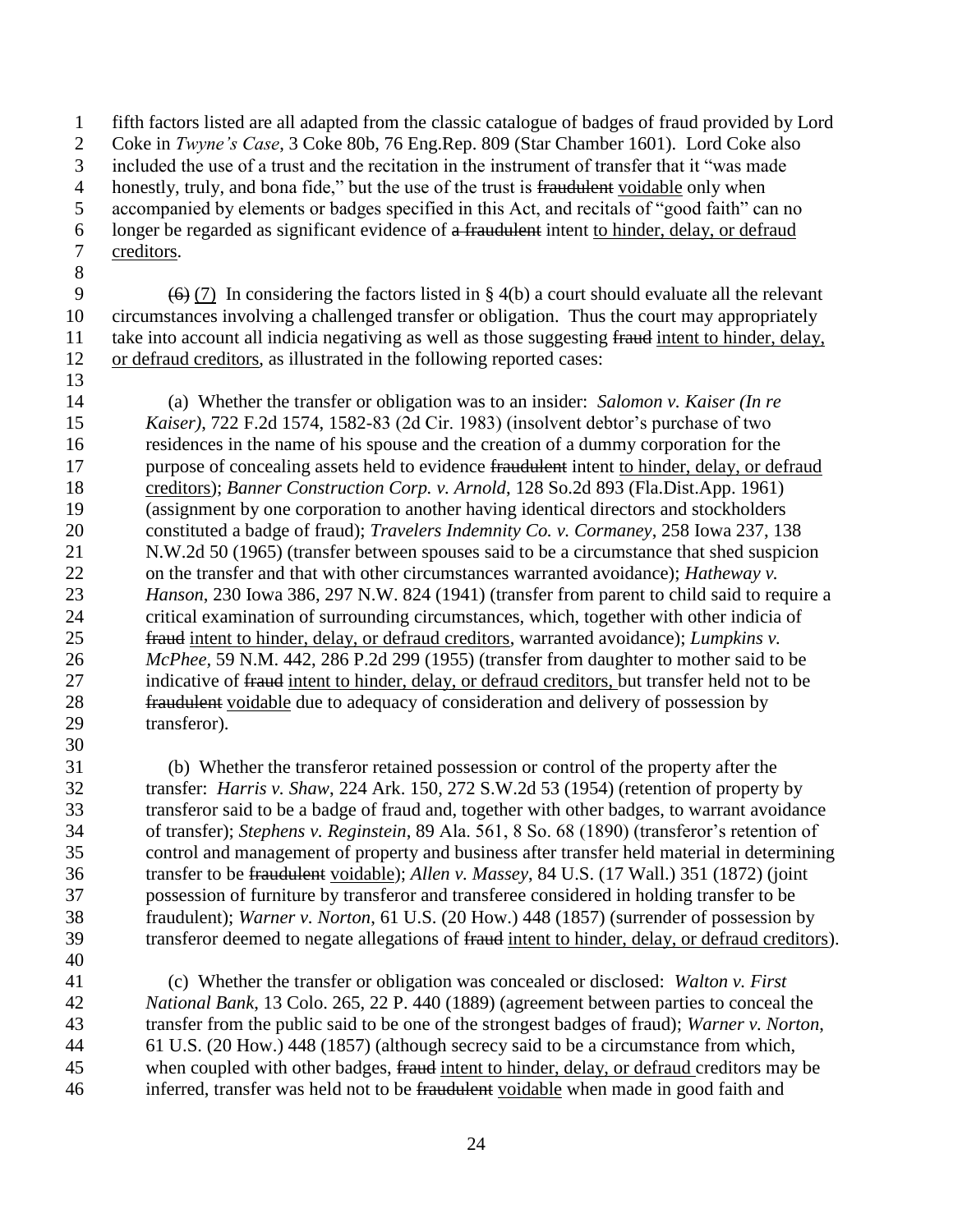transferor surrendered possession); *W.T. Raleigh Co. v. Barnett*, 253 Ala. 433, 44 So.2d 585 (1950) (failure to record a deed in itself said not to evidence fraud intent to hinder, delay, or defraud creditors, and transfer held not to be fraudulent voidable).

 (d) Whether, before the transfer was made or obligation was incurred, a creditor sued or threatened to sue the debtor: *Harris v. Shaw*, 224 Ark. 150, 272 S.W.2d 53 (1954) (transfer held to be fraudulent voidable when causally connected to pendency of litigation and accompanied by other badges of fraud); *Pergrem v. Smith*, 255 S.W.2d 42 (Ky.App. 1953) (transfer in anticipation of suit deemed to be a badge of fraud; transfer held fraudulent voidable when accompanied by insolvency of transferor who was related to transferee); *Bank of Sun Prairie v. Hovig,* 218 F.Supp. 769 (W.D.Ark. 1963) (although threat or 12 pendency of litigation said to be an indicator of fraud intent to hinder, delay, or defraud 13 creditors, transfer was held not to be fraudulent voidable when adequate consideration and good faith were shown).

 (e) Whether the transfer was of substantially all the debtor's assets: *Walbrun v. Babbitt*, 83 U.S. (16 Wall.) 577 (1872) (sale by insolvent retail shop owner of all of his inventory in a single transaction held to be fraudulent voidable); *Cole v. Mercantile Trust Co.,* 133 N.Y. 164, 30 N.E. 847 (1892) (transfer of all property before plaintiff could obtain a judgment held to be fraudulent voidable); *Lumpkins v. McPhee*, 59 N.M. 442, 286 P.2d 299 (1955) 21 (although transfer of all assets said to indicate fraud intent to hinder, delay, or defraud creditors, transfer held not to be fraudulent voidable because full consideration was paid and transferor surrendered possession).

 (f) Whether the debtor had absconded: *In re Thomas*, 199 F. 214 (N.D.N.Y. 1912) 26 (when debtor collected all of his money and property with the intent to abscond, fraudulent intent to hinder, delay, or defraud creditors was held to be shown).

 (g) Whether the debtor had removed or concealed assets: *Bentley v. Young*, 210 F. 202 (S.D.N.Y. 1914), *aff'd*, 223 F. 536 (2d Cir. 1915) (debtor's removal of goods from store to conceal their whereabouts and to sell them held to render sale fraudulent voidable); *Cioli v. Kenourgios,* 59 Cal.App. 690, 211 P. 838 (1922) (debtor's sale of all assets and shipment of proceeds out of the country held to be fraudulent voidable notwithstanding adequacy of consideration).

 (h) Whether the value of the consideration received by the debtor was reasonably equivalent to the value of the asset transferred or the amount of the obligation incurred: *Toomay v. Graham*, 151 S.W.2d 119 (Mo.App. 1941) (although mere inadequacy of 39 consideration said not to be a badge of fraud, transfer held to be fraudulent voidable when accompanied by badges of fraud); *Texas Sand Co. v. Shield*, 381 S.W.2d 48 (Tex. 1964) (inadequate consideration said to be an indicator of fraud intent to hinder, delay, or defraud creditors, and transfer held to be fraudulent voidable because of inadequate consideration, pendency of suit, family relationship of transferee, and fact that all nonexempt property was transferred); *Weigel v. Wood*, 355 Mo. 11, 194 S.W.2d 40 (1946) (although inadequate 45 consideration said to be a badge of fraud, transfer held not to be fraudulent voidable when inadequacy not gross and not accompanied by any other badge; fact that transfer was from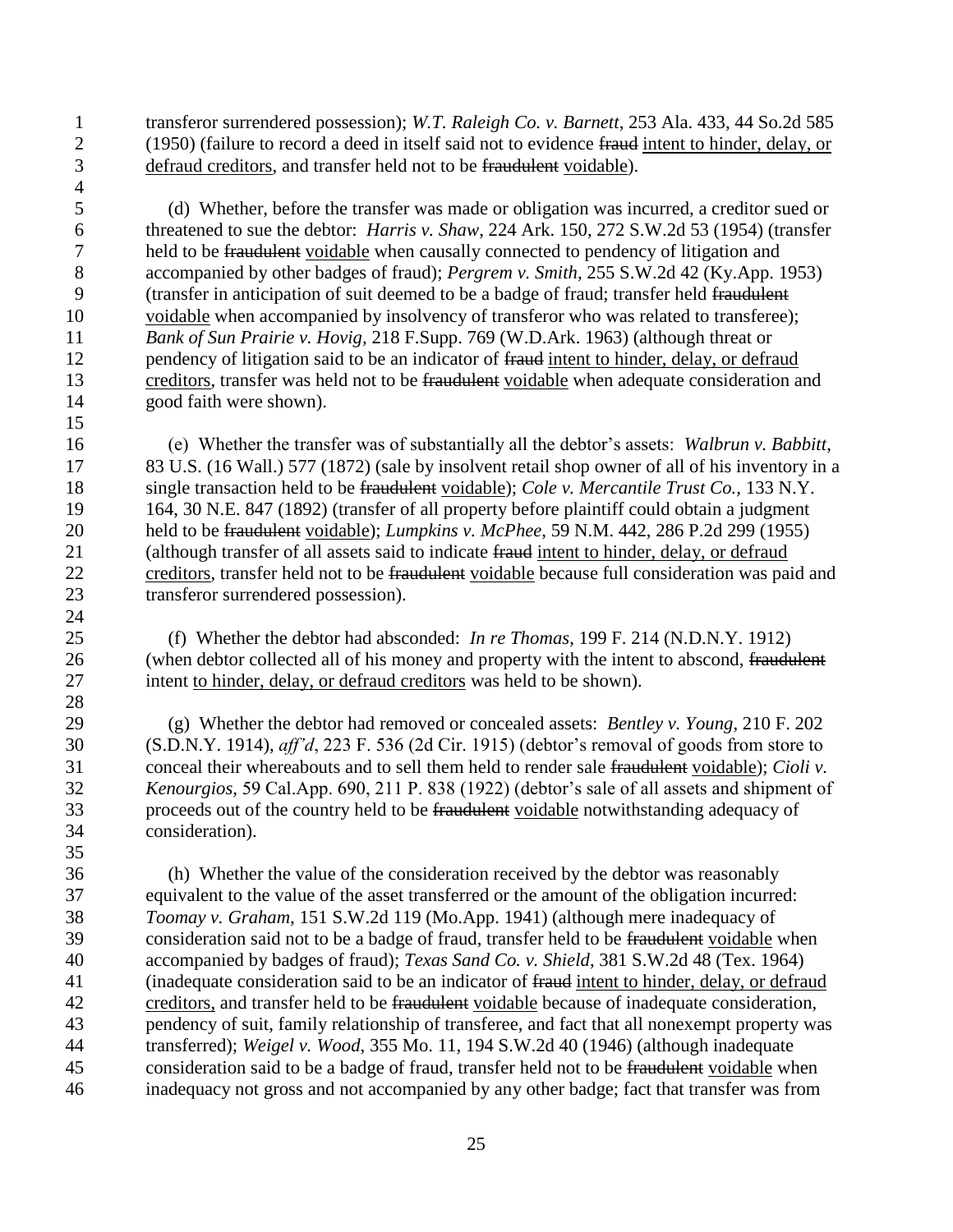1 father to son held not sufficient to establish fraud intent to hinder, delay, or defraud creditors). 

 (i) Whether the debtor was insolvent or became insolvent shortly after the transfer was made or obligation was incurred: *Harris v. Shaw*, 224 Ark. 150, 272 S.W.2d 53 (1954) (insolvency of transferor said to be a badge of fraud and transfer held fraudulent voidable when accompanied by other badges of fraud); *Bank of Sun Prairie v. Hovig*, 218 F.Supp. 769 (W.D. Ark. 1963) (although the insolvency of the debtor said to be a badge of fraud, transfer held not fraudulent voidable when debtor was shown to be solvent, adequate consideration was paid, and good faith was shown, despite the pendency of suit); *Wareheim v. Bayliss*, 149 Md. 103, 131 A. 27 (1925) (although insolvency of debtor acknowledged to 12 be an indicator of fraud intent to hinder, delay, or defraud creditors, transfer held not to be fraudulent voidable when adequate consideration was paid and whether debtor was insolvent in fact was doubtful).

 (j) Whether the transfer occurred shortly before or shortly after a substantial debt was incurred: *Commerce Bank of Lebanon v. Halladale A Corp.,* 618 S.W.2d 288, 292 (Mo.App. 1981) (when transferors incurred substantial debts near in time to the transfer, 19 transfer was held to be fraudulent voidable due to inadequate consideration, close family relationship, the debtor's retention of possession, and the fact that almost all the debtor's property was transferred).

 $(7)$  (k) Whether the debtor transferred the essential assets of the business to a lienor who 24 transferred the assets to an insider of the debtor: The evil addressed by  $\S$  4(b)(11) is collusive and abusive use of a lienor's superior position to eliminate junior creditors while 26 leaving equity holders unaffected. The effect of the two transfers described in § 4(b)(11), if 27 not avoided, may be to permit a debtor and a lienor to deprive the debtor's unsecured creditors of access to the debtor's assets for the purpose of collecting their claims while the debtor, the debtor's affiliate or insider, and the lienor arrange for the beneficial use or 30 disposition of the assets in accordance with their interests. The kind of disposition sought to be reached here is exemplified by that found in *Northern Pacific Co. v. Boyd*, 228 U.S. 482, 502-05 (1913), the leading case in establishing the absolute priority doctrine in reorganization law. There the Court held that a reorganization whereby the secured creditors and the management-owners retained their economic interests in a railroad through a foreclosure that cut off claims of unsecured creditors against its assets was in effect a fraudulent voidable disposition. (*id*. at 502-05). See Frank, *Some Realistic Reflections on Some Aspects of Corporate Reorganization*, 19 Va.L.Rev. 541, 693 (1933). See Bruce A. Markell, *Owners, Auctions and Absolute Priority in Bankruptcy Reorganizations,* [44](http://www.westlaw.com/Find/Default.wl?rs=dfa1.0&vr=2.0&DB=1239&FindType=Y&ReferencePositionType=S&SerialNum=0101103635&ReferencePosition=74)  [Stan.L.Rev. 69, 74-83 \(1991\).](http://www.westlaw.com/Find/Default.wl?rs=dfa1.0&vr=2.0&DB=1239&FindType=Y&ReferencePositionType=S&SerialNum=0101103635&ReferencePosition=74) For cases in which an analogous injury to unsecured creditors was inflicted by a lienor and a debtor, see *Voest-Alpine Trading USA Corp. v. Vantage Steel Corp.,* 919 F.2d 206 (3d Cir. 1990) (lender foreclosed on assets of steel company at 5:00 p.m. on a Friday, then transferred the assets to an affiliate of the debtor; lender made a loan to the affiliate to enable it to purchase at the foreclosure sale on almost the same terms as the old loan; new business opened Monday morning); *Jackson v. Star Sprinkler Corp. of Florida*, 575 F.2d 1223, 1231-34 (8th Cir. 1978); *Heath v. Helmick*, 173 F.2d 157, 161-62 (9th Cir. 1949); *Toner v. Nuss*, 234 F.Supp. 457, 461-62 (E.D.Pa. 1964); and see *In re*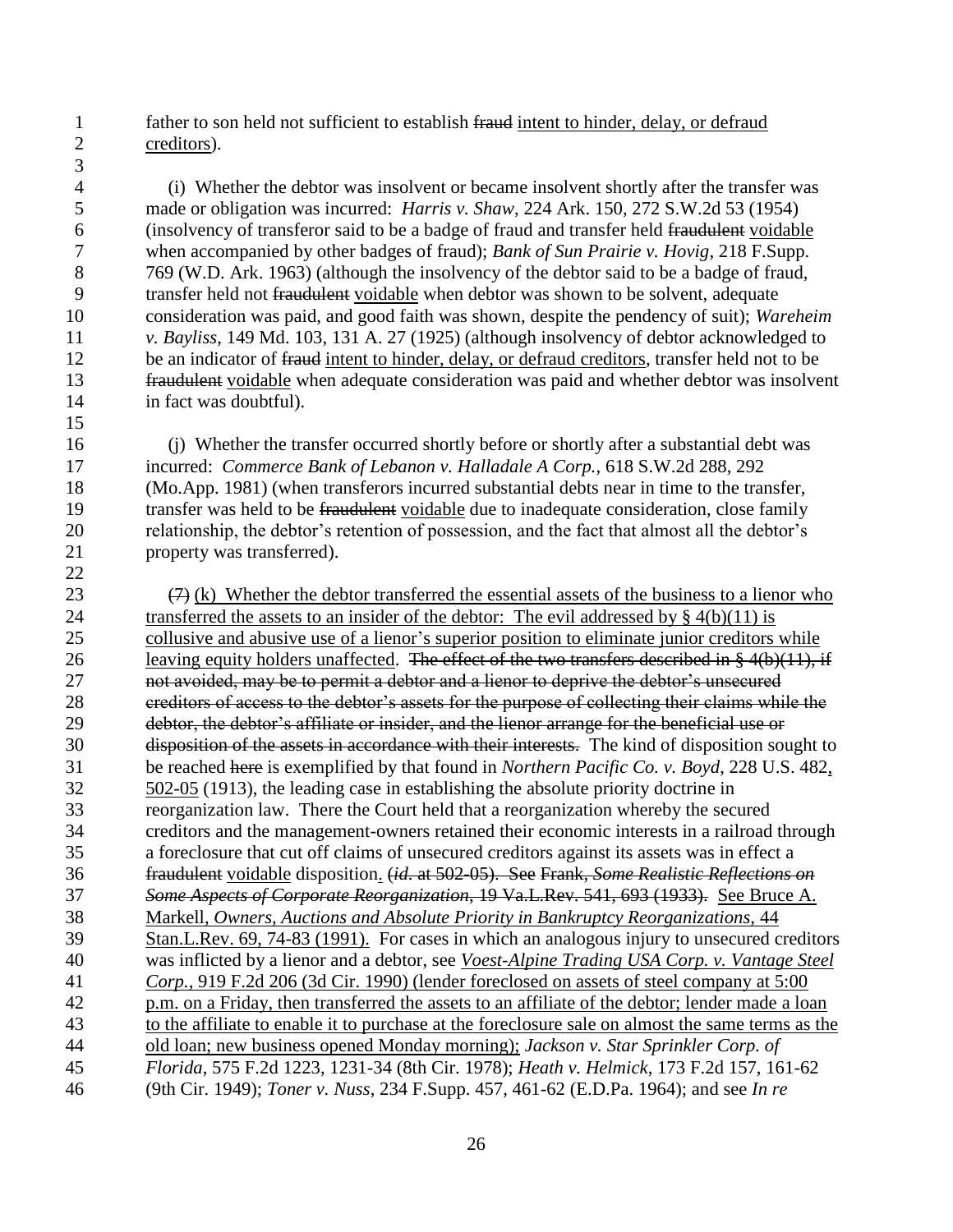#### *Spotless Tavern Co., Inc.*, 4 F.Supp. 752, 753, 755 (D.Md. 1933).

- 3 (8) The phrase "hinder, delay, or defraud" in  $\S$  4(a)(1), carried forward from the primordial Statute of 13 Elizabeth, is potentially applicable to any transaction that unacceptably contravenes norms of creditors' rights. Section 4(a)(1) is sometimes said to require "actual 6 fraud," by contrast to  $\S 4(a)(2)$  and  $\S 5(a)$ , which are said to require "constructive fraud." That shorthand is highly misleading. Fraud is not a necessary element of a claim under any of those provisions. By its terms, § 4(a)(1) applies to a transaction that "hinders" or "delays" a creditor, even if it does not "defraud" the creditor. See, *e.g., Shapiro v. Wilgus*, 287 U.S. 348, 354 (1932); *Means v. Dowd*, 128 U.S. 273, 280-83, 288 (1888*); Consove v. Cohen (In re Roco Corp.),* 701 F.2d 978, 984 (1st Cir. 1983); *Empire Lighting Fixture Co. v. Practical Lighting Fixture Co.,* 20 F.2d 295, 297 (2d Cir. 1927); *Lippe v. Bairnco Corp*., 249 F. Supp. 2d 357, 374 (S.D.N.Y. 2003). "Hinder, delay, or defraud" is best considered as a single term of art describing a transaction that unacceptably contravenes norms of creditors' rights. Such a transaction need not bear any resemblance to common-law fraud. Thus, the Supreme Court held a given transfer voidable because made with intent to "hinder, delay, or defraud" creditors, but emphasized: "We have no thought in so holding to impute to [the debtor] a willingness to participate in conduct known to be fraudulent…. [He] acted in the genuine belief that what [he] planned was fair and lawful. Genuine the belief was, but mistaken it was also. Conduct and purpose have a quality imprinted on them by the law." *Shapiro v. Wilgus.* 287 U.S. 348, 357 (1932). Diminution of the assets available to the debtor's creditors is not necessarily required to "hinder, delay, or defraud" creditors. For example, the age-old legal skepticism of nonpossessory property interests, which stems from their potential for deception, has often 25 resulted in their avoidance under  $\S 4(a)(1)$  or its predecessors. See Comments (2) and (7(b)). A transaction may "hinder, delay, or defraud" creditors even though it neither reduces the assets available to the debtor's creditors nor involves any potential deception. See, *e.g., Shapiro v. Wilgus,* 287 U.S. 348 (1932) (holding voidable a solvent individual debtor's conveyance of his assets to a wholly-owned corporation for the purpose of instituting a receivership proceeding not available to an individual). A transaction that does not place an asset entirely beyond the reach of creditors may nevertheless "hinder, delay, or defraud" creditors if it makes the asset more difficult for creditors to reach. Simple exchange by a debtor of an asset for a less liquid asset, or disposition of liquid assets while retaining illiquid assets, may be voidable for that reason. See, *e.g., Empire Lighting Fixture Co. v. Practical Lighting Fixture Co.*, 20 F.2d 295, 297 (2d Cir. 1927) (L. Hand, J.) (credit sale by a corporation to an affiliate of its plant, leaving the seller solvent with ample accounts receivable, held voidable because made for the purpose of hindering creditors of the seller, due to the comparative difficulty of creditors realizing on accounts receivable under then- current collection practice). Overcollateralization of a debt for the purpose of making the debtor's equity in the collateral more difficult for creditors to reach is similarly voidable. See Comment (4) *supra*. Likewise, it is voidable for a debtor intentionally to hinder creditors by
- transferring assets to a wholly-owned corporation or other organization, as may be the case if the equity interest in the organization is more difficult to realize upon than the assets (either because
- the equity interest is less liquid, or because the applicable procedural rules are more demanding).
- *See, e.g., Addison v. Tessier*, 335 P.2d 554, 557 (N.M. 1959); *First Nat'l Bank. v. F. C. Trebein*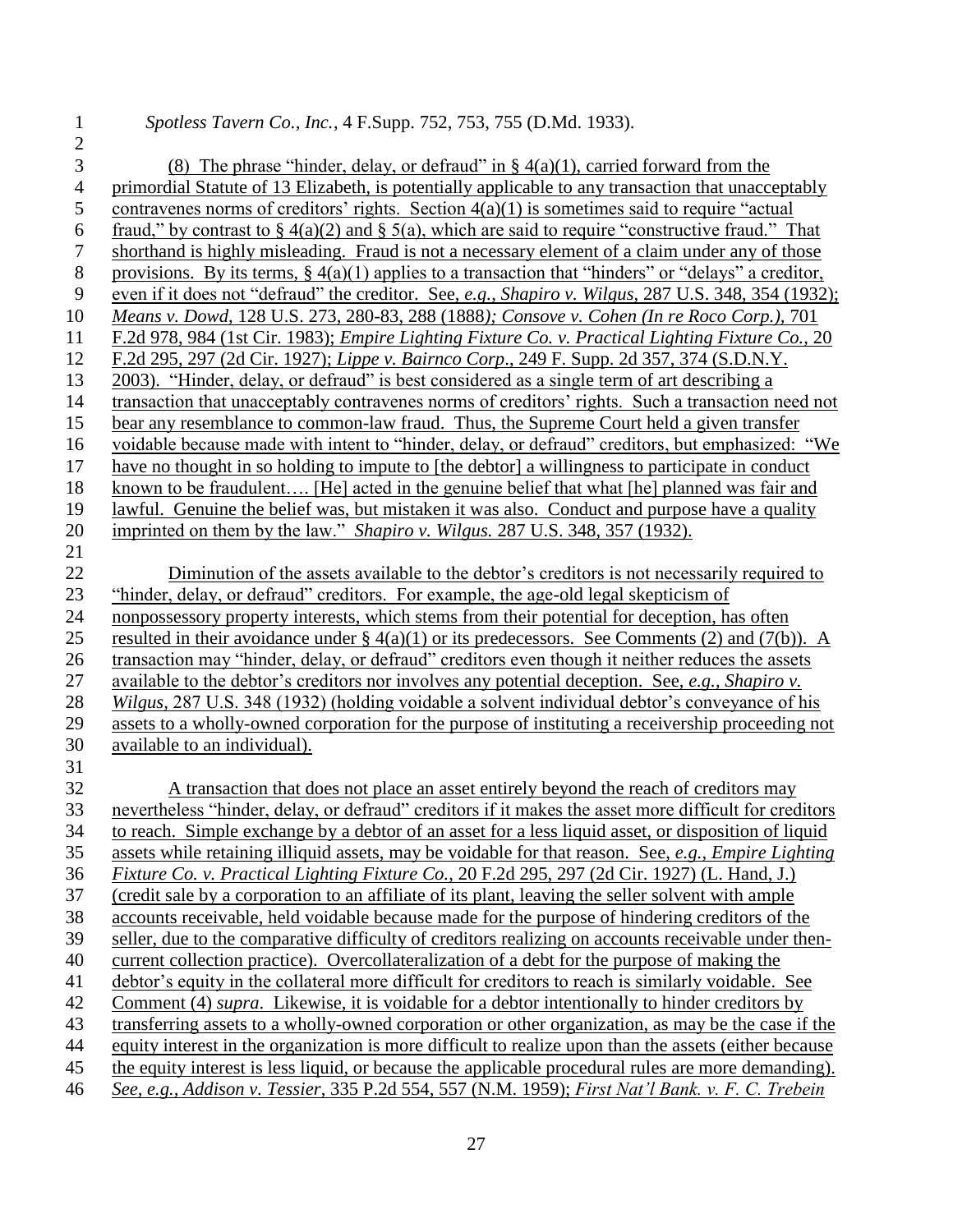#### *Co.*, 52 N.E. 834, 837-38 (Ohio 1898); Anno., 85 A.L.R. 133 (1933).

#### Under the same principle, § 4(a)(1) would render voidable an attempt by the owners of a corporation to convert it to a different legal form (*e.g.,* limited liability company or partnership) for the purpose of hindering the owners' creditors, as may be the case if an owner's interest in the alternative organization would be subject only to a charging order, and not to execution (which would typically be available against stock in a corporation). See, *e.g., Firmani v. Firmani*, 752 A.2d 854, 857 (N.J. Super. Ct. App. Div. 2000); *cf. Interpool Ltd. v. Patterson*, 890 F. Supp. 259, 266-68 (S.D.N.Y. 1995) (similar, but relying on a "good faith" requirement of the 10 former Uniform Fraudulent Conveyance Act rather than its equivalent of  $\S 4(a)(1)$ ). If such a 11 conversion is done with intent to hinder creditors, it contravenes  $\S 4(a)(1)$  regardless of whether it is effected by conveyance of the corporation's assets to a new entity or by conversion of the corporation to the alternative form. In both cases the owner begins with the stock of the corporation and ends with an ownership interest in the alternative organization, a property right with different attributes. Either is a "transfer" under the designedly sweeping language of § 1(16), which encompasses "every mode…of…parting with an asset or an interest in an asset." *Cf., e.g., United States v. Sims (In re Feiler),* 218 F.3d 948 (9th Cir. 2000) (debtor's irrevocable election under the Internal Revenue Code to waive carryback of net operating losses is a "transfer" under the substantially similar definition in the Bankruptcy Code); *Weaver v. Kellogg*, 216 B.R. 563, 573-74 (S.D. Tex. 1997) (exchange of notes owed to debtor by its shareholders for new notes having different terms is a "transfer" under that definition). 23 The phrase "hinder, delay, or defraud" in  $\S$  4(a)(1) is a term of art whose words do not have their dictionary meanings. For example, every grant of a security interest "hinders" the debtor's unsecured creditors in the dictionary sense of that word. Yet it would be absurd to 26 suggest that every grant of a security interest contravenes  $\S 4(a)(1)$ . The line between permissible and impermissible grants cannot coherently be drawn by reference to the debtor's mental state, for a sane person knows the natural consequences of his actions, and that includes the adverse consequences to unsecured creditors of any grant of a security interest. Whether a 30 transaction is captured by  $\S 4(a)(1)$  ultimately depends upon whether the transaction unacceptably contravenes norms of creditors' rights, given the devices legislators and courts 32 have allowed debtors that may interfere with those rights. Section  $4(a)(1)$  is the regulatory tool of last resort that restrains debtor ingenuity to decent limits. Thus, for example, suppose that entrepreneurs organize a business as a limited liability company, contributing assets to capitalize it, in the ordinary situation in which none of the owners has particular reason to anticipate personal liability or financial distress and no other unusual facts are present. Assume that the LLC statute has the creditor-thwarting feature of precluding execution upon equity interests in the LLC and providing only for charging orders against such interests. Notwithstanding that feature, the owners' transfers of assets to capitalize 41 the LLC is not voidable under  $\S 4(a)(1)$  as in force in the same state. The legislature in that state, having created the LLC vehicle having that feature, must have expected it to be used in such ordinary circumstances. By contrast, if owners of an existing business were to reorganize it as an LLC under such a statute when the clouds of personal liability or financial distress have gathered over some of them, and with the intention of gaining the benefit of that creditor-thwarting

46 feature, that should voidable under  $\S 4(a)(1)$ , at least absent a clear indication that the legislature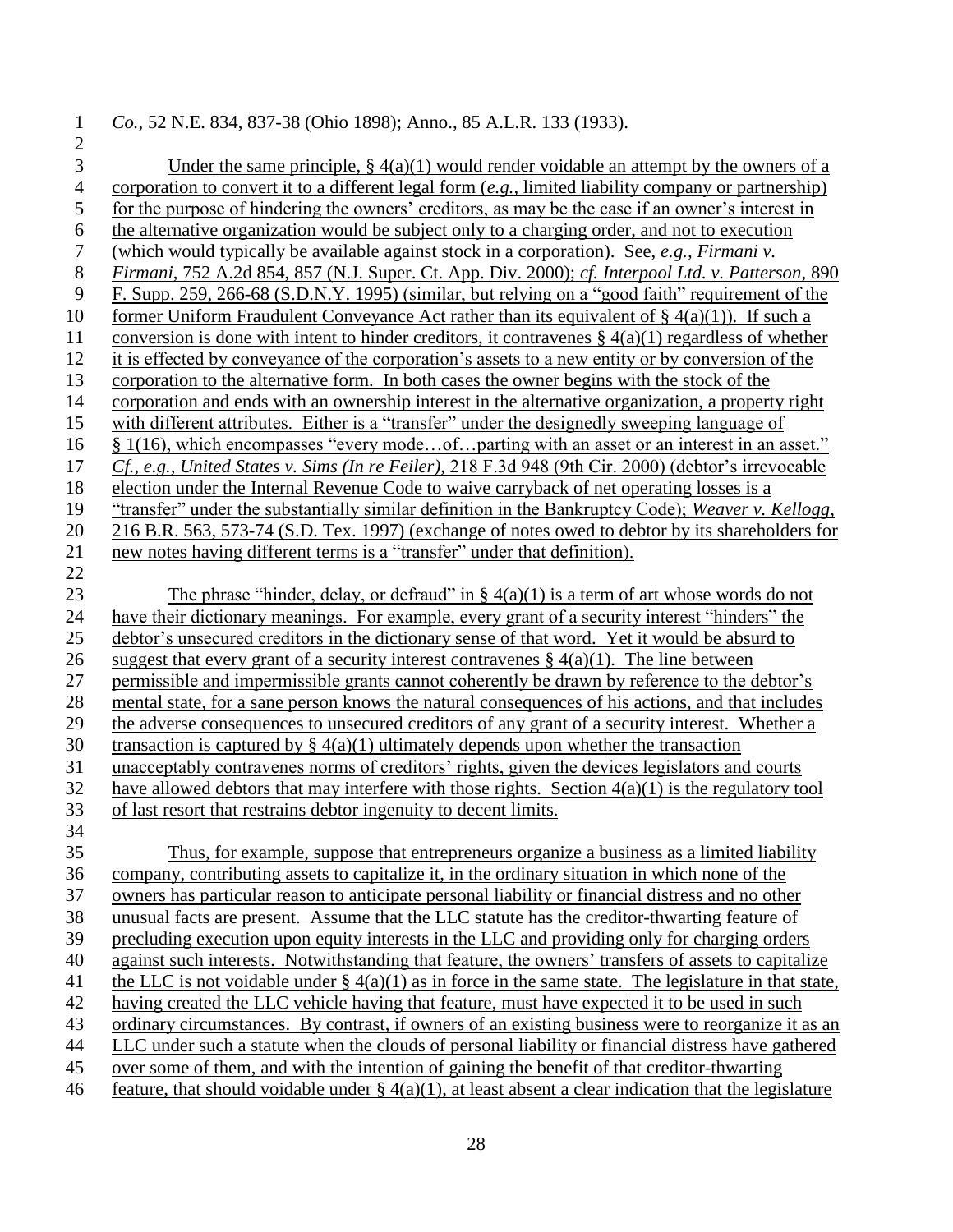truly intended the LLC form, with its creditor-thwarting feature, to be available even in such

#### circumstances.

 Because the laws of different jurisdictions differ in their tolerance of particular creditor-5 thwarting devices, choice of law considerations may be important in interpreting  $\S 4(a)(1)$  as in force in a given jurisdiction. For example, recall that, as noted in Comment (2) *supra*, the language of § 4(a)(1) historically has been interpreted to render voidable *per se* a transfer to a self-settled spendthrift trust. Suppose that jurisdiction X, in which this Act is in force, also has in force a statute permitting an individual to establish a self-settled spendthrift trust and transfer assets thereto, subject to stated conditions. If an individual Debtor whose principal residence is in X establishes such a trust and transfers assets thereto, then under § 10 of this Act the voidable transfer law of X applies to that transfer. That transfer cannot be considered voidable *per se* 13 under § 4(a)(1) as in force in X, for the legislature of X, having authorized the establishment of such trusts, must have expected them to be used. (Other facts might still render the transfer voidable under X's enactment of § 4(a)(1), even though it is not voidable *per se*.) By contrast, if Debtor's principal residence is in jurisdiction Y, which also has enacted this Act but has no legislation validating such trusts, and if Debtor establishes such a trust under the law of X and transfers assets to it, then the result would be different. Under § 10 of this Act, the voidable transfer law of Y would apply to the transfer. The transfer would be voidable *per se* under  $\frac{8}{9}$  4(a)(1) as in force in Y, as there is no reason to deviate from the established interpretation of 21 that provision in Y. 

 (8) Nothing in § 4(b) is intended to affect the application of § 2-402(2), 9-205, 9-301, or  $6-105$  of the Uniform Commercial Code. Section 2-402(2) recognizes the generally prevailing rule that retention of possession of goods by a seller may be fraudulent but limits the application of the rule by negating any imputation of fraud from "retention of possession in good faith and current course of trade by a merchant-seller for a commercially reasonable time after a sale or 28 identification." Section 9-205 explicitly negates any imputation of fraud from the grant of liberty by a secured creditor to a debtor to use, commingle, or dispose of personal property collateral or to account for its proceeds. The section recognizes that it does not relax prevailing requirements for delivery of possession by a pledgor. Moreover, the section does not mitigate the general requirement of § 9-301(1)(b) that a nonpossessory security interest in personal 33 property must be accompanied by notice-filing to be effective against a levying creditor. Finally, like the Uniform Fraudulent Conveyance Act this Act does not pre-empt the statutes governing bulk transfers, such as Article 6 of the Uniform Commercial Code. Compliance with the cited sections of the Uniform Commercial Code does not, however, insulate a transfer or obligation from avoidance. Thus a sale by an insolvent debtor for less than a reasonably equivalent value would be voidable under this Act notwithstanding compliance with the Uniform Commercial Code. (9) This Act is not an exclusive law on the subject of voidable transfers and obligations. See § 1, Comment (2). Nothing in this Act is intended to affect the application of Uniform

 Commercial Code § 2-402(2) (2014). Section 2-402(2) recognizes the generally prevailing rule that retention of possession of goods by a seller may be voidable, but limits the application of the

rule by negating any imputation of voidability from "retention of possession in good faith and

- 
- current course of trade by a merchant-seller for a commercially reasonable time after a sale or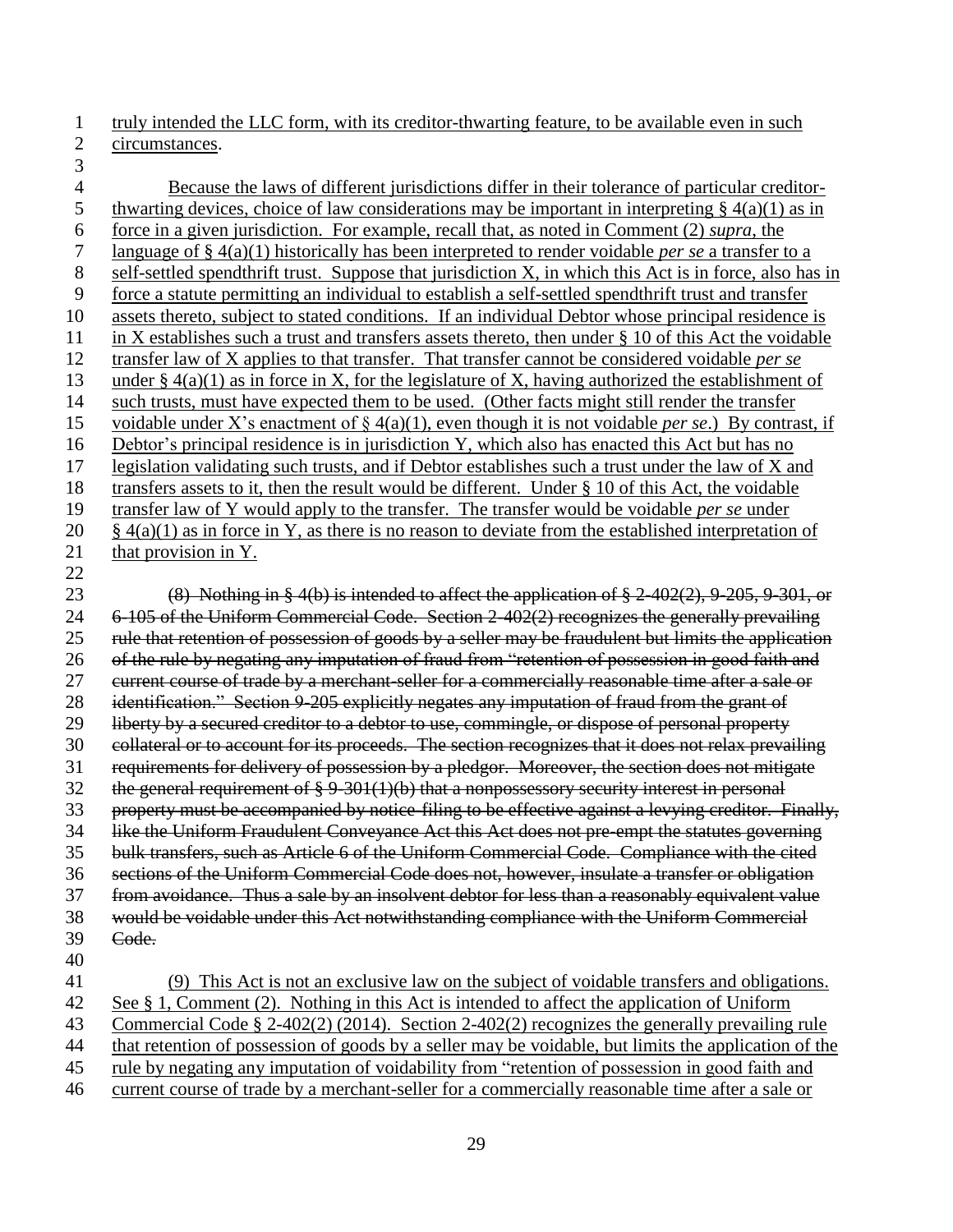identification." (Indeed, independently of § 2-402(2), retention of possession of goods in good faith and current course of trade by a merchant-seller for a commercially reasonable time after a sale or identification should not in itself be considered to "hinder, delay, or defraud" any creditor 4 of the merchant-seller under  $\S 4(a)(1)$  in any case.) Similarly, like the Uniform Fraudulent 5 Conveyance Act, this Act does not preempt statutes governing bulk transfers (including Art 5 Conveyance Act, this Act does not preempt statutes governing bulk transfers (including Article 6 of the Uniform Commercial Code in jurisdictions where it remains in force). of the Uniform Commercial Code in jurisdictions where it remains in force). In the same way, this Act operates independently of rules in an organic statute applicable to a business organization that limit distributions by the organization to its equity owners. Compliance with those rules does not insulate such a distribution from being voidable under this Act. It is conceivable that such an organic statute might contain a provision preempting the application of this Act law to such distributions. *Cf.* Model Business Corporation Act § 152 (optional provision added in 1979 preempting the application of "any other statutes of this state with respect to the legality of distributions;" deleted 1984). Such a preemptive statute of course must be respected if applicable, but choice of law considerations may well render it inapplicable. See, *e.g., Faulkner v. Kornman (In re The Heritage Organization, L.L.C.),* 413 B.R. 438, 462-63 (Bankr. N.D. Tex. 2009) (action under the Texas enactment of this Act challenging a distribution by a Delaware limited liability company to its members; held, a provision of the Delaware LLC statute imposing a three-year statute of repose on an action under "any applicable law" to recover a distribution by a Delaware LLC did not apply, because choice of law rules directed application of the voidable transfer law of Texas). (10) Subsection (c) was added in 2014. Sections 2(b), 4(c), 5(c), 8(g), and 8(h) together provide uniform rules on burdens and standards of proof relating to the operation of this Act. Pursuant to subsection (c), proof of intent to "hinder, delay, or defraud" a creditor under  $27 \frac{\sqrt{2}}{1}$   $\frac{3}{4}$  (a)(1) is sufficient if made by a preponderance of the evidence. That is the standard of proof 28 ordinarily applied in civil actions. Subsection (c) thus rejects cases that have imposed an extraordinary standard, typically "clear and convincing evidence," by analogy to the standard commonly applied to proof of common-law fraud. That analogy is misguided. By its terms,  $31 \frac{\sqrt{2}}{3}$  4(a)(1) applies to a transaction that "hinders" or "delays" a creditor even if it does not 32 "defraud," and a transaction to which  $\S 4(a)(1)$  applies need not bear any resemblance to common-law fraud. See Comment (8) *supra*. Furthermore, the extraordinary standard of proof commonly applied to common-law fraud originated in cases that were thought to involve a special danger that claims might be fabricated. In the earliest such cases, a court of equity was asked to grant relief on claims that were unenforceable at law for failure to comply with the Statute of Frauds, the Statute of Wills, or the parol evidence rule. In time, extraordinary proof also came to be required in actions seeking to set aside or alter the terms of written instruments. See *Herman & MacLean v. Huddleston,* [459 U.S. 375, 388-89 \(1983\)](http://www.westlaw.com/Find/Default.wl?rs=dfa1.0&vr=2.0&DB=780&FindType=Y&SerialNum=1983104350) and sources cited therein. 40 Those reasons for extraordinary proof do not apply to claims under  $\S$  4(a)(1). For similar reasons, a procedural rule that imposes extraordinary pleading requirements 43 on a claim of "fraud," without further gloss, should not be applied to a claim under  $\S$  4(a)(1), 44 The elements of a claim under  $\S 4(a)(1)$  are very different from the elements of a claim of common-law fraud. Furthermore, the reasons for such extraordinary pleading requirements do 46 not apply to a claim under § 4(a)(1). Unlike common-law fraud, a claim under § 4(a)(1) is not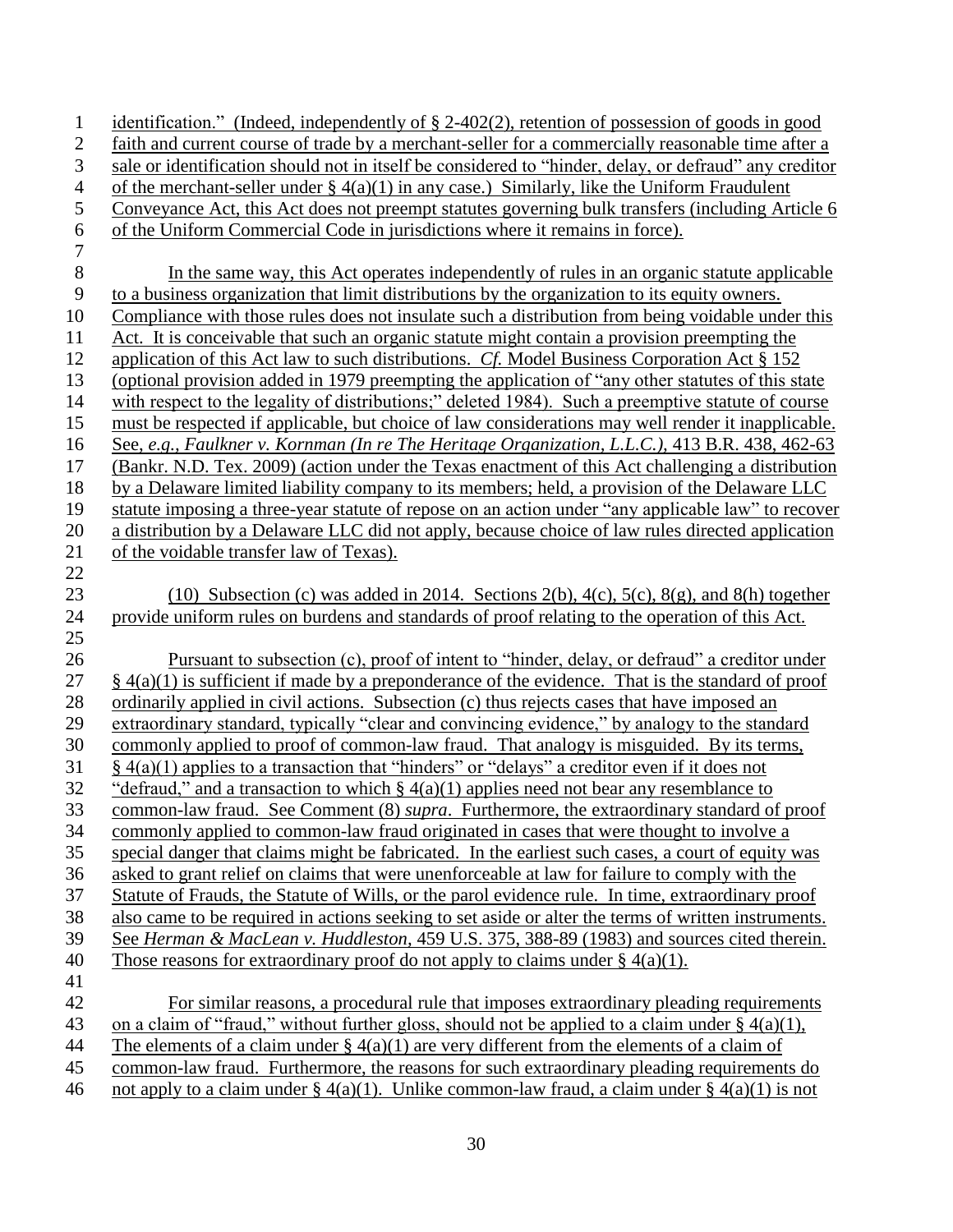unusually susceptible to abusive use in a "strike suit," nor is it apt to be of use to a plaintiff 2 seeking to discover unknown wrongs. Likewise, a claim under  $\S 4(a)(1)$  is unlikely to cause significant harm to the defendant's reputation, for the defendant is the transferee or obligee, and the elements of the claim do not require the defendant to have committed even an arguable wrong. See *Janvey v. Alguire*, 846 F.Supp.2d 662, 675-77 (N.D. Tex. 2011); *Carter-Jones Lumber Co. v. Benune,* 725 N.E.2d 330, 331-33 (Ohio App. 1999). *Cf.* Federal Rules of Civil Procedure, Appendix, Form 21 (2010) (illustrative form of complaint for a claim under § 4(a)(1) or similar law, which Rule 84 declares sufficient to comply with federal pleading rules). (11) Subsection (c) allocates to the party making a claim under § 4 the burden of persuasion as to the elements of the claim. Courts should not apply nonstatutory presumptions that reverse that allocation, and should be wary of nonstatutory presumptions that would dilute it. The command of § 13—that this Act is to be applied so as to effectuate its purpose of making uniform the law among states enacting it—applies with particular cogency to nonstatutory presumptions, for given the elasticity of key terms of this Act (*e.g.,* "hinder, delay, or defraud") and the potential difficulty of proving others (*e.g.,* the financial condition tests in § 4(a)(2) and § 5), employment of divergent nonstatutory presumptions by enacting jurisdictions may render the law nonuniform as a practical matter. It is not the purpose of subsection (c) to forbid employment of any and all nonstatutory presumptions. Indeed, in some instances a rule of avoidance law applied with a judicially-crafted presumption has won such favor as to be codified as a separate statutory creation, such as the bulk sales laws, the absolute priority rule applicable to reorganizations under Bankruptcy Code § 1129(b)(2)(B)(ii) (2014), and the so-called 23 "constructive fraud" provisions of  $\S 4(a)(2)$  and  $\S 5(a)$  of this Act itself. However, subsection (c) and § 13 mean, at the least, that a nonstatutory presumption is suspect if it would alter the statutorily-allocated burden of persuasion, would upset the policy of uniformity, or is an unwarranted carrying-forward of obsolescent principles. An example of a nonstatutory presumption that should be rejected for those reasons is a presumption that the transferee bears the burden of persuasion as to the debtor's compliance with the financial condition tests in  $\frac{8}{3}$  4(a)(2) and  $\frac{8}{3}$  5, in an action under those provisions, if the transfer was for less than reasonably equivalent value (or, as another example, if the debtor was merely in debt at the time of the transfer). See *Fidelity Bond & Mtg. Co. v. Brand*, 371 B.R. 708, 716-22 (E.D. Pa. 2007) (rejecting such a presumption previously applied in Pennsylvania). **SECTION 5. TRANSFERS AND OBLIGATIONS FRAUDULENT VOIDABLE AS TO PRESENT CREDITORS.** 36 (a) A transfer made or obligation incurred by a debtor is fraudulent voidable as to a creditor whose claim arose before the transfer was made or the obligation was incurred if the

- debtor made the transfer or incurred the obligation without receiving a reasonably equivalent
- value in exchange for the transfer or obligation and the debtor was insolvent at that time or the
- debtor became insolvent as a result of the transfer or obligation.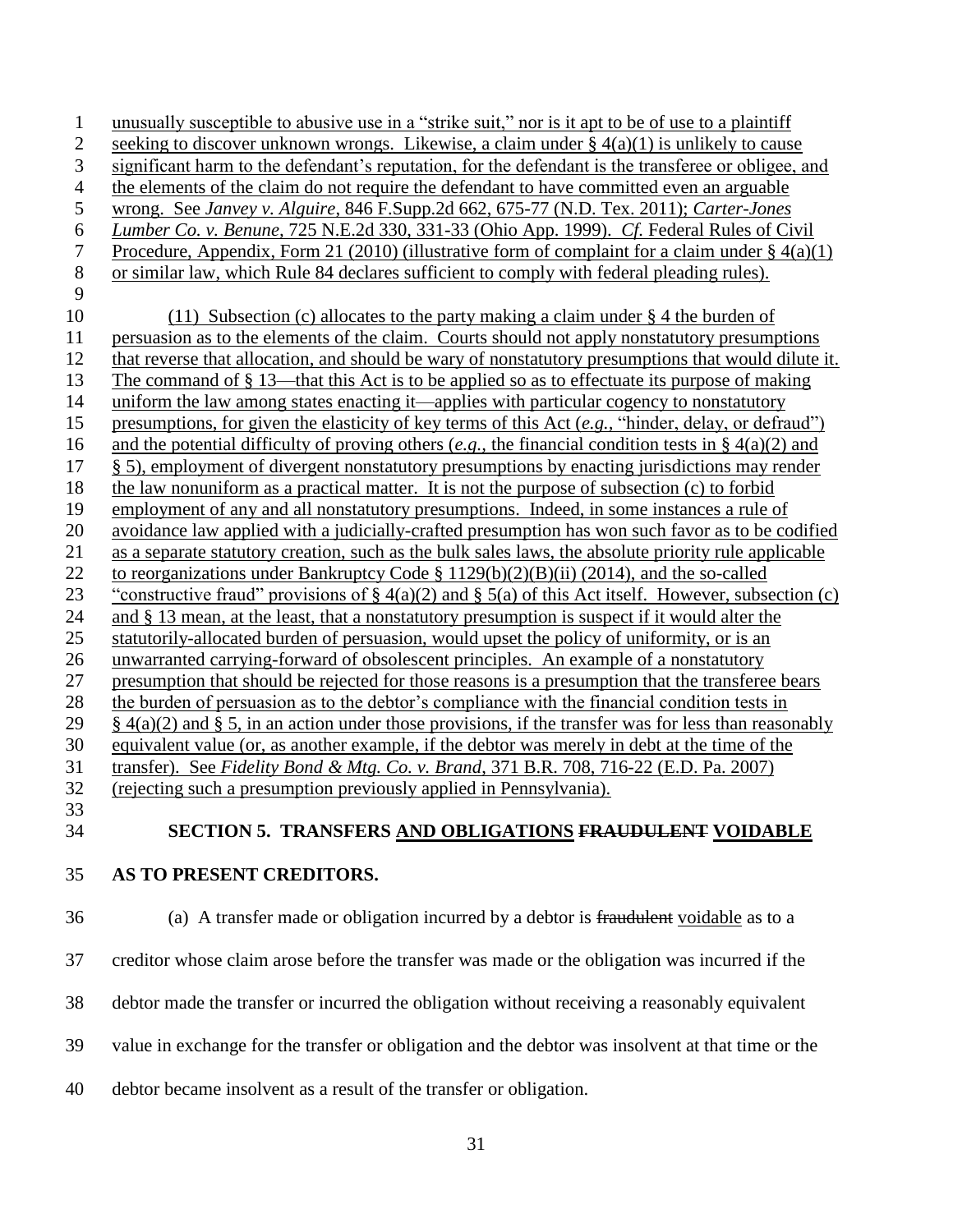| $\mathbf{1}$   | (b) A transfer made by a debtor is fraudulent voidable as to a creditor whose claim arose                         |
|----------------|-------------------------------------------------------------------------------------------------------------------|
| $\overline{2}$ | before the transfer was made if the transfer was made to an insider for an antecedent debt, the                   |
| 3              | debtor was insolvent at that time, and the insider had reasonable cause to believe that the debtor                |
| $\overline{4}$ | was insolvent.                                                                                                    |
| 5              | (c) Subject to Section $2(b)$ , a creditor making a claim under subsection (a) or (b) has the                     |
| 6              | burden of proving the elements of the claim by a preponderance of the evidence.                                   |
| $\tau$         | <b>Official Comment</b>                                                                                           |
| $\,8\,$        |                                                                                                                   |
| 9              | (1) Subsection (a) is derived from $\S 4$ of the Uniform Fraudulent Conveyance Act. It                            |
| 10             | adheres to the limitation of the protection of that section to a creditor who extended credit before              |
| 11             | the transfer or obligation described. As pointed out in Comment $(2)$ (3) accompanying § 4, this                  |
| 12             | Act substitutes "reasonably equivalent value" for "fair consideration."                                           |
| 13             |                                                                                                                   |
| 14             | (2) Subsection (b) renders a preferential transfer— <i>i.e.</i> , a transfer by an insolvent debtor               |
| 15             | for or on account of an antecedent debt—to an insider vulnerable as a fraudulent transfer                         |
| 16             | voidable when the insider had reasonable cause to believe that the debtor was insolvent. This                     |
| 17             | subsection adopts for general application the rule of such cases as <i>Jackson Sound Studios</i> , <i>Inc. v.</i> |
| 18             | Travis, 473 F.2d 503 (5th Cir. 1973) (security transfer of corporation's equipment to corporate                   |
| 19             | principal's mother perfected on eve of bankruptcy of corporation held to be fraudulent voidable);                 |
| 20             | In re Lamie Chemical Co., 296 F. 24 (4th Cir. 1924) (corporate preference to corporate officers                   |
| 21             | and directors held voidable by receiver when corporation was insolvent or nearly so and directors                 |
| 22             | had already voted for liquidation); Stuart v. Larson, 298 F. 223 (8th Cir. 1924), noted 38                        |
| 23             | Harv.L.Rev. 521 (1925) (corporate preference to director held voidable). See generally 2 G.                       |
| 24             | Glenn, Fraudulent Conveyances and Preferences 386 (Rev. ed. 1940). Subsection (b) overrules                       |
| 25             | such cases as Epstein v. Goldstein, 107 F.2d 755, 757 (2d Cir. 1939) (transfer by insolvent                       |
| 26             | husband to wife to secure his debt to her sustained against attack by husband's trustee); <i>Hartford</i>         |
| 27             | Accident & Indemnity Co. v. Jirasek, 254 Mich. 131, 139, 235 N.W. 836, 839 (1931) (mortgage                       |
| 28             | given by debtor to his brother to secure an antecedent debt owed the brother sustained as not                     |
| 29             | fraudulent voidable).                                                                                             |
| 30             |                                                                                                                   |
| 31             | (3) Subsection (b) does not extend as far as $\S$ 8(a) of the Uniform Fraudulent                                  |
| 32             | Conveyance Act and Bankruptcy Code § 548(b) (1984) of the Bankruptcy Code in rendering                            |
| 33             | voidable a transfer or obligation incurred by an insolvent partnership to a partner, who is an                    |
| 34             | insider of the partnership. The transfer to the partner is not vulnerable to avoidance under $\frac{24(b)}{2}$    |
| 35             | $\S$ 5(b) unless the transfer was for an antecedent debt and the partner had reasonable cause to                  |
| 36             | believe that the partnership was insolvent. The cited provisions of the Uniform Fraudulent                        |
| 37             | Conveyance Act and the Bankruptcy Act make any transfer by an insolvent partnership to a                          |
| 38             | partner voidable. Avoidance of the partnership transfer without reference to the partner's state of               |

- mind and the nature of the consideration exchanged would be unduly harsh treatment of the
- creditors of the partner and unduly favorable to the creditors of the partnership.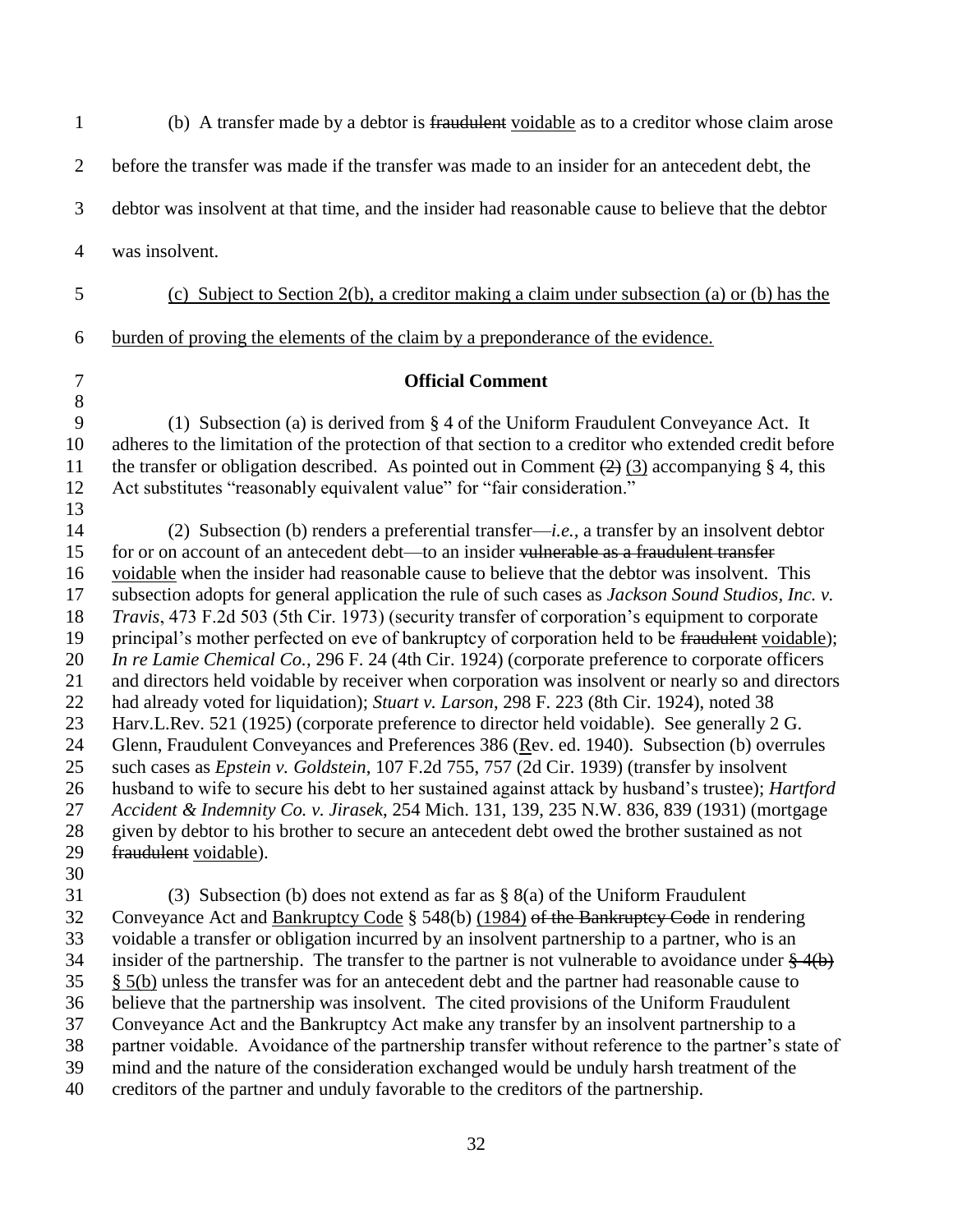| $\mathbf{1}$<br>$\sqrt{2}$<br>$\mathfrak{Z}$<br>$\overline{4}$ | (4) Subsection (c) was added in 2014. Sections $2(b)$ , $4(c)$ , $5(c)$ , $8(g)$ , and $8(h)$ together<br>provide uniform rules on burdens and standards of proof relating to the operation of this Act.<br>The principles stated in Comment $(11)$ to $\S$ 4 apply to subsection (c). |
|----------------------------------------------------------------|----------------------------------------------------------------------------------------------------------------------------------------------------------------------------------------------------------------------------------------------------------------------------------------|
| 5                                                              | SECTION 6. WHEN TRANSFER IS MADE OR OBLIGATION IS INCURRED.                                                                                                                                                                                                                            |
| 6                                                              | For the purposes of this [Act]:                                                                                                                                                                                                                                                        |
| 7                                                              | (1) a transfer is made:                                                                                                                                                                                                                                                                |
| 8                                                              | (i) with respect to an asset that is real property other than a fixture, but including                                                                                                                                                                                                 |
| 9                                                              | the interest of a seller or purchaser under a contract for the sale of the asset, when the transfer is                                                                                                                                                                                 |
| 10                                                             | so far perfected that a good-faith purchaser of the asset from the debtor against whom applicable                                                                                                                                                                                      |
| 11                                                             | law permits the transfer to be perfected cannot acquire an interest in the asset that is superior to                                                                                                                                                                                   |
| 12                                                             | the interest of the transferee; and                                                                                                                                                                                                                                                    |
| 13                                                             | (ii) with respect to an asset that is not real property or that is a fixture, when the                                                                                                                                                                                                 |
| 14                                                             | transfer is so far perfected that a creditor on a simple contract cannot acquire a judicial lien                                                                                                                                                                                       |
| 15                                                             | otherwise than under this [Act] that is superior to the interest of the transferee;                                                                                                                                                                                                    |
| 16                                                             | (2) if applicable law permits the transfer to be perfected as provided in paragraph (1) and                                                                                                                                                                                            |
| 17                                                             | the transfer is not so perfected before the commencement of an action for relief under this [Act],                                                                                                                                                                                     |
| 18                                                             | the transfer is deemed made immediately before the commencement of the action;                                                                                                                                                                                                         |
| 19                                                             | (3) if applicable law does not permit the transfer to be perfected as provided in                                                                                                                                                                                                      |
| 20                                                             | paragraph (1), the transfer is made when it becomes effective between the debtor and the                                                                                                                                                                                               |
| 21                                                             | transferee;                                                                                                                                                                                                                                                                            |
| 22                                                             | (4) a transfer is not made until the debtor has acquired rights in the asset transferred;                                                                                                                                                                                              |
| 23                                                             | (5) an obligation is incurred:                                                                                                                                                                                                                                                         |
| 24                                                             | (i) if oral, when it becomes effective between the parties; or                                                                                                                                                                                                                         |
| 25                                                             | (ii) if evidenced by a writing, when the writing executed otherwise, when the                                                                                                                                                                                                          |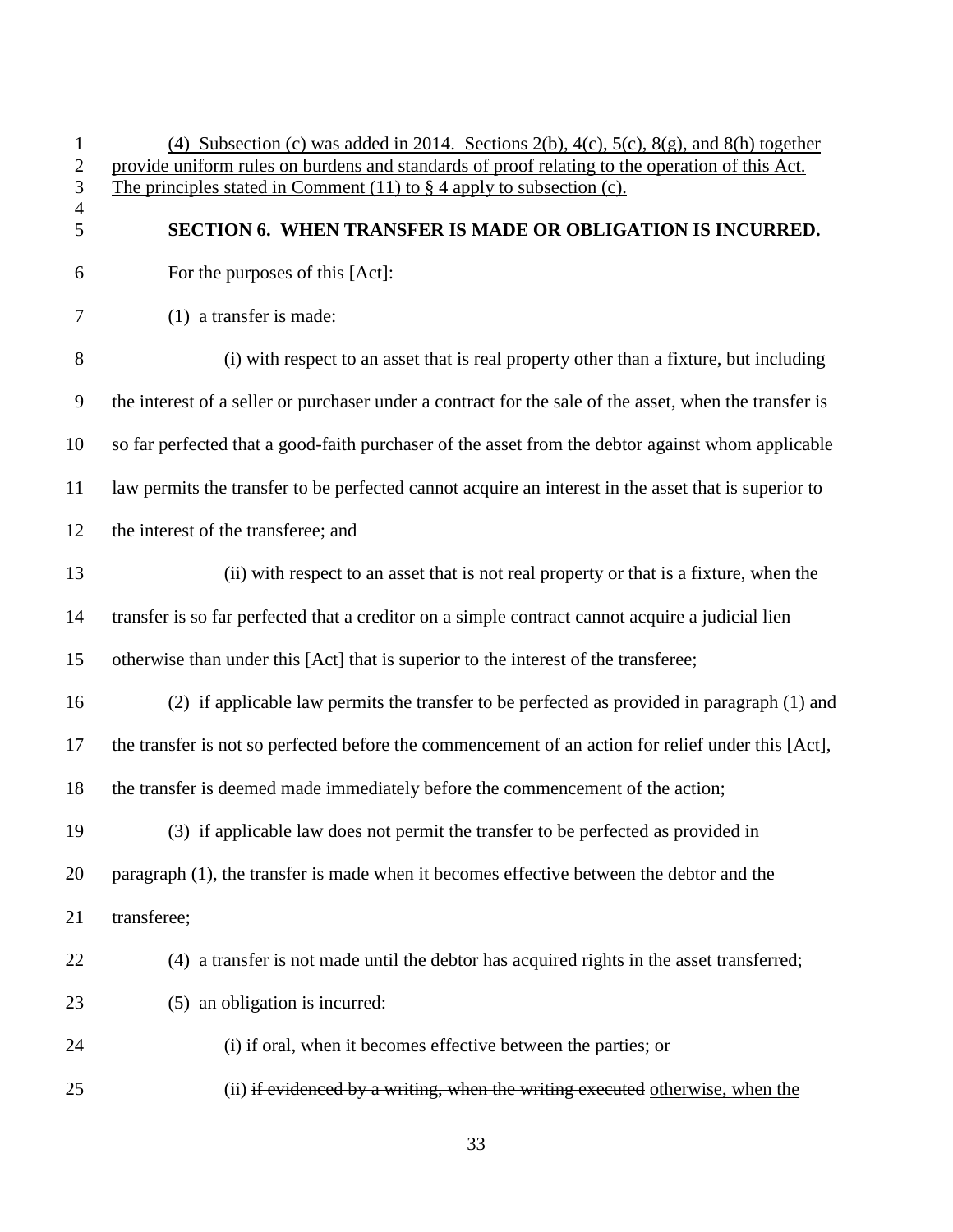- record evidencing the obligation, signed by the obligor, is delivered to or for the benefit of the
- obligee.
- 

#### **Official Comment**

 (1) One of the uncertainties in the law governing the avoidance of fraudulent transfers and obligations of the nature governed by this Act is the difficulty of determining when the cause of action arises. Subsection (b) Section 6 clarifies this that point in time. For transfers of real 8 estate, section 6(1) paragraph (1)(i) fixes the time as the date of perfection against a good-faith 9 purchaser from the transferor. and for For transfers of fixtures and assets constituting personalty, the time is fixed paragraph (1)(ii) fixes the time as the date of perfection against a judicial lien creditor not asserting rights under this Act. Perfection under paragraph (1) typically is effected by notice-filing, recordation, or delivery of unequivocal possession. See U.C.C. §§ 9-302, 9- 304, and 9-305 U.C.C. §§ 9-310, 9-313 (2014) (security interest in personal property generally is perfected by notice-filing or delivery of possession to transferee); 4 American Law of Property §§ 17.10-17.12 (1952) (recordation of transfer or delivery of possession to grantee required for perfection against bona fide purchaser from grantor). The provision for postponing the time a 17 transfer is made until its perfection is an adaptation of Bankruptcy Code § 548(d)(1) (1984). of 18 the Bankruptcy Code. When no steps are taken to perfect a transfer that applicable law permits to be perfected, the transfer is deemed by paragraph (2) to be perfected immediately before the filing of an action to avoid it; without such a provision to cover that eventuality, an unperfected transfer would arguably be immune to attack. Some transfers—*e.g.,* an assignment of a bank 22 account, creation of a security interest in money, or execution of a marital or premarital agreement for the disposition of property owned by the parties to the agreement—may not be amenable to perfection as against a bona fide purchaser or judicial lien creditor. When a transfer 25 is not perfectible as provided in paragraph  $(11)$  (1), paragraph (3) provides that the transfer occurs for the purpose of this Act when the transferor effectively parts with an interest in the asset as provided in § 1(12) § 1(16) *supra*. 

 (2) Paragraph (4) requires the transferor to have rights in the asset transferred before the transfer is made for the purpose of this section. This provision makes clear that its purpose may not be circumvented by notice-filing or recordation of a document evidencing an interest in an asset to be acquired in the future. *Cf.* Bankruptcy Code § 547(e) (1984); U.C.C. § 9-203(1)(c). U.C.C. § 9-203(b)(2) (2014).

 (3) Paragraph (5) is new. It is intended to resolve uncertainty arising from *Rubin v. Manufacturers Hanover Trust Co.,* 661 F.2d 979, 989-91, 997 (2d Cir. 1981), insofar as that case holds that an obligation of guaranty may be deemed to be incurred when advances covered by the guaranty are made rather than when the guaranty first became effective between the parties. Compare Rosenberg, *Intercorporate Guaranties and the Law of Fraudulent Conveyances: Lender Beware*, 125 U.Pa.L.Rev. 235, 256-57 (1976).

41 An obligation may be avoided as fraudulent under this Act if it is incurred under the circumstances specified in § 4(a) or § 5(a). The debtor may receive reasonably equivalent value in exchange for an obligation incurred even though the benefit to the debtor is indirect. See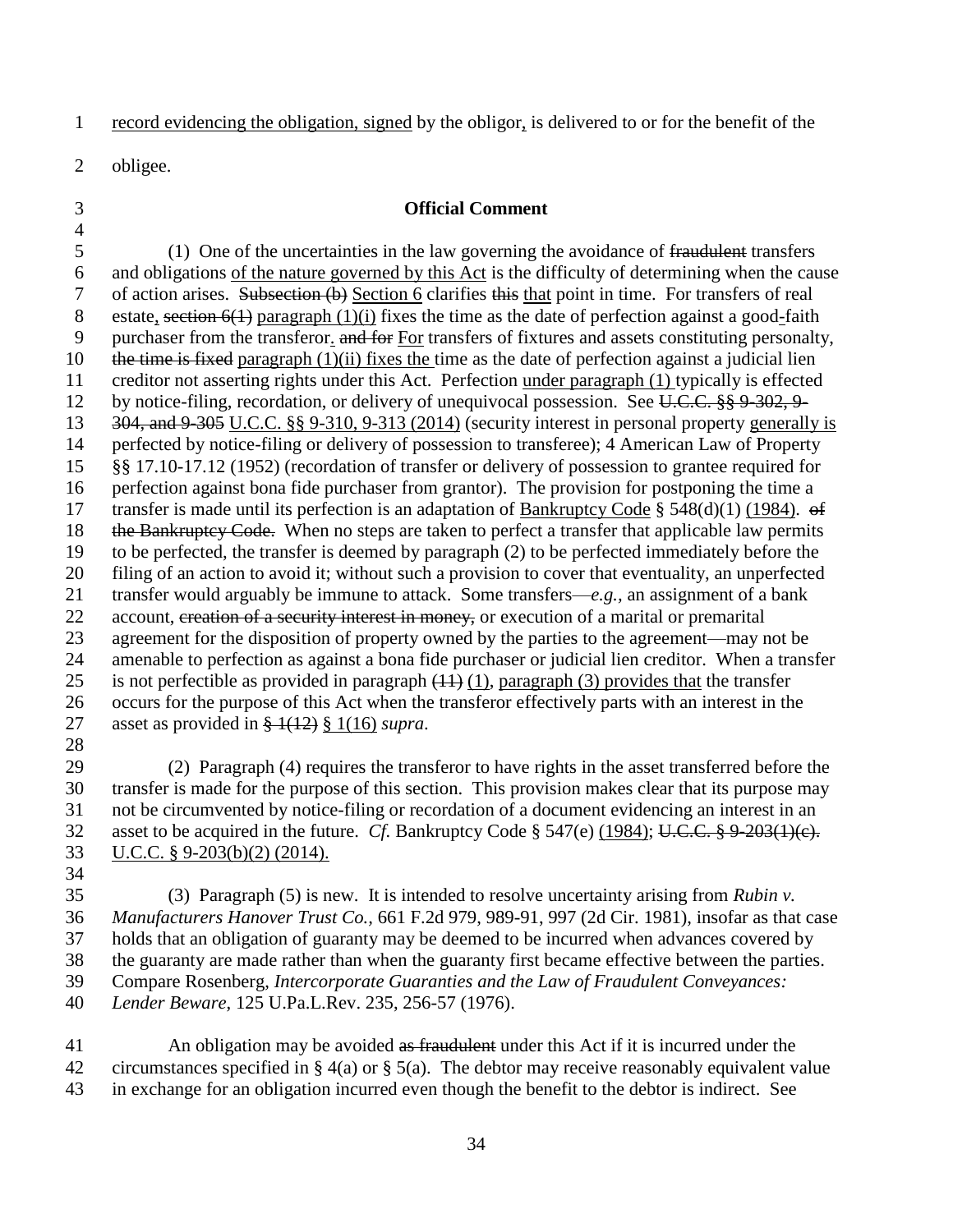*Rubin v. Manufacturers Hanover Trust Co.,* 661 F.2d at 991-92; *Williams v. Twin City Co.,* 251 F.2d 678, 681 (9th Cir. 1958); Rosenberg, *supra* at 243-46. Under paragraph (5), if an oral obligation is effective between the parties it is incurred when it so becomes effective, and later confirmation of the oral obligation by a record does not reset the time of incurrence to that later time. **Reporter's Note** 10 1. The committee should consider whether the language added to Comment (3) is adequate in itself, without revision of the text of Section 6(5)(ii) (apart from the unrelated changes of "writing" to "record" and "executed" to "signed"). The text as originally written reads more easily than the revision, and the comment makes the desired point more lucidly. Review of case annotations to Section 6 in *Uniform Laws Annotated* reveals none to date raising any similar issue. 2. The reference in Section 6(5)(ii) to a record being "delivered," without a definition of 18 that term, is consistent with usage in other uniform laws. Thus,  $\S 17(a)(2)$  of the Uniform Certificate of Title for Vessels Act provides as follows: "If the certificate of title is an electronic certificate of title, the transferor promptly shall sign and deliver to the transferee a record evidencing the transfer of ownership to the transferee." That act defines "sign" but not "deliver." Many uniform laws give legal consequence to the "delivery" of certain records to a Secretary of 23 State or other governmental authority, without defining that term. See, e.g., Uniform Law Enforcement Access to Entity Information Act § 4; Uniform Limited Partnership Act (2001) § 204; Uniform Limited Liability Act (2006) § 203. Some uniform laws refer to "receipt" of a record without definition, which is much the same as "delivery." See Uniform Consumer Leases Act § 305(a). UCC § 9-102(a)(18) defines "communicate" in respect of records, and under that definition "communication" occurs when the record is sent or transmitted. That places the risk 31 of nondelivery on the intended recipient. Uniform Certificate of Title Act  $\S 2(a)(7)$  likewise defines "delivery" of a record to occur upon its transmission (though "giv[ing] of possession" is also defined to be an alternative method of "delivery"). No reason is apparent to revise Section 6(5)(ii) to place risk of nondelivery on the intended recipient. (Indeed, it may be questioned whether these defined terms always work properly in the statutes in which they appear. For example, UCC § 9-516(a) provides that a financing statement is filed upon its "communication" to the filing office, and as defined that occurs when the financing statement is sent or transmitted even if the filing office never receives it. [Filing also requires "tender of the filing fee," but that provides no assurance of receipt of the financing statement because tender of the fee might occur via a standing line of credit, previous provision of a credit card number or deposit, etc.]) Uniform Electronic Transactions Act § 15 (captioned "Time and Place of Sending and Receipt") elaborately defines when a record is received, among other things. The Reporter is of the view that inclusion of such a provision in UFTA is not appropriate. Its length would be disproportionate to the modest role it would have in UFTA, and difficult calls about when a record is "delivered" under UFTA § 6(5)(ii) seem very unlikely to arise. In situations to which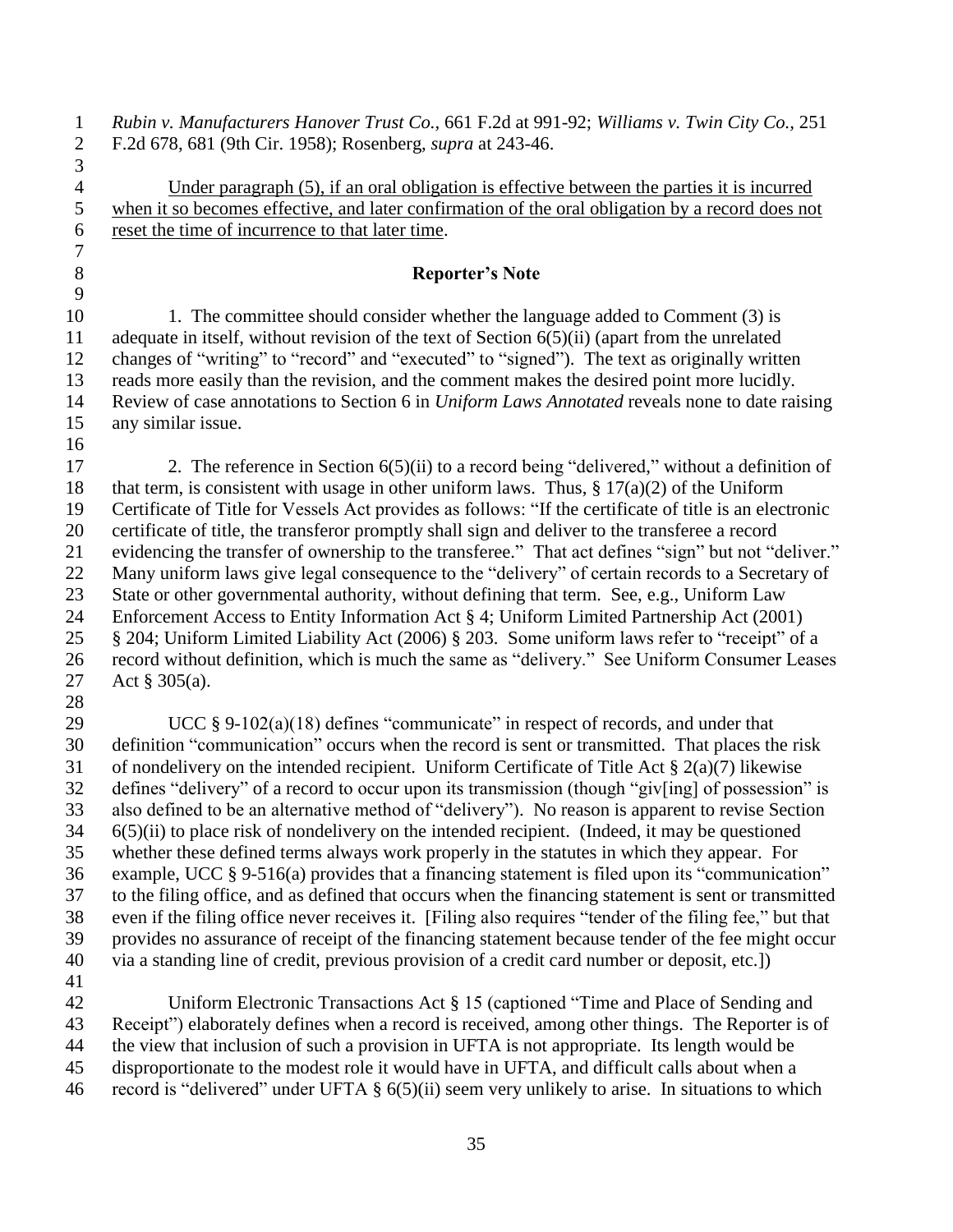that provision applies, the record in question is not being sent to a person who is not expecting to receive it or who is unwilling to receive it. Review of case annotations to Section 6 in *Uniform Laws Annotated* reveals none to date raising any issue about the meaning of "delivery." **SECTION 7. REMEDIES OF CREDITORS.** (a) In an action for relief against a transfer or obligation under this [Act], a creditor, subject to the limitations in Section 8, may obtain: (1) avoidance of the transfer or obligation to the extent necessary to satisfy the creditor's claim; [(2) an attachment or other provisional remedy against the asset transferred or 11 other property of the transferee in accordance with the procedure prescribed by  $[ \cdot ]$ ; (3) subject to applicable principles of equity and in accordance with applicable rules of civil procedure, (i) an injunction against further disposition by the debtor or a transferee, or both, of the asset transferred or of other property; (ii) appointment of a receiver to take charge of the asset transferred or of other property of the transferee; or (iii) any other relief the circumstances may require. (b) If a creditor has obtained a judgment on a claim against the debtor, the creditor, if the court so orders, may levy execution on the asset transferred or its proceeds. **Official Comment** (1) This section is derived from §§ 9 and 10 of the Uniform Fraudulent Conveyance Act. Section 9 of that Act specified the remedies of creditors whose claims have matured, and § 10 enumerated the remedies available to creditors whose claims have not matured. A creditor 26 holding an unmatured claim may be denied the right to receive payment for from the proceeds of a sale on execution until his claim has matured, but the proceeds may be deposited in court or in an interest-bearing account pending the maturity of the creditor's claim. The remedies specified

in this section are not exclusive.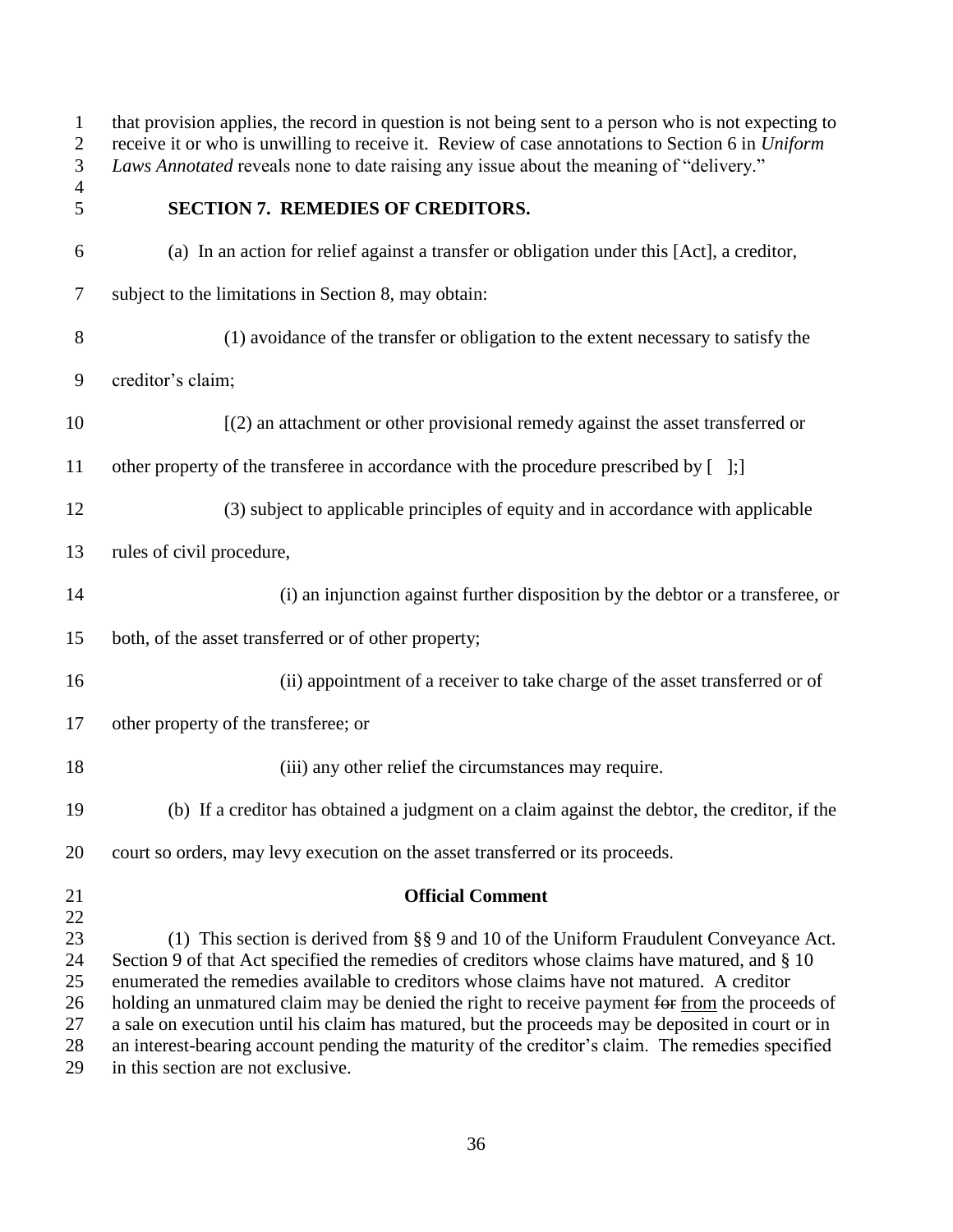(2) The availability of an attachment or other provisional remedy has been restricted by amendments of statutes and rules of procedure to reflect views of the Supreme Court expressed in *Sniadach v. Family Finance Corp. of Bay View*, 395 U.S. 337 (1969), and its progeny. This judicial development and the procedural changes that followed in its wake do not preclude resort to attachment by a creditor in seeking avoidance of a fraudulent transfer or obligation. See, *e.g., Britton v. Howard Sav. Bank*, 727 F.2d 315, 317-20 (3d Cir. 1984); *Computer Sciences Corp. v. Sci-Tek Inc.*, 367 A.2d 658, 661 (Del. Super. 1976); *Great Lakes Carbon Corp. v. Fontana*, 54 A.D.2d 548, 387 N.Y.S.2d 115 (1st Dep't 1976). Section 7(a)(2) continues the authorization for the use of attachment contained in § 9(b) of the Uniform Fraudulent Conveyance Act, or of a similar provisional remedy, when the state's procedure provides therefor, subject to the constraints imposed by the due process clauses of the United States and state constitutions.

 (3) Subsections (a) and (b) of § 10 of the Uniform Fraudulent Conveyance Act authorized the court, in an action on a fraudulent voidable transfer or obligation, to restrain the defendant from disposing of his property, to appoint a receiver to take charge of his property, or to make any order the circumstances may require. Section 10, however, applied only to a creditor whose claim was unmatured. There is no reason to restrict the availability of these remedies to such a creditor, and the courts have not so restricted them. See*, e.g., Lipskey v. Voloshen*, 155 Md. 139, 143-45, 141 Atl. 402, 404-05 (1928) (judgment creditor granted injunction against disposition of property by transferee, but appointment of receiver denied for lack of sufficient showing of need for such relief); *Matthews v. Schusheim*, 36 Misc.2d 918, 922- 23, 235 N.Y.S.2d 973, 976-77, 991-92 (Sup.Ct. 1962) (injunction and appointment of receiver granted to holder of claims for fraud, breach of contract, and alimony arrearages; whether creditor's claim was mature said to be immaterial); *Oliphant v. Moore*, 155 Tenn. 359, 362-63, 293 S.W. 541, 542 (1927) (tort creditor granted injunction restraining alleged tortfeasor's disposition of property).

 (4) As under the Uniform Fraudulent Conveyance Act, a creditor is not required to obtain a judgment against the debtor-transferor or to have a matured claim in order to proceed under subsection (a). See §§ 1(3) and (4) 1(4) *supra*; *American Surety Co. v. Conner*, 251 N.Y. 1, 166 N.E. 783, 65 A.L.R. 244 (1929); 1 G. Glenn, Fraudulent Conveyances and Preferences 129 (Rev. ed. 1940).

 (5) The provision in subsection (b) for a creditor to levy execution on a fraudulently transferred asset continues the availability of a remedy provided in § 9(b) of the Uniform Fraudulent Conveyance Act. See, *e.g., Doland v. Burns Lbr. Co.*, 156 Minn. 238, 194 N.W. 636 (1923); *Montana Ass'n of Credit Management v. Hergert*, 181 Mont. 442, 449, 453, 593 P.2d 1059, 1063, 1065 (1979); *Corbett v. Hunter*, 292 Pa.Super. 123, 128, 436 A.2d 1036, 1038 (1981); see also *American Surety Co. v. Conner*, 251 N.Y. 1, 6, 166 N.E. 783, 784, 65 A.L.R. 244, 247 (1929) ("In such circumstances he [the creditor] might find it necessary to indemnify the sheriff and, when the seizure was erroneous, assumed the risk of error"); McLaughlin, *Application of the Uniform Fraudulent Conveyance Act*, 46 Harv.L.Rev. 404, 441-42 (1933).

 (6) The remedies specified in § 7, like those enumerated in §§ 9 and 10 of the Uniform Fraudulent Conveyance Act, are cumulative. *Lind v. O. N. Johnson Co.*, 204 Minn. 30, 40, 282 N.W. 661, 667, 119 A.L.R. 940 (1939) (Uniform Fraudulent Conveyance Act held not to impair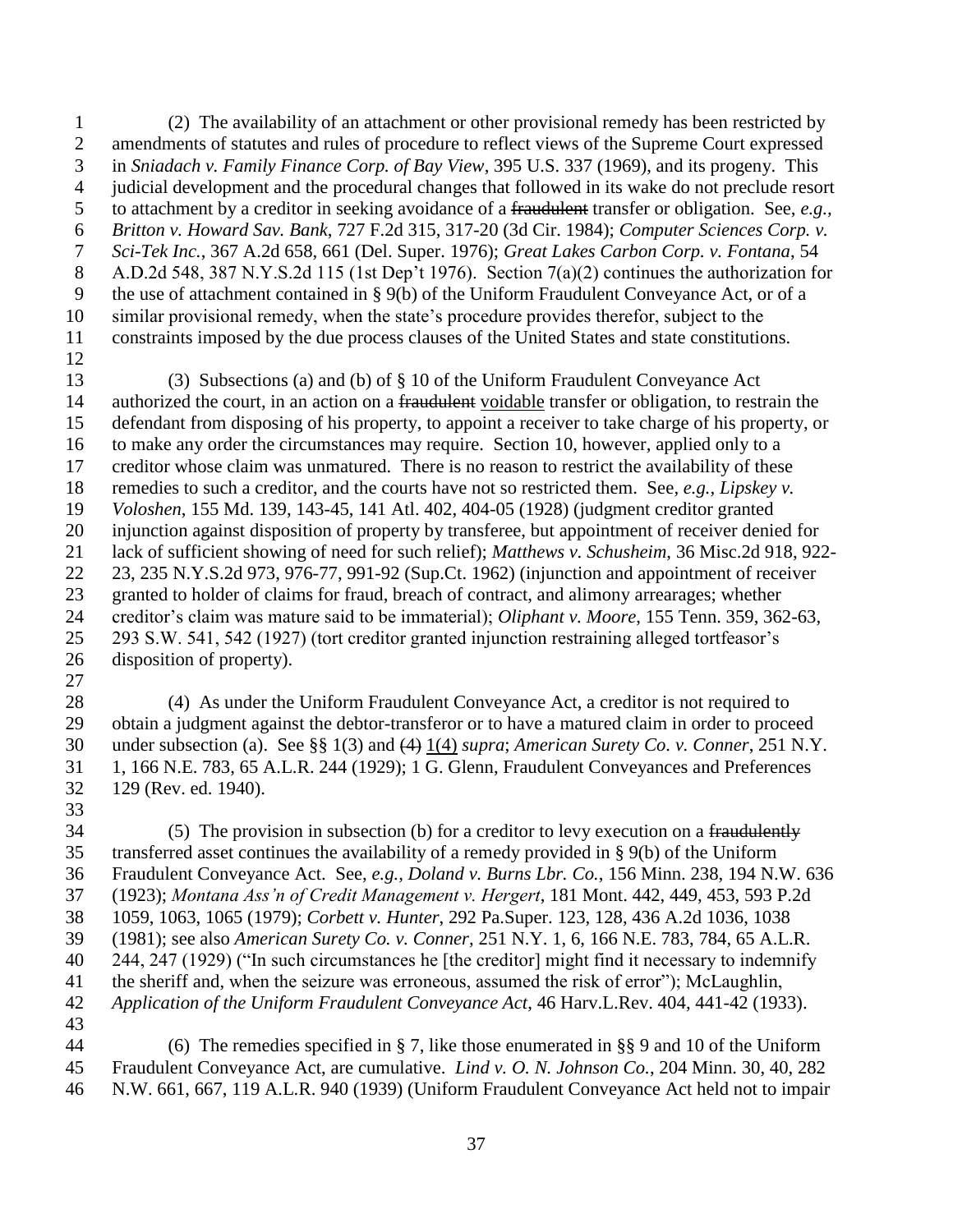or limit availability of the "old practice" of obtaining judgment and execution returned

unsatisfied before proceeding in equity to set aside a transfer); *Conemaugh Iron Works Co. v.* 

*Delano Coal Co., Inc.*, 298 Pa. 182, 186, 148 A. 94, 95 (1929) (Uniform Fraudulent Conveyance

4 Act held to give an "additional optional remedy" and not to "deprive a creditor of the right, as<br>5 formerly, to work out his remedy at law"); 1 G. Glenn, Fraudulent Conveyances and Preference

 formerly, to work out his remedy at law"); 1 G. Glenn, Fraudulent Conveyances and Preferences 120, 130, 150 (Rev. ed. 1940).

 (7) If a transfer or obligation is voidable under § 4 or § 5, the basic remedy provided by 9 this Act is its avoidance under subsection (a)(1). "Avoidance" is a term of art in this Act, for it does not mean that the transfer or obligation is simply rendered void. It has long been established that a transfer avoided by a creditor under this Act or its predecessors is nevertheless valid as between the debtor and the transferee. For example, in the case of a transfer of property worth \$100 by Debtor to Transferee, held voidable in a suit by Creditor-1 who is owed \$80 by Debtor, "avoidance" of the transfer should leave the \$20 surplus with Transferee. Debtor is not entitled to recover the surplus. Nor is Debtor's Creditor-2 entitled to the windfall, at Transferee's expense, of being able to pursue the surplus by reason of Creditor-1's action (though Creditor-2 may be entitled to bring his own avoidance action to pursue the surplus). The 18 foregoing principle is embedded in the language of subsection  $(a)(1)$ , which prescribes "avoidance" only "to the extent necessary to satisfy the creditor's claim." Section 9(a) of the Uniform Fraudulent Conveyance Act was similarly limited. See, *e.g., Becker v. Becker*, 416 A.2d 156, 162 (Vt. 1980); *De Martini v. De Martini,* 52 N.E.2d 138, 141 (Ill. 1943); *Markward v. Murrah*, 156 S.W.2d 971, 974 (Tex. 1941); *Society Milion Athena, Inc. v. National Bank of Greece,* 22 N.E.2d 374, 377 (N.Y. 1939); *National Radiator Corp. v. Parad*, 8 N.E.2d 794, 796- 97 (Mass. 1937); *Doty v. Wheeler*, 182 A. 468, 471 (Conn. 1936); *Brownell Realty , Inc. v. Kelly*, 303 N.W.2d 871, 875 (Mich. Ct. App. 1981); *Patterson v. Missler*, 48 Cal.Rptr, 215, 222-24 (Cal. Dist. Ct. App. 1965); 1 G. Glenn, Fraudulent Conveyances and Preferences § 114, at 225 (Rev. ed. 1940). The transferee's mental state is irrelevant to the foregoing, but a good-faith transferee may also be afforded protection by § 8. It follows that "avoidance" of an obligation under subsection (a)(1) likewise should not mean its cancellation, but rather a remedy that recognizes the existence of the obligation and the superiority of the plaintiff creditor's interest over the obligee's interest. Ordinarily that should mean subordination of the obligation to the plaintiff creditor's claim against the debtor. That would entail disgorgement by the obligee of any payments received or receivable on the obligation, to the extent necessary to satisfy the plaintiff creditor's claim, with the obligee being subrogated to the plaintiff creditor when the latter's claim is paid. Of course, if the obligation is unenforceable for reasons other than contravention of this Act, contravention of this Act does not render the obligation enforceable. This Comment relates to the meaning of subsection (a)(1). If this Act is invoked in a

- bankruptcy proceeding, the remedial entitlements provided by the Bankruptcy Code may differ
- from those provided by this Act.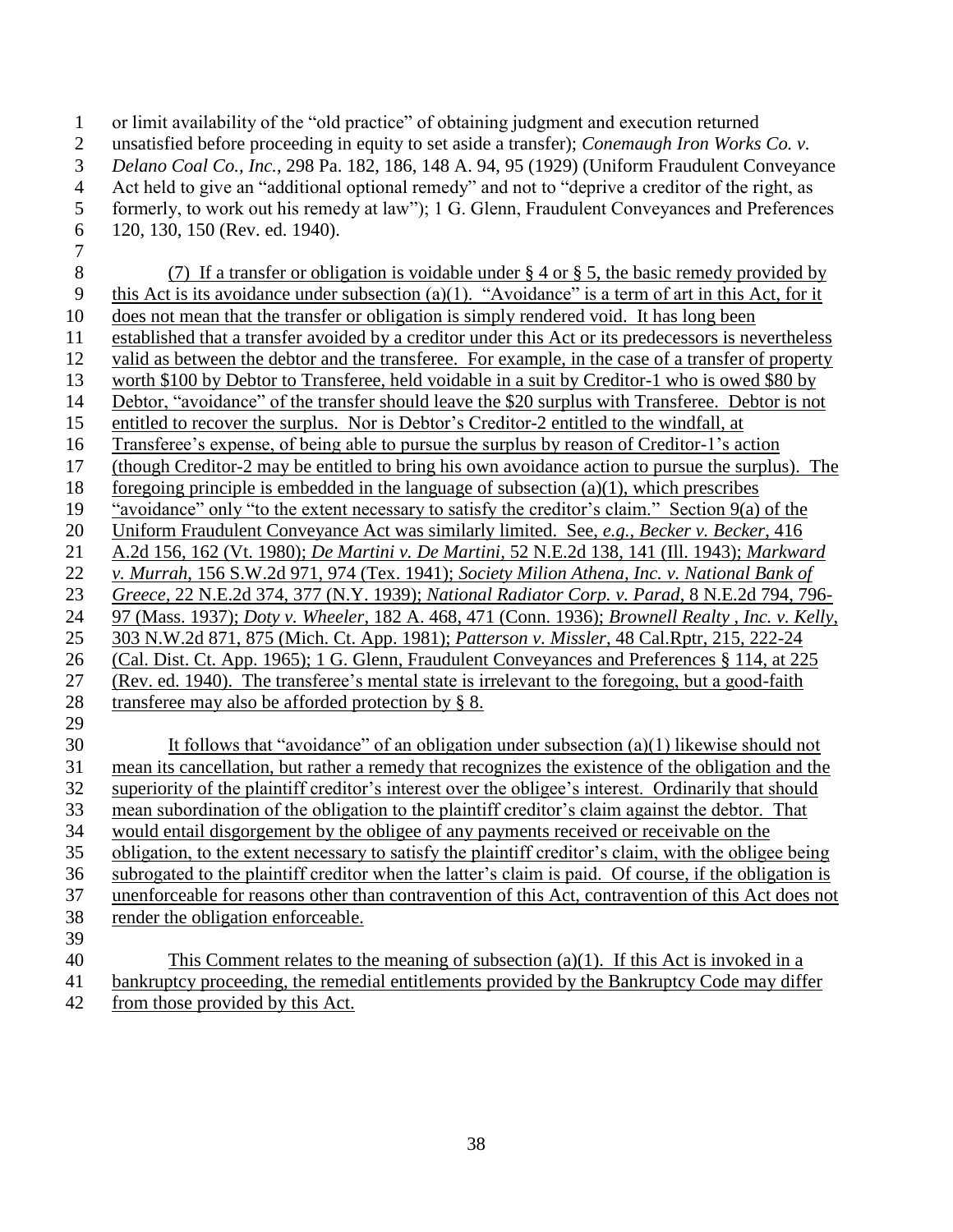# **SECTION 8. DEFENSES, LIABILITY, AND PROTECTION OF TRANSFEREE OR OBLIGEE.** 3 (a) A transfer or obligation is not voidable under Section  $4(a)(1)$  against a person who 4 that took in good faith and for a reasonably equivalent value given the debtor or against any subsequent transferee or obligee. 6 (b) To the extent a transfer is avoidable in an action by a creditor under Section 7(a)(1), the following provisions apply: 8 (1) Except as otherwise provided in this section, to the extent a transfer is 9 voidable in an action by a creditor under Section  $7(a)(1)$ , the creditor may recover judgment for the value of the asset transferred, as adjusted under subsection (c), or the amount necessary to satisfy the creditor's claim, whichever is less. The judgment may be entered against: 12  $\left(1\right)$  (i) the first transferee of the asset or the person for whose benefit the transfer was made; or 14  $\left( \frac{2}{2} \right)$  (ii) any subsequent transferee other than a good-faith transferee who that took for value or from any subsequent transferee. (2) Recovery pursuant to Section 7(a)(1) or 7(b) of or from the asset transferred or its proceeds, by levy or otherwise, is available only against a person referred to in subsection 18 (b)(1)(i) or (b)(1)(ii). (c) If the judgment under subsection (b) is based upon the value of the asset transferred, the judgment must be for an amount equal to the value of the asset at the time of the transfer, subject to adjustment as the equities may require. 22 (d) Notwithstanding voidability of a transfer or an obligation under this [Act], a good-faith transferee or obligee is entitled, to the extent of the value given the debtor for the transfer or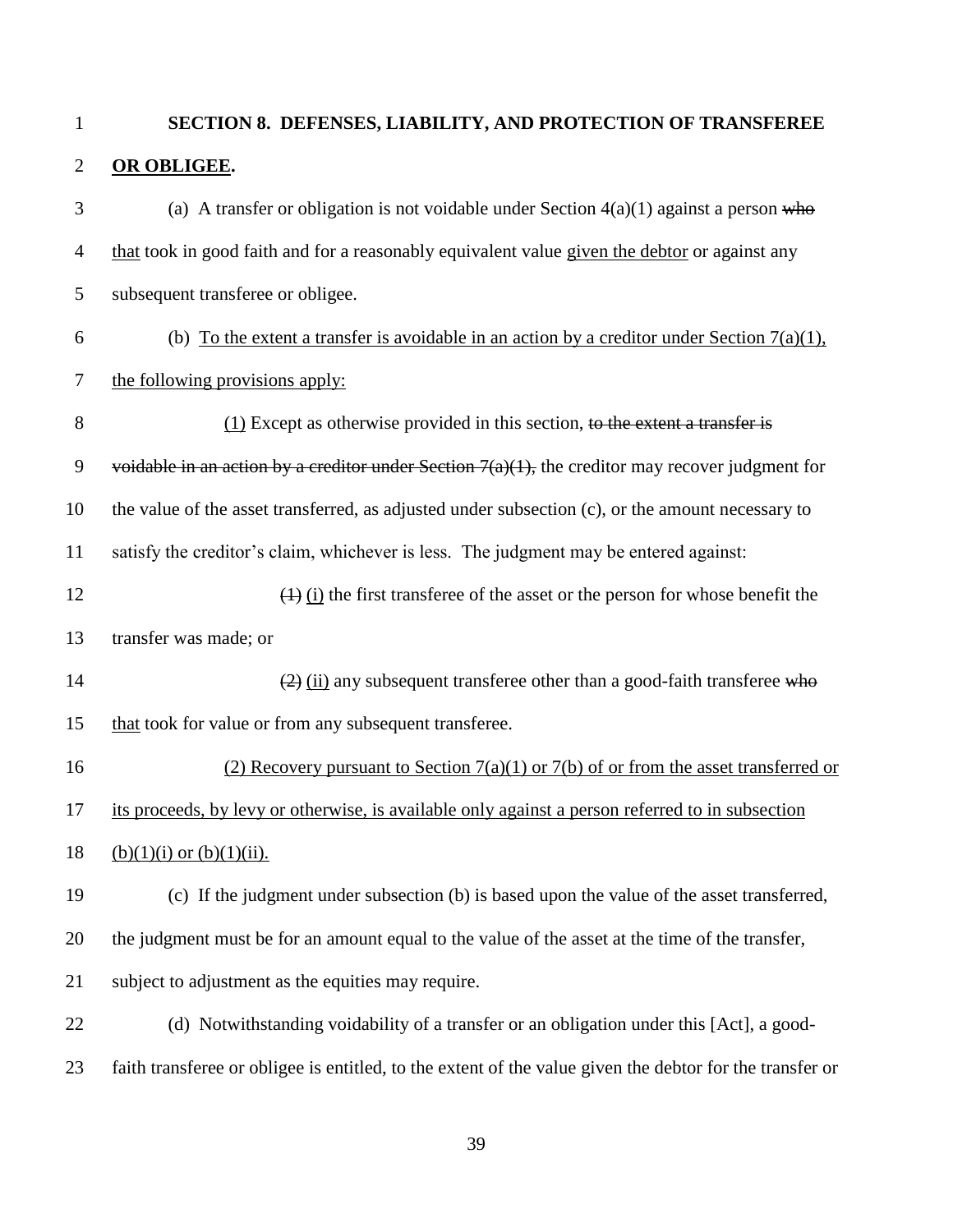| $\mathbf{1}$   | obligation, to                                                                                     |
|----------------|----------------------------------------------------------------------------------------------------|
| $\overline{2}$ | (1) a lien on or a right to retain any interest in the asset transferred;                          |
| 3              | (2) enforcement of any obligation incurred; or                                                     |
| 4              | (3) a reduction in the amount of the liability on the judgment.                                    |
| 5              | (e) A transfer is not voidable under Section $4(a)(2)$ or Section 5 if the transfer results        |
| 6              | from:                                                                                              |
| 7              | (1) termination of a lease upon default by the debtor when the termination is                      |
| 8              | pursuant to the lease and applicable law; or                                                       |
| 9              | (2) enforcement of a security interest in compliance with Article 9 of the Uniform                 |
| 10             | Commercial Code, other than acceptance of collateral in full or partial satisfaction of the        |
| 11             | obligations it secures.                                                                            |
| 12             | (f) A transfer is not voidable under Section $5(b)$ :                                              |
| 13             | (1) to the extent the insider gave new value to or for the benefit of the debtor after             |
| 14             | the transfer was made unless the new value was secured by a valid lien;                            |
| 15             | (2) if made in the ordinary course of business or financial affairs of the debtor and              |
| 16             | the insider; or                                                                                    |
| 17             | (3) if made pursuant to a good-faith effort to rehabilitate the debtor and the                     |
| 18             | transfer secured present value given for that purpose as well as an antecedent debt of the debtor. |
| 19             | The following rules determine the burden of proving matters referred to in this<br>(g)             |
| 20             | section:                                                                                           |
| 21             | $(1)$ A party that seeks to invoke subsection (a), (d), (e) or (f) has the burden of               |
| 22             | proving the applicability of that provision.                                                       |
| 23             | (2) Except as otherwise provided in paragraphs (3) and (4), the creditor has the                   |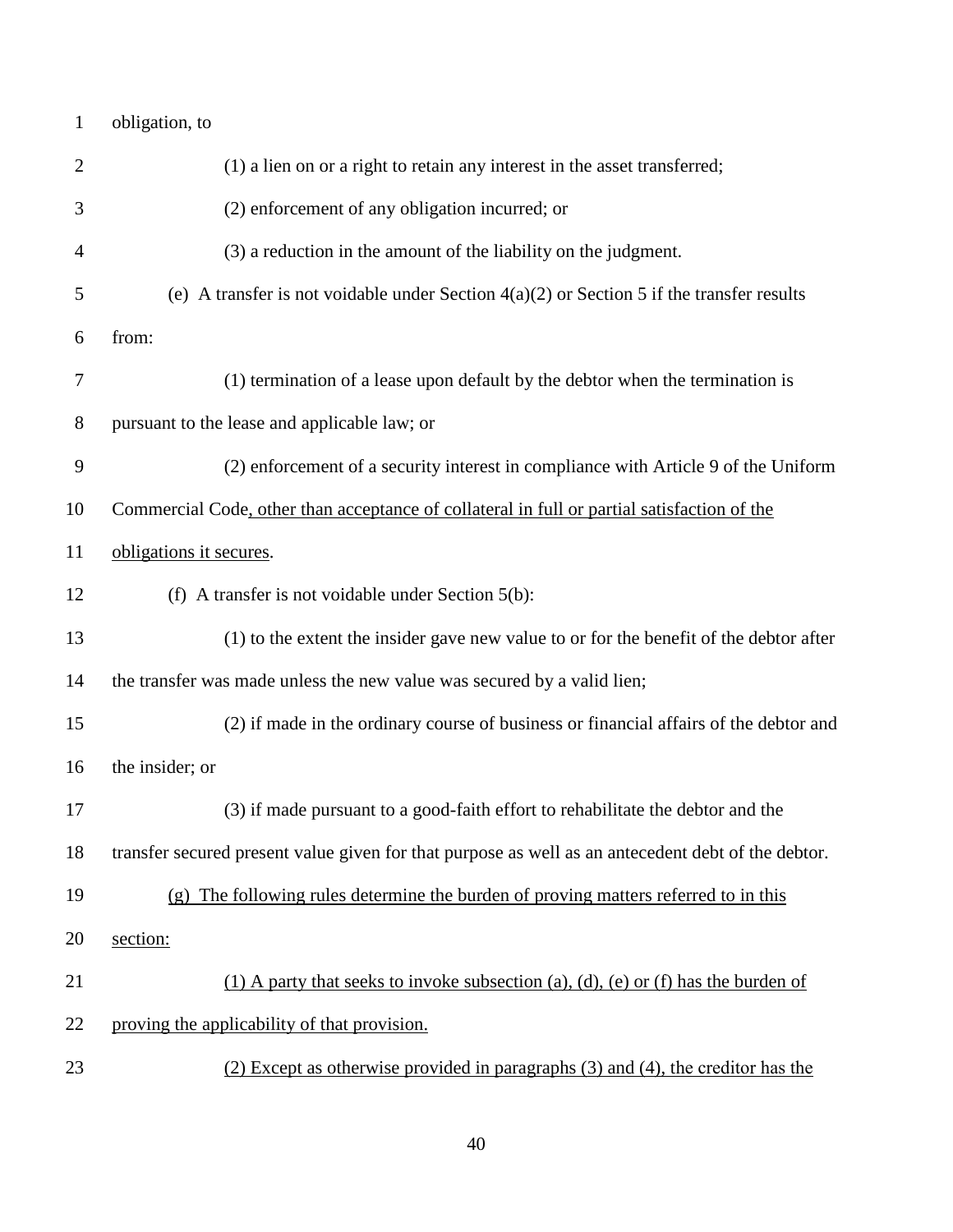| $\mathbf{1}$                                       | burden of proving each applicable element of subsection (b) or (c).                                                                                                                                                                                                                                                                                                                                                                                                                                                                                                                                                                                                                                                                                                                                                                                                                                                   |
|----------------------------------------------------|-----------------------------------------------------------------------------------------------------------------------------------------------------------------------------------------------------------------------------------------------------------------------------------------------------------------------------------------------------------------------------------------------------------------------------------------------------------------------------------------------------------------------------------------------------------------------------------------------------------------------------------------------------------------------------------------------------------------------------------------------------------------------------------------------------------------------------------------------------------------------------------------------------------------------|
| $\overline{2}$                                     | (3) The transferee has the burden of proving good faith and value under                                                                                                                                                                                                                                                                                                                                                                                                                                                                                                                                                                                                                                                                                                                                                                                                                                               |
| 3                                                  | subsection $(b)(1)(ii)$ .                                                                                                                                                                                                                                                                                                                                                                                                                                                                                                                                                                                                                                                                                                                                                                                                                                                                                             |
| $\overline{4}$                                     | $(4)$ A party that seeks adjustment under subsection $(c)$ has the burden of proving                                                                                                                                                                                                                                                                                                                                                                                                                                                                                                                                                                                                                                                                                                                                                                                                                                  |
| 5                                                  | the adjustment.                                                                                                                                                                                                                                                                                                                                                                                                                                                                                                                                                                                                                                                                                                                                                                                                                                                                                                       |
| 6                                                  | (h) Proof of matters referred to in this section is sufficient if established by a                                                                                                                                                                                                                                                                                                                                                                                                                                                                                                                                                                                                                                                                                                                                                                                                                                    |
| $\tau$                                             | preponderance of the evidence.                                                                                                                                                                                                                                                                                                                                                                                                                                                                                                                                                                                                                                                                                                                                                                                                                                                                                        |
| 8<br>9                                             | <b>Official Comment</b>                                                                                                                                                                                                                                                                                                                                                                                                                                                                                                                                                                                                                                                                                                                                                                                                                                                                                               |
| 10<br>11<br>12<br>13<br>14<br>15<br>16             | (1) Subsection (a) states the rule that applies when the transferee establishes sets forth a<br>complete defense to the an action for avoidance based on Section under $\S$ 4(a)(1). The<br>subsection is an adaptation of the exception stated in § 9 of the Uniform Fraudulent Conveyance<br>Act. The Pursuant to subsection (g), the person who invokes this defense carries the burden of<br>establishing good faith and the reasonable equivalence of the consideration exchanged. Chorost<br>v. Grand Rapids Factory Showrooms, Inc., 77 F. Supp. 276, 280 (D.N.J. 1948), aff'd, 172 F.2d<br>327, 329 (3d Cir. 1949).                                                                                                                                                                                                                                                                                           |
| 17<br>18<br>19<br>20<br>21                         | (2) Subsection (b) is derived from Bankruptcy Code §§ 550(a), (b) (1984). of the<br>Bankruptcy Code. The value of the asset transferred is limited to the value of the levyable<br>interest $\Theta$ of the transferor, exclusive of any interest encumbered by a valid lien. See § 1(2)<br>supra.                                                                                                                                                                                                                                                                                                                                                                                                                                                                                                                                                                                                                    |
| 22<br>23<br>24<br>25<br>26<br>27<br>28<br>29<br>30 | The requirement of Bankruptcy Code $\S$ 550(b)(1) (1984) of the Bankruptcy Code that a<br>transferee be "without knowledge of the voidability of the transfer" in order to be protected has<br>been omitted as inappropriate. Knowledge of the facts rendering the transfer voidable would be<br>inconsistent with the good faith that is required of a protected transferee. Knowledge of the<br>voidability of a transfer would seem to involve a legal conclusion. Determination of the<br>voidability of the transfer ought not to require the court to inquire into the legal sophistication of<br>the transferee.                                                                                                                                                                                                                                                                                               |
| 31<br>32<br>33<br>34<br>35<br>36<br>37<br>38<br>39 | (3) Subsection (c) is new. The measure of the recovery of a defrauded creditor against a<br>fraudulent transferee is usually limited to the value of the asset transferred at the time of the<br>transfer. See, e.g., United States v. Fernon, 640 F.2d 609, 611 (5th Cir. 1981); Hamilton Nat'l<br>Bank of Boston v. Halstead, 134 N.Y. 520, 31 N.E. 900 (1892); cf. Buffum v. Peter Barceloux<br>Co., 289 U.S. 227 (1932) (transferee's objection to trial court's award of highest value of asset<br>between the date of the transfer and the date of the decree of avoidance rejected because an<br>award measured by value as of time of the transfer plus interest from that date would have been<br>larger). The premise of $\S$ 8(c) is that changes in value of the asset transferred that occur after the<br>transfer should ordinarily not affect the amount of the creditor's recovery. Circumstances may |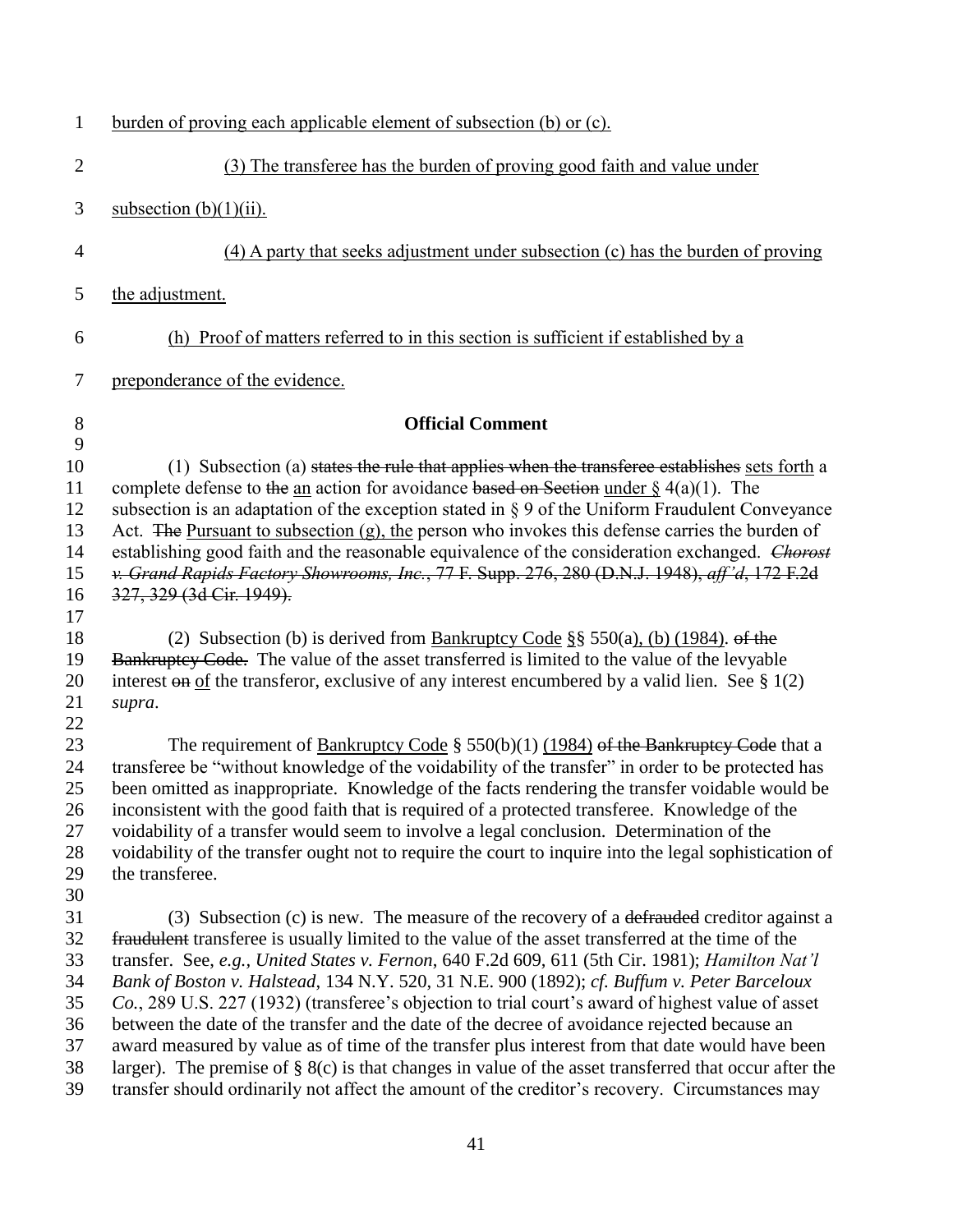require a departure from that measure of the recovery, however, as the cases decided under the Uniform Fraudulent Conveyance Act and other laws derived from the Statute of 13 Elizabeth illustrate. Thus, if the value of the asset at the time of levy and sale to enforce the judgment of the creditor has been enhanced by improvements of the asset transferred or discharge of liens on the property, a good-faith transferee should be reimbursed for the outlay for such a purpose to 6 the extent the sale proceeds were increased thereby. See Bankruptcy Code § 550(d) (1984); *Janson v. Schier,* 375 A.2d 1159, 1160 (N.H. 1977); Anno., 8 A.L.R. 527 (1920). If the value of the asset has been diminished by severance and disposition of timber or minerals or fixtures, the transferee should be liable for the amount of the resulting reduction. See *Damazo v. Wahby*, 269 Md. 252, 257, 305 A.2d 138, 142 (1973). If the transferee has collected rents, harvested crops, or derived other income from the use or occupancy of the asset after the transfer, the liability of the transferee should be limited in any event to the net income after deduction of the expense incurred in earning the income. Anno., 60 A.L.R.2d 593 (1958). On the other hand, adjustment for the equities does not warrant an award to the creditor of consequential damages alleged to accrue from mismanagement of the asset after the transfer. 17 (4) Subsection (d) is an adaptation of Bankruptcy Code § 548(c) (1984). <del>of the</del> 18 Bankruptcy Code. An insider who receives property or an obligation from an insolvent debtor as security for or in satisfaction of an antecedent debt of the transferor or obligor is not a good-faith transferee or obligee if the insider has reasonable cause to believe that the debtor was insolvent at the time the transfer was made or the obligation was incurred. If a foreclosure sale does not 22 qualify for the benefit of  $\S 3(b)$  or  $\S 8(e)(2)$  because it was not conducted in accordance with the requirements of applicable law, the buyer, if in good faith, will still be entitled to the benefit of subsection (d) to the extent of the value paid by the buyer in the sale. (5) Subsection (e)(1) rejects the rule adopted in *Darby v. Atkinson (In re Farris),* 415 F.Supp. 33, 39-41 (W.D.Okla. 1976), that termination of a lease on default in accordance with its 28 terms and applicable law may constitute a fraudulent voidable transfer. Subsection (e)(2) protects a transferee who acquires a debtor's interest in an asset as a 31 result of the enforcement of a secured creditor's by a secured party (who may but need not be the 32 transferee) of rights pursuant to and in compliance with the provisions of Part 5 Part 6 of Article 9 of the Uniform Commercial Code. *Cf. Calaiaro v. Pittsburgh Nat'l Bank (In re Ewing*), 33 B.R. 288, 9 C.B.C.2d 526, CCH B.L.R. ¶ 69,460 (Bankr. W.D.Pa. 1983) (sale of pledged

35 stock held subject to avoidance as fraudulent transfer in under § 548 of the Bankruptcy Code),

*rev'd*, 36 B.R. 476 (W.D.Pa. 1984) (transfer held not voidable because deemed to have occurred

37 more than one year before bankruptcy petition filed). Although a secured creditor may enforce

 rights in collateral without a sale under § 9-502 or § 9-505 of the Code, the creditor must proceed in good faith (U.C.C. § 9-103) and in a "commercially reasonable" manner. The "commercially

- reasonable" constraint is explicit in U.C.C. § 9-502(2) and is implicit in § 9-505. See 2 G.
- 41 Gilmore, Security Interests in Personal Property 1224-27 (1965). The global requirement of
- Article 9 that the secured party enforce its rights in good faith, and its further requirement that
- certain remedies be conducted in a commercially reasonable manner, provide substantial
- protection to the other creditors of the debtor. See U.C.C. §§ 1-304, 9-607(b), 9-610(b) (2014).
- The exemption afforded by subsection (e)(2) does not extend to acceptance of collateral in full or
- partial satisfaction of the obligations it secures. That remedy, contemplated by U.C.C. §§ 9-620–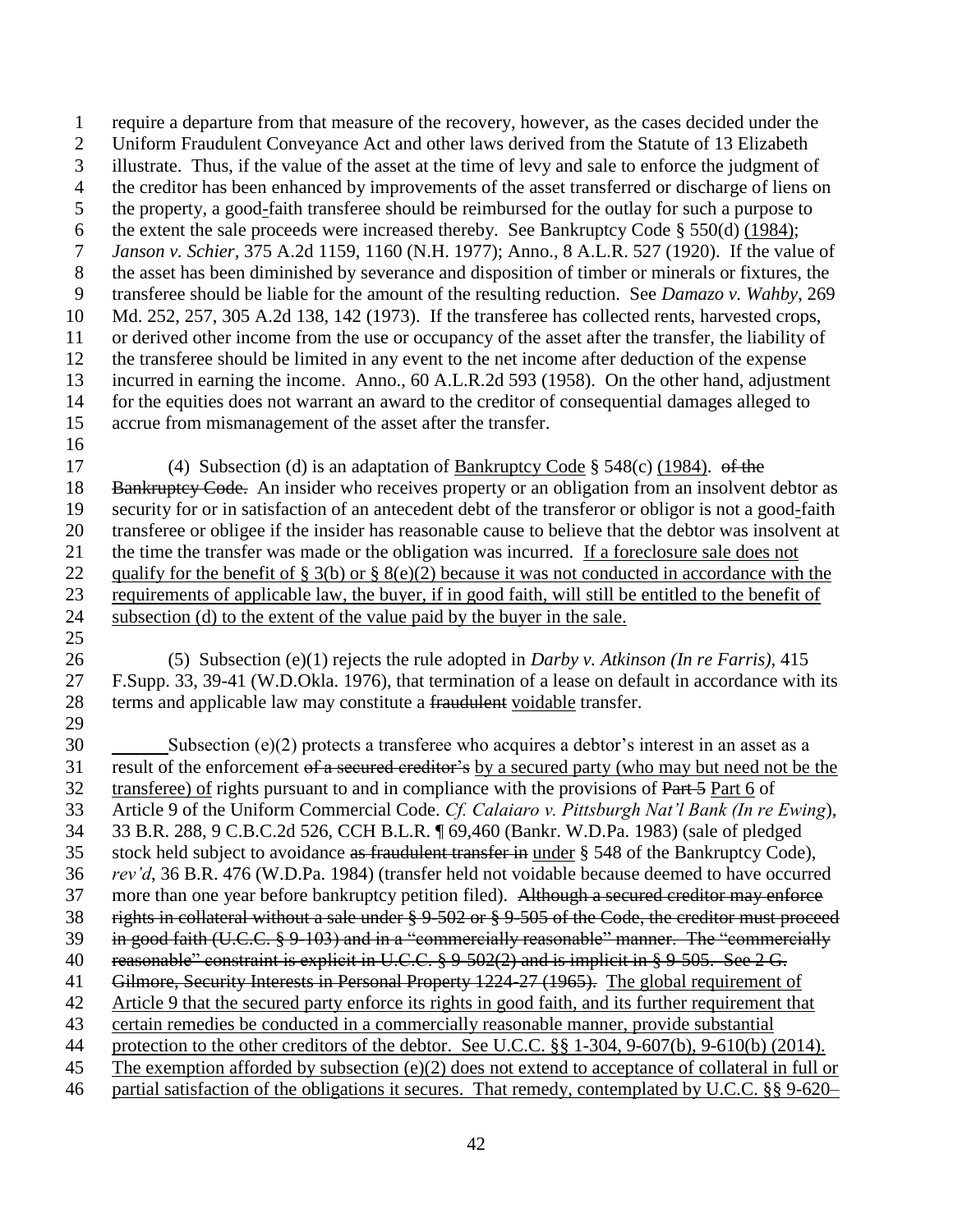- 9-622 (2014), is sometimes referred to as "strict foreclosure." An exemption for strict foreclosure is inappropriate because compliance with the rules of Article 9 relating to strict foreclosure may not sufficiently protect the interests of the debtor's other creditors if the debtor does not act to protect equity the debtor may have in the asset.
- 
- 

 (6) Subsection (f) provides additional defenses against the avoidance of a preferential 7 transfer to an insider under § 5(b).

8 Paragraph (1) is adapted from Bankruptcy Code § 547(c)(4) (1984), of the Bankruptcy 9 Code, which permits a preferred creditor to set off the amount of new value subsequently advanced against the recovery of a voidable preference by a trustee in bankruptcy to the debtor without security. The new value may consist not only of money, goods, or services delivered on unsecured credit but also of the release of a valid lien. See, *e.g., In re Ira Haupt & Co*., 424 F.2d 722, 724 (2d Cir. 1970); *Baranow v. Gibraltor Factors Corp. (In re Hygrade Envelope Co.),* 393 F.2d 60, 65-67 (2d Cir.), *cert. denied*, 393 U.S. 837 (1968); *In re John Morrow & Co.,* 134 F. 686, 688 (S.D.Ohio 1901). It does not include an obligation substituted for a prior obligation. If the insider receiving the preference thereafter extends new credit to the debtor but also takes security from the debtor, the injury to the other creditors resulting from the preference remains undiminished by the new credit. On the other hand, if a lien taken to secure the new credit is itself voidable by a judicial lien creditor of the debtor, the new value received by the debtor may appropriately be treated as unsecured and applied to reduce the liability of the insider for the preferential transfer.

23 Paragraph (2) is derived from  $\frac{2546(c)(2)}{c}$  of the Bankruptcy Code, Bankruptcy Code  $24 \frac{\sqrt{2}}{3}$  547(c)(2) (1984), which excepts certain payments made in the ordinary course of business or financial affairs from avoidance by the trustee in bankruptcy as preferential transfers. Whether a transfer was in the "ordinary course" requires a consideration of the pattern of payments or secured transactions engaged in by the debtor and the insider prior to the transfer challenged under § 5(b). See Tait & Williams, *Bankruptcy Preference Laws: The Scope of Section 547(c)(2),* 99 Banking L.J. 55, 63-66 (1982). The defense provided by paragraph (2) is available, irrespective of whether the debtor or the insider or both are engaged in business, but the prior conduct or practice of both the debtor and the insider-transferee is relevant. 

 Paragraph (3) is new and reflects a policy judgment that an insider who has previously extended credit to a debtor should not be deterred from extending further credit to the debtor in a good-faith effort to save the debtor from a forced liquidation in bankruptcy or otherwise. A similar rationale has sustained the taking of security from an insolvent debtor for an advance to enable the debtor to stave off bankruptcy and extricate itself from financial stringency. *Blackman v. Bechtel*, 80 F.2d 505, 508-09 (8th Cir. 1935); *Olive v. Tyler (In re Chelan Land Co.),* 257 F. 497, 5 A.L.R. 561 (9th Cir. 1919); *In re Robin Bros. Bakeries, Inc.,* 22 F.Supp. 662, 663-64 (N.D.Ill. 1937); see *Dean v. Davis,* 242 U.S. 438, 444 (1917). The amount of the present value given, the size of the antecedent debt secured, and the likelihood of success for the rehabilitative effort are relevant considerations in determining whether the transfer was in good faith.

- 
- 

(7) Subsections (g) and (h) were added in 2014. Sections 2(b), 4(c), 5(c), 8(g), and 8(h)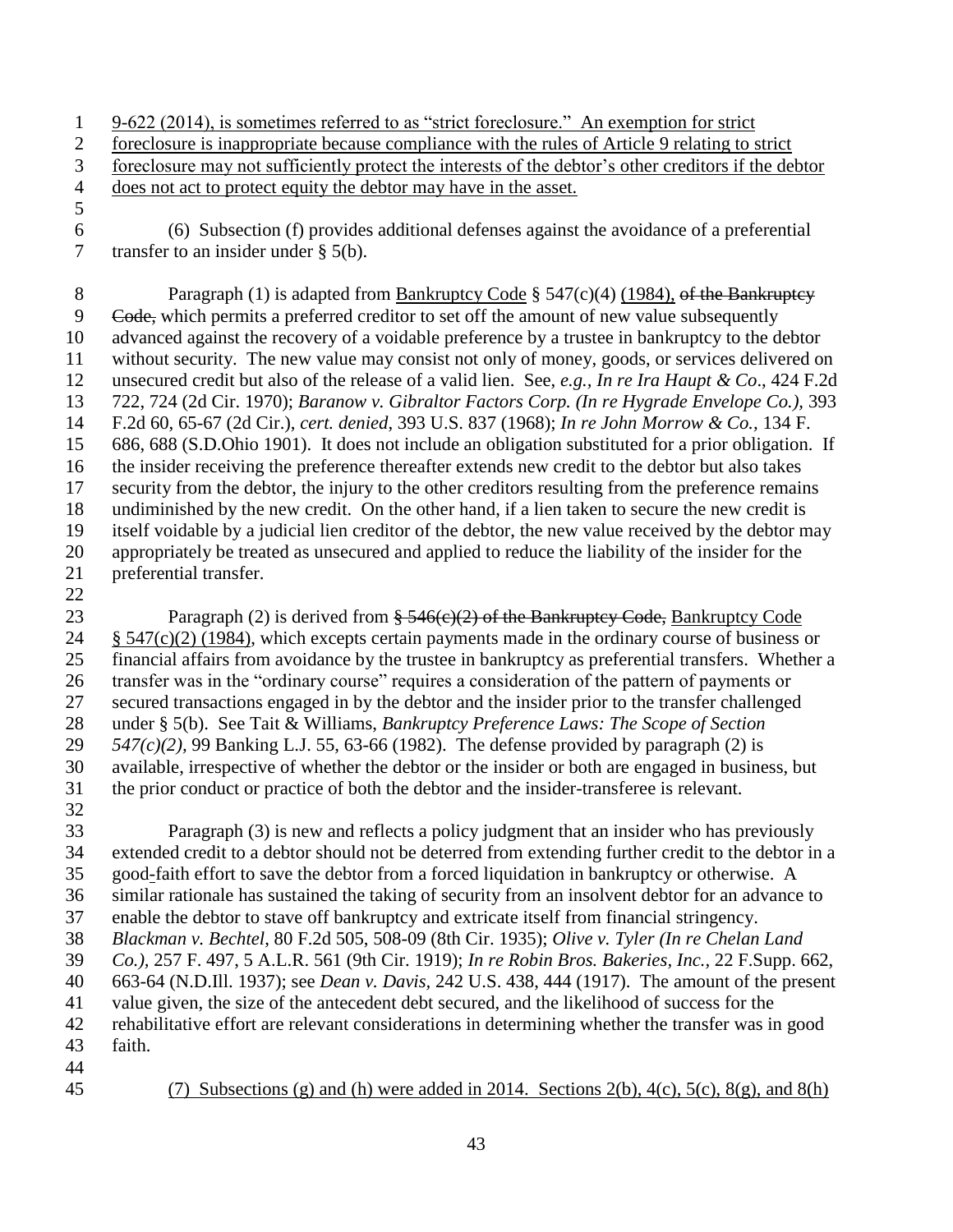| $\mathbf{1}$   | together provide uniform rules on burdens and standards of proof relating to the operation of this                                                                                            |
|----------------|-----------------------------------------------------------------------------------------------------------------------------------------------------------------------------------------------|
| $\overline{c}$ | Act. The principles stated in Comment (11) to $\S 4$ apply to subsections (g) and (h).                                                                                                        |
| $\overline{3}$ |                                                                                                                                                                                               |
| $\overline{4}$ | (8) The provisions of $\S$ 8 are integral elements of the rights created by this Act.                                                                                                         |
| 5              | Accordingly, they should apply if this Act is invoked in a bankruptcy proceeding pursuant to                                                                                                  |
| 6              | Bankruptcy Code $\S$ 544(b) (2014). That follows from the fundamental principle that property                                                                                                 |
| $\sqrt{ }$     | rights in bankruptcy should be the same as outside bankruptcy, unless a federal interest compels                                                                                              |
| $8\,$          | a different result. See Butner v. United States, 440 U.S. 48, 55 (1979). Section 8(b) limits                                                                                                  |
| 9              | damages under this Act to the amount of the plaintiff creditor's claim, and that limitation is                                                                                                |
| 10             | overridden in bankruptcy by the rule of <i>Moore v. Bay</i> , 284 U.S. 4 (1931), which Congress                                                                                               |
| 11             | unmistakably maintained when it enacted the Bankruptcy Code. In the absence of a clear                                                                                                        |
| 12             | override by the Bankruptcy Code or other federal law, however, other aspects of § 8 should                                                                                                    |
| 13             | apply if this Act is invoked in bankruptcy. See, e.g., Decker v. Tramiel (In re JTS Corp.), 617                                                                                               |
| 14             | F.3d 1102, 1110-16 (9th Cir. 2010) (holding that § 8(d) applies to a claim brought under this Act                                                                                             |
| 15             | in a bankruptcy proceeding pursuant to Bankruptcy Code § 544(b)).                                                                                                                             |
| 16             |                                                                                                                                                                                               |
| 17             | SECTION 9. EXTINGUISHMENT OF [CLAIM FOR RELIEF] [CAUSE OF                                                                                                                                     |
| 18             | <b>ACTION</b> ]. A [claim for relief] [cause of action] with respect to a fraudulent transfer or                                                                                              |
| 19             | obligation under this [Act] is extinguished unless action is brought:                                                                                                                         |
| 20             | (a) under Section $4(a)(1)$ , within 4 years after the transfer was made or the obligation                                                                                                    |
| 21             | was incurred or, if later, within one year after the transfer or obligation was or could reasonably                                                                                           |
| 22             | have been discovered by the claimant;                                                                                                                                                         |
| 23             | (b) under Section $4(a)(2)$ or $5(a)$ , within 4 years after the transfer was made or the                                                                                                     |
| 24             | obligation was incurred; or                                                                                                                                                                   |
| 25             | (c) under Section $5(b)$ , within one year after the transfer was made $\theta$ r the obligation was                                                                                          |
| 26             | incurred.                                                                                                                                                                                     |
| 27             | <b>Reporter's Note</b>                                                                                                                                                                        |
| 28             |                                                                                                                                                                                               |
| 29<br>30       | Section 5(b), the insider preference provision, by its terms applies only to a transfer of<br>property; it does not apply to the incurrence of an obligation. The reference to obligations in |
| 31             | Section $9(c)$ is therefore meaningless.                                                                                                                                                      |
| 32             |                                                                                                                                                                                               |
| 33<br>34       | <b>Official Comment</b>                                                                                                                                                                       |
| 35<br>36       | (1) This section is new. Its purpose is to make clear that lapse of the statutory periods<br>prescribed by the section bars the right and not merely the remedy. See Restatement of Conflict  |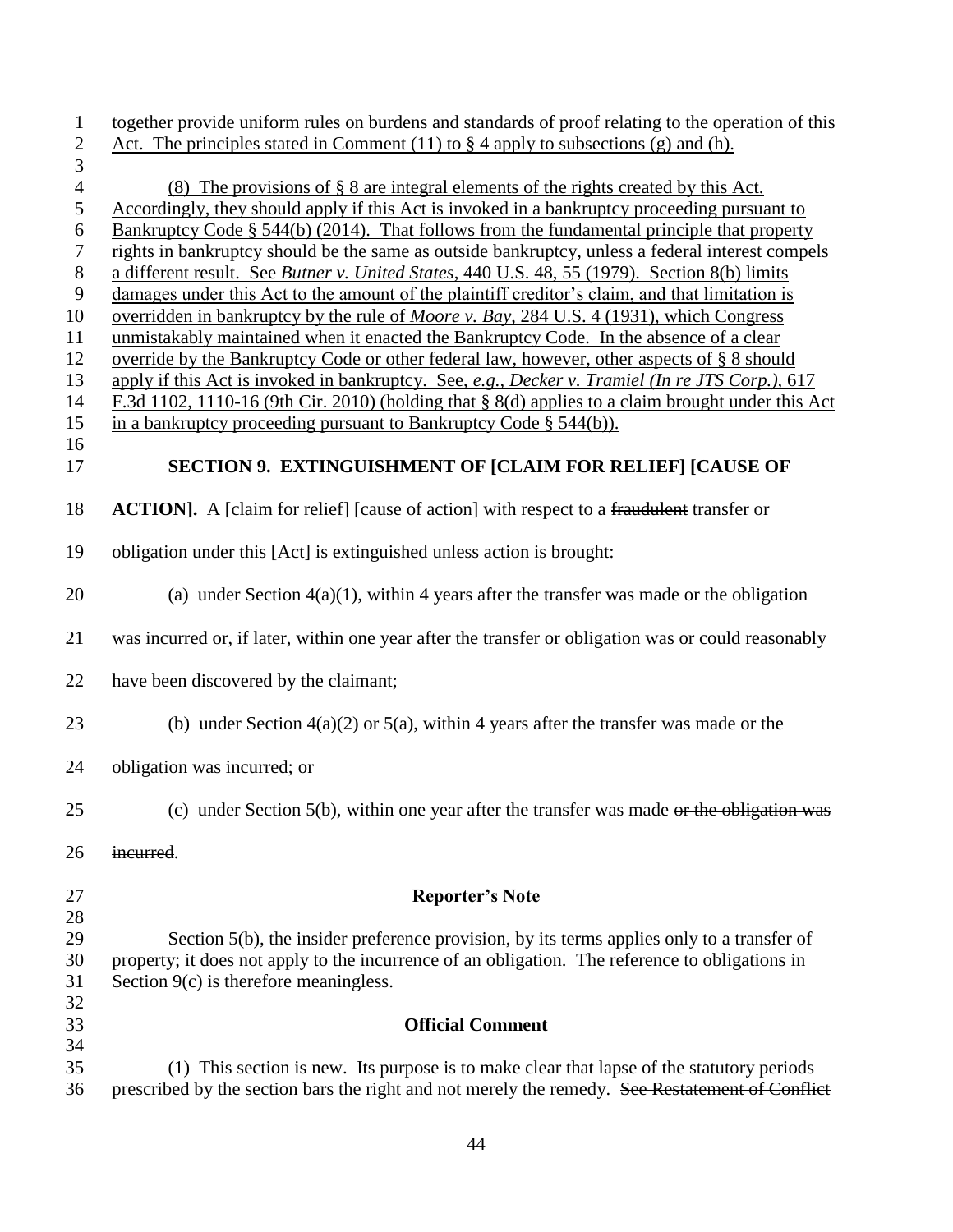of Laws 2d § 143 Comments (b) & (c) (1971). The section rejects the rule applied in *United States v. Gleneagles Inv. Co.,* 565 F.Supp. 556, 583 (M.D.Pa. 1983) (state statute of limitations held not to apply to action by United States based on Uniform Fraudulent Conveyance Act). Another consequence of barring the right and not merely the remedy is that, under *Restatement (Second) of Conflict of Laws* § 143 (1971), if an action is brought in jurisdiction A and the action is determined to be governed by this Act as enacted in jurisdiction B, the action cannot be maintained if it is time-barred in jurisdiction B. The 1988 revision of §§ 142 and 143 of the *Restatement (Second) of Conflict of Laws*, which eliminated the right/remedy distinction, should not be applied to this Act, Because a voidable transfer or obligation may injure all of a debtor's 10 many creditors, there is need for a uniform and predictable cutoff time. (2) Statutes of limitations applicable to the avoidance of fraudulent transfers and obligations vary widely from state to state and are frequently subject to uncertainties in their application. See Hesson, *The Statute of Limitations in Actions to Set Aside Fraudulent Conveyances and in Actions Against Directors by Creditors of Corporations,* 32 Cornell L.Q. 222 (1946); Annos., 76 A.L.R. 864 (1932), 128 A.L.R. 1289 (1940), 133 A.L.R. 1311 (1941), 14 A.L.R.2d 598 (1950), and 100 A.L.R.2d 1094 (1965). Together with § 6, this section should mitigate the uncertainty and diversity that have characterized the decisions applying statutes of 19 limitations to actions to fraudulent avoid transfers and obligations. The periods prescribed apply, 20 whether the action under this Act is brought by the  $\alpha$  creditor defrauded or by a purchaser at a sale on execution levied pursuant to § 7(b) and whether the action is brought against the original transferee or subsequent transferee. The prescription of statutory periods of limitation does not 23 preclude the barring of an avoidance action for laches. See  $\frac{10}{3}$  12 and the accompanying Comment *infra*. (3) Subsection (a) provides that the four-year period ordinarily applicable to a claim 27 under  $\S 4(a)(1)$  is extended to "one year after the transfer or obligation was or could reasonably have been discovered by the claimant." Antecedents to that "discovery rule" have long existed in common law and in other statutes, and courts may take different approaches to filling out the meaning of subsection (a) by reference to such precedents. Thus, subsection (a) literally starts the one-year period when the transfer was or could reasonably have been discovered by the claimant, but cases applying subsection (a) have held that the period starts only when the transfer and its wrongful nature were or could reasonably have been discovered. See, *e.g., Freitag v. McGhie*, 947 P.2d 1186 (Wash. 1997); *State Farm Mut. Auto. Ins. Co. v. Cordua*, 834 F.Supp.2d 301, 306-08 (E.D. Pa. 2011). A recurring situation to which that distinction may be relevant is Spouse X's transfer of assets beyond the reach of creditors, made in anticipation of divorcing Spouse Y after the four-year period has elapsed and made for the purpose of thwarting Spouse Y's economic interests in the divorce. Spouse Y may well know of the transfer long before Spouse Y learns its wrongful purpose. Of course, even if the period specified in subsection (a) is held to have lapsed in a given case, law other than this Act might allow the transferred assets to be considered in making a division of assets in the ensuing divorce case. **SECTION 10. GOVERNING LAW.**

(a) In this section the following rules determine a debtor's location: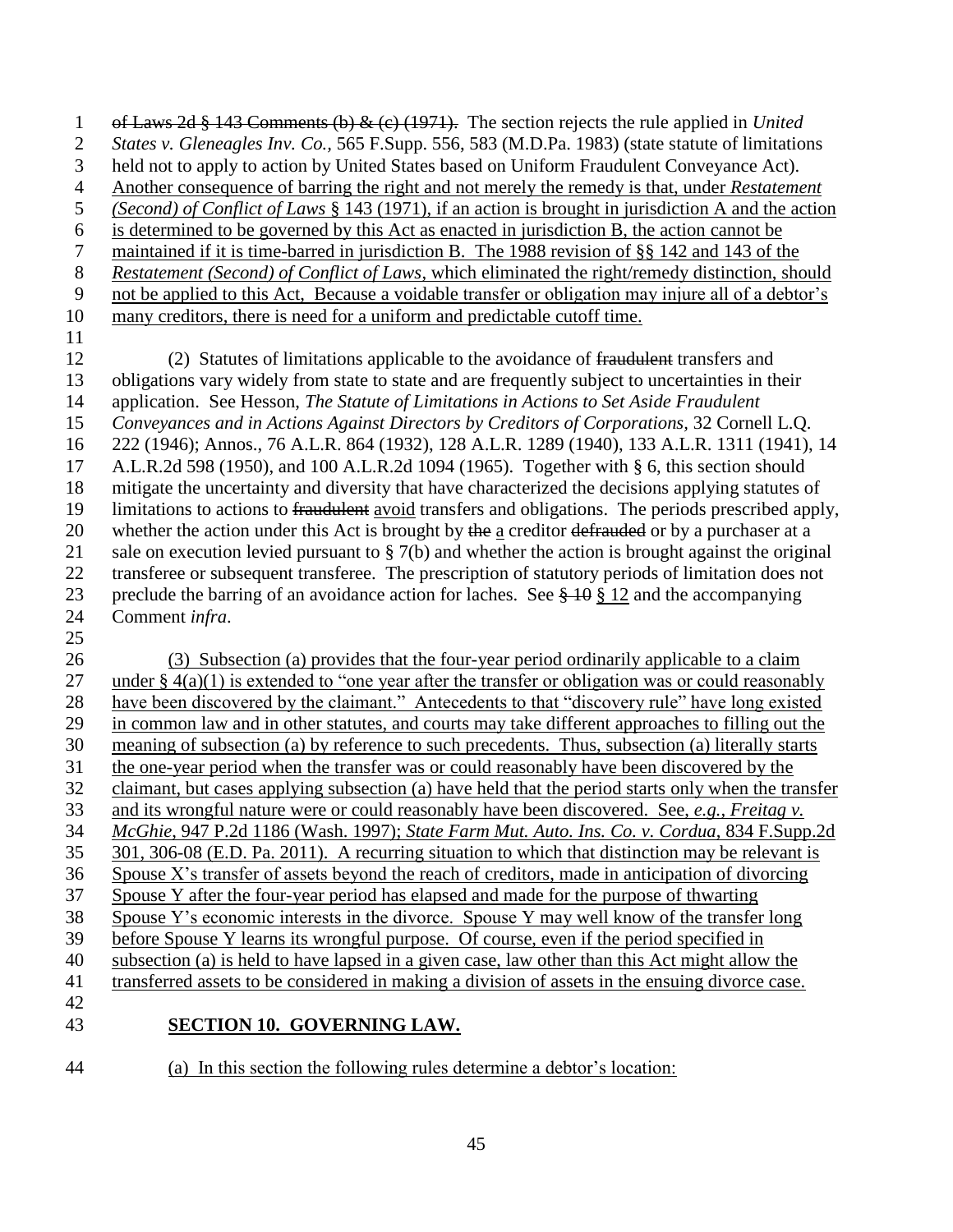| $\mathbf{1}$   | (1) A debtor who is an individual is located at the individual's principal residence.                                                                                                       |
|----------------|---------------------------------------------------------------------------------------------------------------------------------------------------------------------------------------------|
| $\overline{2}$ | (2) A debtor that is an organization and has only one place of business is located                                                                                                          |
| $\mathfrak{Z}$ | at its place of business.                                                                                                                                                                   |
| $\overline{4}$ | (3) A debtor that is an organization and has more than one place of business is                                                                                                             |
| 5              | located at its chief executive office.                                                                                                                                                      |
| 6              | (b) A claim in the nature of a claim under Section 4 or 5 is governed by the local law of                                                                                                   |
| 7              | the jurisdiction in which the debtor is located when the transfer is made or the obligation is                                                                                              |
| 8              | incurred.                                                                                                                                                                                   |
| 9              | <b>Official Comment</b>                                                                                                                                                                     |
| 10             |                                                                                                                                                                                             |
| 11             | (1) Section 10, added in 2014, codifies a simple and predictable choice of law rule for                                                                                                     |
| 12             | claims of the nature governed by the Act. It provides that a claim in the nature of a claim under                                                                                           |
| 13             | the Act is governed by the local law of the jurisdiction in which the debtor is "located" at the                                                                                            |
| 14             | time the challenged transfer is made or the challenged obligation is incurred. Section 6 defines                                                                                            |
| 15             | the time at which a transfer is made or obligation is incurred for purposes of the Act, including                                                                                           |
| 16             | this section.                                                                                                                                                                               |
| 17             |                                                                                                                                                                                             |
| 18             | Basing choice of law on the location of the debtor is analogous to the rule set forth in                                                                                                    |
| 19             | U.C.C. § 9-301 (2014), which provides that the priority of a security interest in intangible                                                                                                |
| 20             | property is generally governed by the law of the jurisdiction in which the debtor is located. The                                                                                           |
| 21             | analogy is apt, because the substantive rules of this Act are a species of priority rule, in that they                                                                                      |
| 22             | determine the circumstances in which a debtor's creditors, rather than the debtor's transferee,                                                                                             |
| 23             | have superior rights in property transferred by the debtor. In keeping with that analogy, the                                                                                               |
| 24             | definition of the debtor's "location" in subsection (a) is identical to the baseline definition of that                                                                                     |
| 25             | term in U.C.C. § 9-307(b) (2014). Subsection (a) does not include any of the exceptions to the                                                                                              |
| 26             | baseline definition that are set forth in Article 9 of the Uniform Commercial Code, such as                                                                                                 |
| 27<br>28       | U.C.C. $\S$ 9-307(e) (2014) (providing that the location of a domestic corporation or other<br>"registered organization" is its jurisdiction of organization), and U.C.C. § 9-307(c) (2014) |
| 29             | (providing in effect that if the baseline definition would locate a debtor in a jurisdiction that lacks                                                                                     |
| 30             | an Article 9-style filing system, then the debtor is instead located in the District of Columbia).                                                                                          |
| 31             | Those exceptions are not included in subsection (a) because their primary purpose relates to the                                                                                            |
| 32             | operation of Article 9's perfection rules, which have no analogue in this Act.                                                                                                              |
| 33             |                                                                                                                                                                                             |
| 34             | (2) As used in subsection (a), the terms "chief executive office," "place of business," and                                                                                                 |
| 35             | "principal residence" are to be evaluated on the basis of authentic and sustained activity, not on                                                                                          |
| 36             | the basis of manipulations employed to establish a location artificially $(e.g., by$ such means as                                                                                          |
| 37             | establishing a notional "chief executive office" by use of straw-man officers or directors in a                                                                                             |
| 38             | jurisdiction in which creditors' rights are substantially debased, or establishing a notional                                                                                               |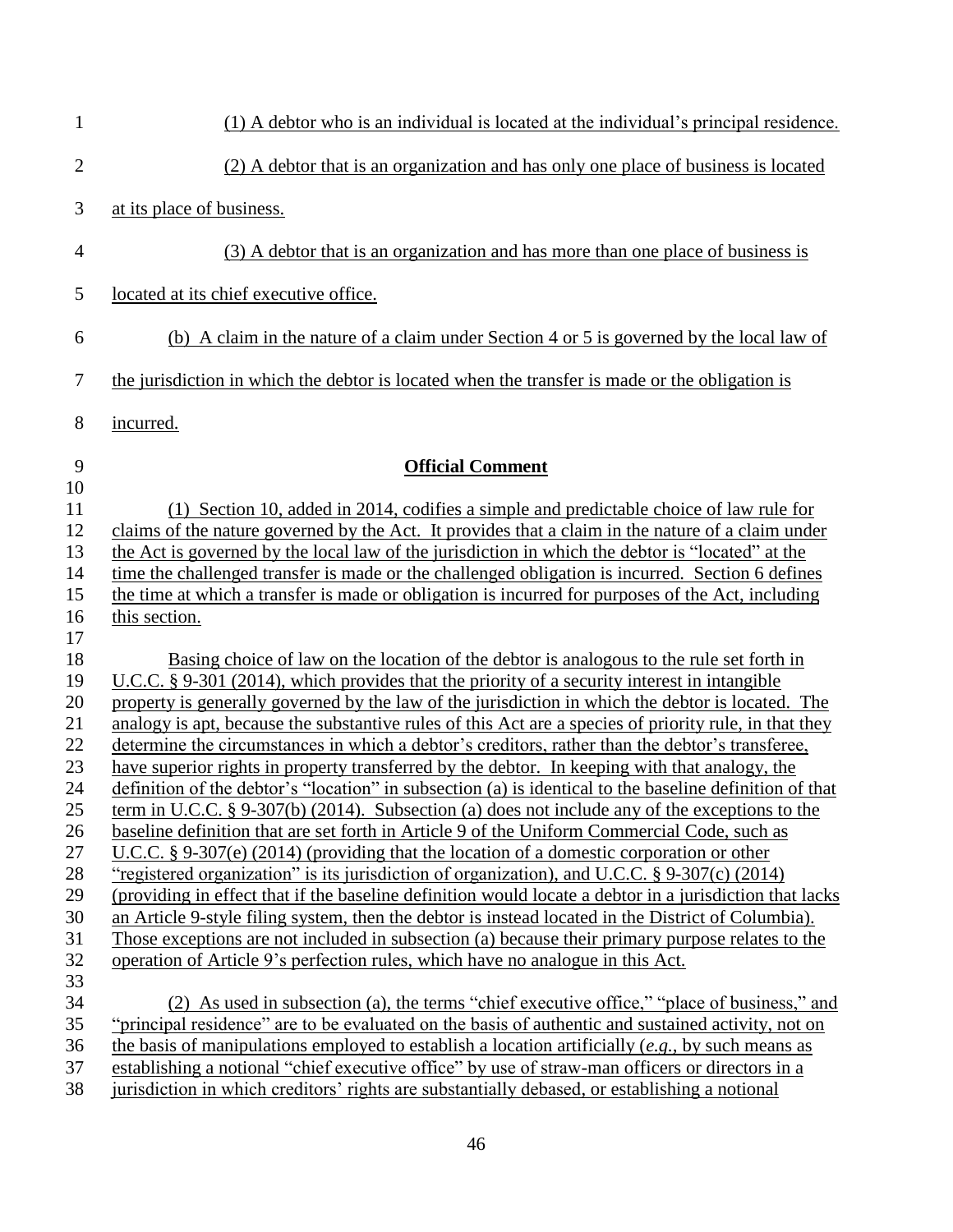| $\mathbf{1}$      | "principal residence" for a short term in such a jurisdiction for the purpose of making an asset<br>transfer while there). Notwithstanding the adaptation of subsection (a) from U.C.C. $\S$ 9-307(b) |
|-------------------|-------------------------------------------------------------------------------------------------------------------------------------------------------------------------------------------------------|
| $\mathbf{2}$<br>3 | (2014), the foregoing terms need not necessarily have the same meanings in both statutes.                                                                                                             |
|                   |                                                                                                                                                                                                       |
| $\overline{4}$    | Debtors are likely to have greater incentive and ability to employ "asset tourism" for the purpose                                                                                                    |
| $\mathfrak{S}$    | of seeking to evade the substantive rules of this Act than for the purpose of seeking to                                                                                                              |
| 6                 | manipulate the perfection and priority rules of secured transactions law. Interpretation and                                                                                                          |
| $\boldsymbol{7}$  | application of this Act should so recognize.                                                                                                                                                          |
| $8\,$             |                                                                                                                                                                                                       |
| 9                 | (3) "Location" under this Act has no relation to the concept of "center of main interests"                                                                                                            |
| 10                | ("COMI"), as that term is used in Chapter 15 of the Bankruptcy Code. Chapter 15, which                                                                                                                |
| 11                | applies to transnational insolvency proceedings, requires United States courts to defer in various                                                                                                    |
| 12                | ways to a foreign proceeding in the jurisdiction of the debtor's COMI. Those consequences are                                                                                                         |
| 13                | quite different from the consequences of "location" under this Act. Furthermore, if the debtor is                                                                                                     |
| 14                | an organization, the debtor's jurisdiction of organization has no bearing on the debtor's                                                                                                             |
| 15                | "location" under subsection (a), by contrast to the presumption in Bankruptcy Code $\S 1516(c)$                                                                                                       |
| 16                | (2014) that the jurisdiction in which the debtor has its registered office ( <i>i.e.</i> , its jurisdiction of                                                                                        |
| 17                | organization) is its COMI.                                                                                                                                                                            |
| 18                |                                                                                                                                                                                                       |
| 19                | SECTION 11. APPLICATION TO SERIES ORGANIZATIONS.                                                                                                                                                      |
| 20                | (a) In this section, "series organization" means an organization that, pursuant to the                                                                                                                |
| 21                | statute under which the organization is organized, satisfies the following conditions:                                                                                                                |
| 22                | (1) the organic record of the organization provides for creation by the                                                                                                                               |
| 23                | organization of one or more protected series (however denominated) with respect to specified                                                                                                          |
| 24                | property of the organization, and provides for records to be maintained for each protected series                                                                                                     |
| 25                | that identify the property of the protected series;                                                                                                                                                   |
| 26                | (2) debt incurred or existing with respect to the activities or property of a                                                                                                                         |
| 27                | particular protected series is enforceable against the property of the protected series only, and not                                                                                                 |
| 28                | against the property of the organization or of other protected series thereof; and                                                                                                                    |
| 29                | (3) debt incurred or existing with respect to the activities or property of the                                                                                                                       |
| 30                | organization is enforceable against the property of the organization only, and not against the                                                                                                        |
| 31                | property of any protected series thereof.                                                                                                                                                             |
| 32                | (b) A series organization and each protected series of the series organization is a separate                                                                                                          |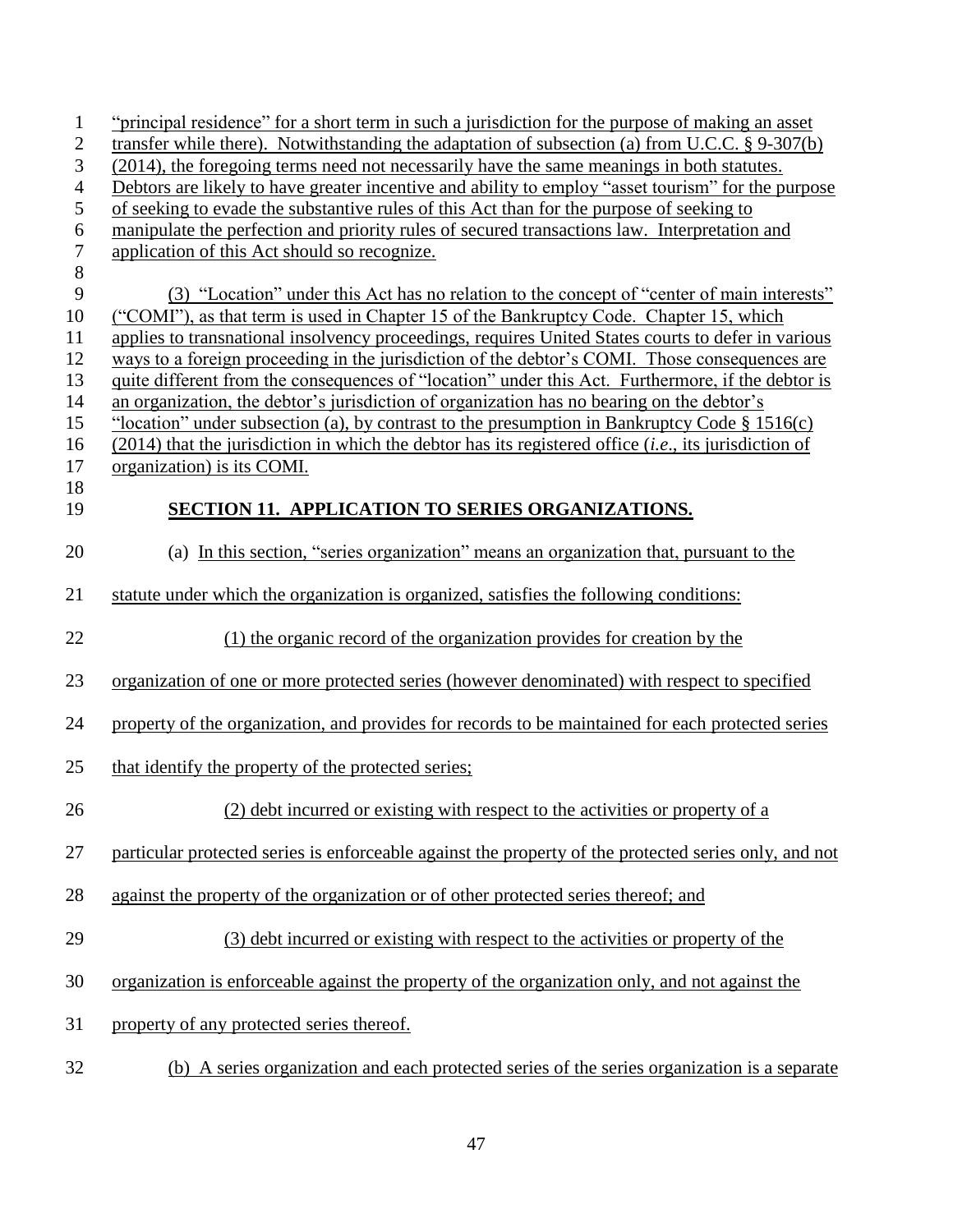| $\mathbf{1}$     | person for purposes of this [Act], even if for other purposes a protected series is not an entity                                                                                                           |
|------------------|-------------------------------------------------------------------------------------------------------------------------------------------------------------------------------------------------------------|
| $\mathbf{2}$     | separate from the series organization or other protected series thereof.                                                                                                                                    |
| 3                | <b>Official Comment</b>                                                                                                                                                                                     |
| $\overline{4}$   |                                                                                                                                                                                                             |
| 5                | This section, added in 2014, accommodates developments in business organization                                                                                                                             |
| 6                | statutes exemplified by the Uniform Trust Entity Act §§ 401-404 (2009) and Del. Code Ann.                                                                                                                   |
| $\boldsymbol{7}$ | tit. 6, § 18-215 (2012) (pertaining to Delaware limited liability companies). The definition of                                                                                                             |
| $\,8\,$          | "series organization" in subsection (a) is adapted from §§ 401-402 of the Uniform Trust Entity                                                                                                              |
| 9                | Act. If the statute under which an organization is organized permits it to divide its assets and                                                                                                            |
| 10               | debts among "protected series" (however denominated), such that assets and debts of each                                                                                                                    |
| 11<br>12         | "protected series" are separated in accordance with subsections $(a)(2)$ and $(a)(3)$ , and if the                                                                                                          |
| 13               | organization does so, then the provisions of this Act apply to each "protected series" as if it were<br>a legal entity, regardless of whether it is considered to be a legal entity for other purposes. The |
| 14               | conditions referred to in subsections (a)(2) and (a)(3) are satisfied if the statute under which the                                                                                                        |
| 15               | organization is organized so provides. It does not matter whether the separation of assets and                                                                                                              |
| 16               | debts described in subsections (a)(2) and (a)(3) would be respected by another jurisdiction in                                                                                                              |
| 17               | which the organization does business, or would be given effect by the Bankruptcy Code in the                                                                                                                |
| 18               | bankruptcy of the organization. An organization may be a "series organization" having                                                                                                                       |
| 19               | "protected series," as those terms are used in this section, even though the statute under which                                                                                                            |
| 20               | the organization is organized uses different terminology. This section uses the term "protected"                                                                                                            |
| 21               | series," which is not used in either the Uniform Trust Entity Act or the Delaware provisions cited                                                                                                          |
| 22               | above, to emphasize that the application of this section does not depend upon the terminology                                                                                                               |
| 23               | used by the applicable statute.                                                                                                                                                                             |
| 24               |                                                                                                                                                                                                             |
| 25               | SECTION 10 12. SUPPLEMENTARY PROVISIONS. Unless displaced by the                                                                                                                                            |
| 26               | provisions of this [Act], the principles of law and equity, including the law merchant and the law                                                                                                          |
| 27               | relating to principal and agent, estoppel, laches, fraud, misrepresentation, duress, coercion,                                                                                                              |
| 28               | mistake, insolvency, or other validating or invalidating cause, supplement its provisions.                                                                                                                  |
| 29               | <b>Official Comment</b>                                                                                                                                                                                     |
| $30\,$           |                                                                                                                                                                                                             |
| 31               | This section is derived from $\S 11$ of the Uniform Fraudulent Conveyance Act and $\S 1-103$                                                                                                                |
| 32               | of the Uniform Commercial Code § 1-103 (1984) (later § 1-103(b) (2014)). The section adds a                                                                                                                 |
| 33               | reference to "laches" in recognition of the particular appropriateness of the application of this                                                                                                           |
| 34               | equitable doctrine to an untimely action to avoid a fraudulent transfer under this Act. See Louis                                                                                                           |
| 35               | Dreyfus Corp. v. Butler, 496 F.2d 806, 808 (6th Cir. 1974) (action to avoid transfers to debtor's                                                                                                           |
| 36               | wife when debtor was engaged in speculative business held to be barred by laches or applicable                                                                                                              |
| 37               | statutes of limitations); Cooch v. Grier, 30 Del.Ch. 255, 265-66, 59 A.2d 282, 287-88 (1948)                                                                                                                |
| 38               | (action under the Uniform Fraudulent Conveyance Act held barred by laches when the creditor                                                                                                                 |
| 39               | was chargeable with inexcusable delay and the defendant was prejudiced by the delay).                                                                                                                       |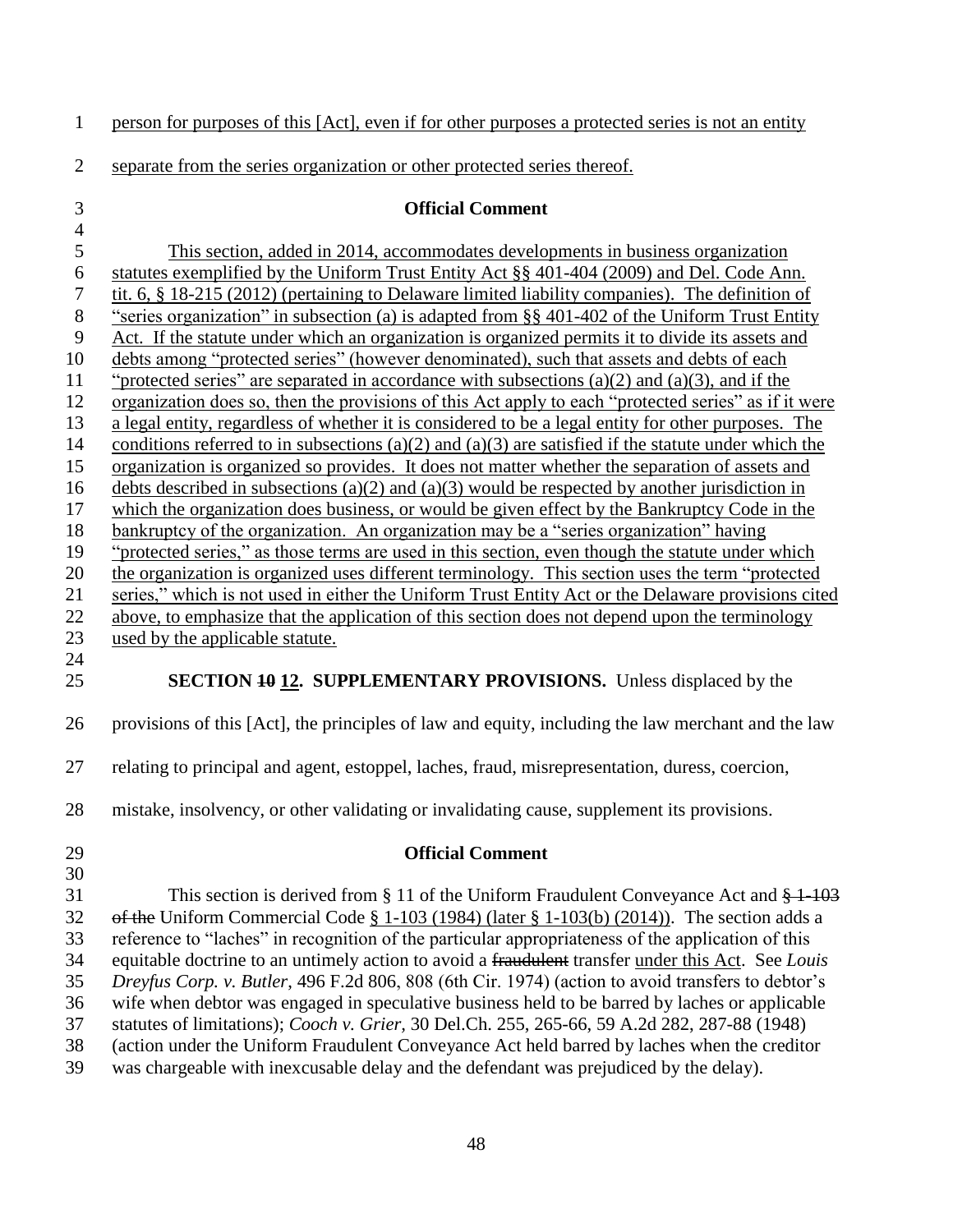#### **SECTION 11 13. UNIFORMITY OF APPLICATION AND CONSTRUCTION.**

This [Act] shall be applied and construed to effectuate its general purpose to make

uniform the law with respect to the subject of this [Act] among states enacting it.

**SECTION 12 14. SHORT TITLE.** This [Act], which was formerly cited as the

5 Uniform Fraudulent Transfer Act, may be cited as the Uniform Fraudulent Transfer Act Uniform

#### Voidable Transactions Act.

## **Official Comment**

 (1) The 2014 amendments change the short title of the Act from "Uniform Fraudulent Transfer Act" to "Uniform Voidable Transactions Act." The change of title is not intended to effect any change in the meaning of the Act. The retitling is not motivated by the substantive revisions made by the 2014 amendments, which are relatively minor. Rather, the word "Fraudulent" in the original title, though sanctioned by historical usage, was a misleading description of the Act as it was originally written. Fraud is not, and never has been, a necessary element of a claim under the Act. The misleading intimation to the contrary in the original title of the Act led to confusion in the courts. See*, e.g.,* § 4, Comment (10). The misleading insistence on "fraud" in the original title also contributed to the evolution of widely-used shorthand terminology that further tends to distort understanding of the provisions of the Act. Thus, several theories of recovery under the Act that have nothing whatever to do with fraud (or with intent of any sort) came to be widely known by the oxymoronic and confusing shorthand 21 tag "constructive fraud." See  $\S$ § 4(a)(2), 5(a). Likewise, the primordial theory of recovery under 22 the Act, set forth in  $\S 4(a)(1)$ , came to be widely known by the shorthand tag "actual fraud." That shorthand is misleading, because that provision does not in fact require proof of fraudulent intent. See § 4, Comment (8). In addition, the word "Transfer" in the original title of the Act was underinclusive, because the Act applies to incurrence of obligations as well as to transfers of property. (2) The Act, like the earlier Uniform Fraudulent Conveyance Act, has never purported to be an exclusive law on the subject of voidable transfers and obligations. See Prefatory Note (1984), ¶5; § 1, Comment (2), ¶6; § 4, Comment (9), ¶1. It remains the case that the Act is not the exclusive law on the subject of voidable transfers and obligations. (3) The retitling of the Act should not be construed to affect references to the Act in other statutes or international instruments that use the former terminology. See, *e.g.,* Convention on International Interests in Mobile Equipment, art. 30(a)(3), opened for signature Nov. 16, 2001, S. Treaty Doc. No. 108-10 (referring to "any rules of law applicable in insolvency

proceedings relating to the avoidance of a transaction as a … transfer in fraud of creditors").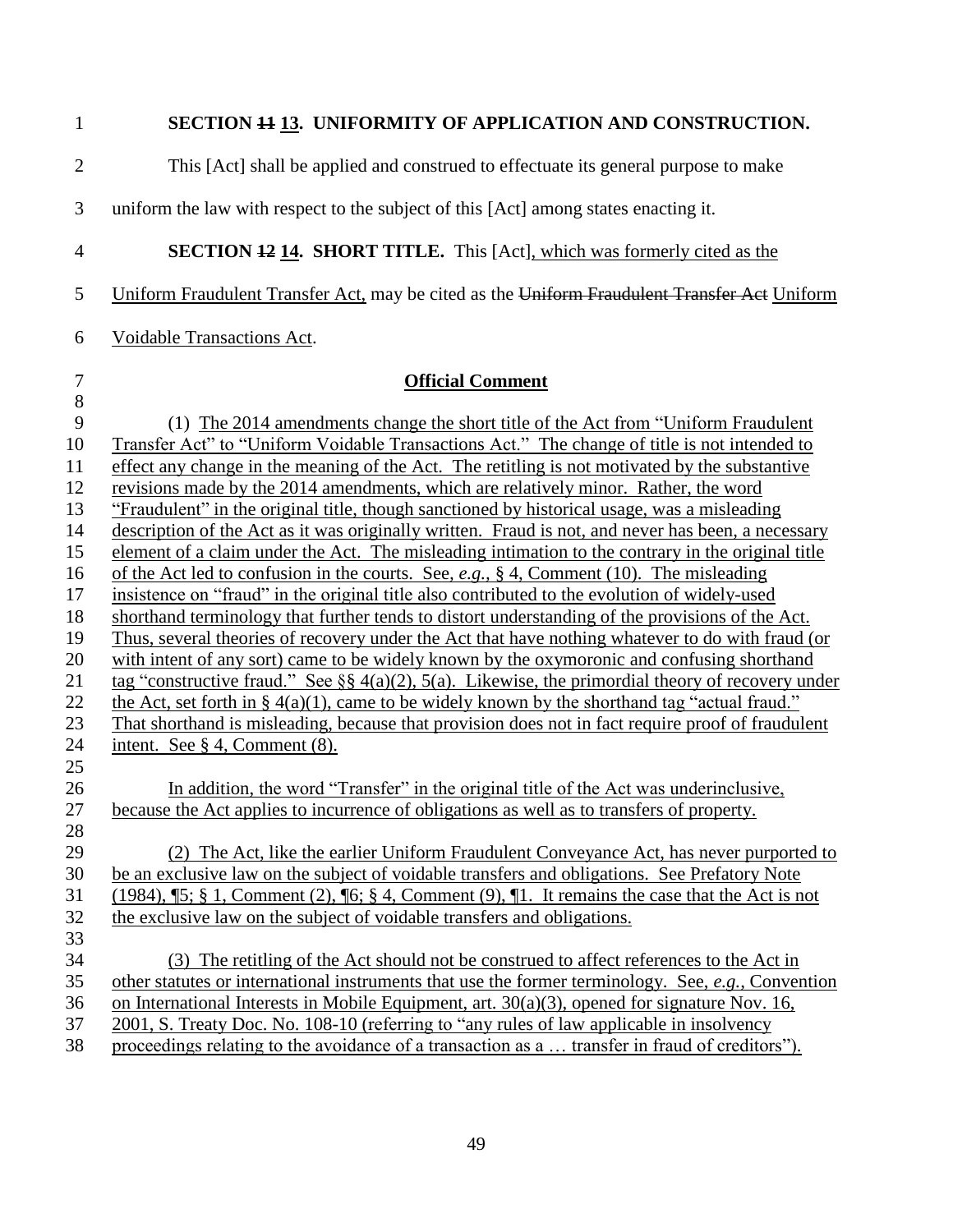| $\mathbf{1}$   | (4) The 2014 amendments also make a correction to the text of the Act that is consonant                                 |
|----------------|-------------------------------------------------------------------------------------------------------------------------|
| $\mathbf{2}$   | with the change of the Act's title. As originally written, the Act inconsistently used different                        |
| $\mathfrak{Z}$ | words to denote a transfer or obligation for which the Act provides a remedy: sometimes                                 |
| $\overline{4}$ | "voidable" (see original $\S 2(d)$ , $\S \ \ \mathcal{S}(a)$ , (d), (e), (f)), and sometimes "fraudulent" (see original |
| 5              | $\S$ 4(a), §§ 5(a), (b), § 9). The amendments resolve that inconsistency by using "voidable"                            |
| 6              | consistently or deleting the word as unnecessary. No change in meaning is intended.                                     |
| $\tau$         |                                                                                                                         |
| $8\,$          | <b>Reporter's Note</b>                                                                                                  |
| 9              |                                                                                                                         |
| $10\,$         | The Drafting Committee has submitted to the ULC's Executive Committee, for                                              |
| 11             | consideration at its meeting in January 2014, a recommendation that the title of the Act be                             |
| 12             | changed to "Uniform Voidable Transactions Act." Section 14 and the accompanying Official                                |
| 13             | Comment implement the Drafting Committee's view as to how the transition to the new title                               |
| 14             | should be implemented if the Executive Committee approves that recommendation.                                          |
| 15             |                                                                                                                         |
| 16             | Amended Section 14 includes the language ", which was formerly cited as the Uniform                                     |
| 17             | Fraudulent Transfer Act,". That language is included in order to avoid any possibility of                               |
| 18             | confusion about the provenance of the Act as amended, and also to assure that a database search                         |
| 19             | against the original title will continue to locate the Act as amended.                                                  |
| 20             |                                                                                                                         |
| 21             | If the Executive Committee approves the change of title, the Drafting Committee is of the                               |
| 22             | view that the legend on the cover page of these amendments should be revised to read as follows:                        |
| 23             |                                                                                                                         |
|                |                                                                                                                         |
| 24             | UNIFORM VOIDABLE TRANSACTIONS ACT                                                                                       |
| 25             | (Formerly Uniform Fraudulent Transfer Act)                                                                              |
| 26             | (As Amented in 2014)                                                                                                    |
| 27             |                                                                                                                         |
| 28             | 2014 AMENDMENTS ARE INDICATED BY UNDERSCORE AND STRIKEOUT                                                               |
| 29             |                                                                                                                         |
| 30             | Furthermore, the words "Uniform Fraudulent Transfer Act" should be changed to "Uniform                                  |
| 31             | Voidable Transactions Act" in the captions preceding (i) the list of members of the Drafting                            |
| 32             | Committee, (ii) the Table of Contents, (iii) Prefatory Note (1984), and (iv) Section 1 of the Act.                      |
| 33             | The foregoing legend is based on the style employed by the 2008 amendments to the Uniform                               |
| 34             | Interstate Family Support Act, which likewise restated the entire act (but which did not change                         |
| 35             | the title of that act).                                                                                                 |
| 36             |                                                                                                                         |
| 37             | <b>SECTION 43 15. REPEAL.</b> The following acts and all other acts and parts of acts                                   |
|                |                                                                                                                         |
| 38             | inconsistent herewith are hereby repealed:                                                                              |
| 39             | <b>Official Comment</b>                                                                                                 |
| 40             |                                                                                                                         |
| 41             | If enacted by this State, the Uniform Fraudulent Conveyance Act should be listed among                                  |
| 42             | the statutes repealed.                                                                                                  |
|                |                                                                                                                         |